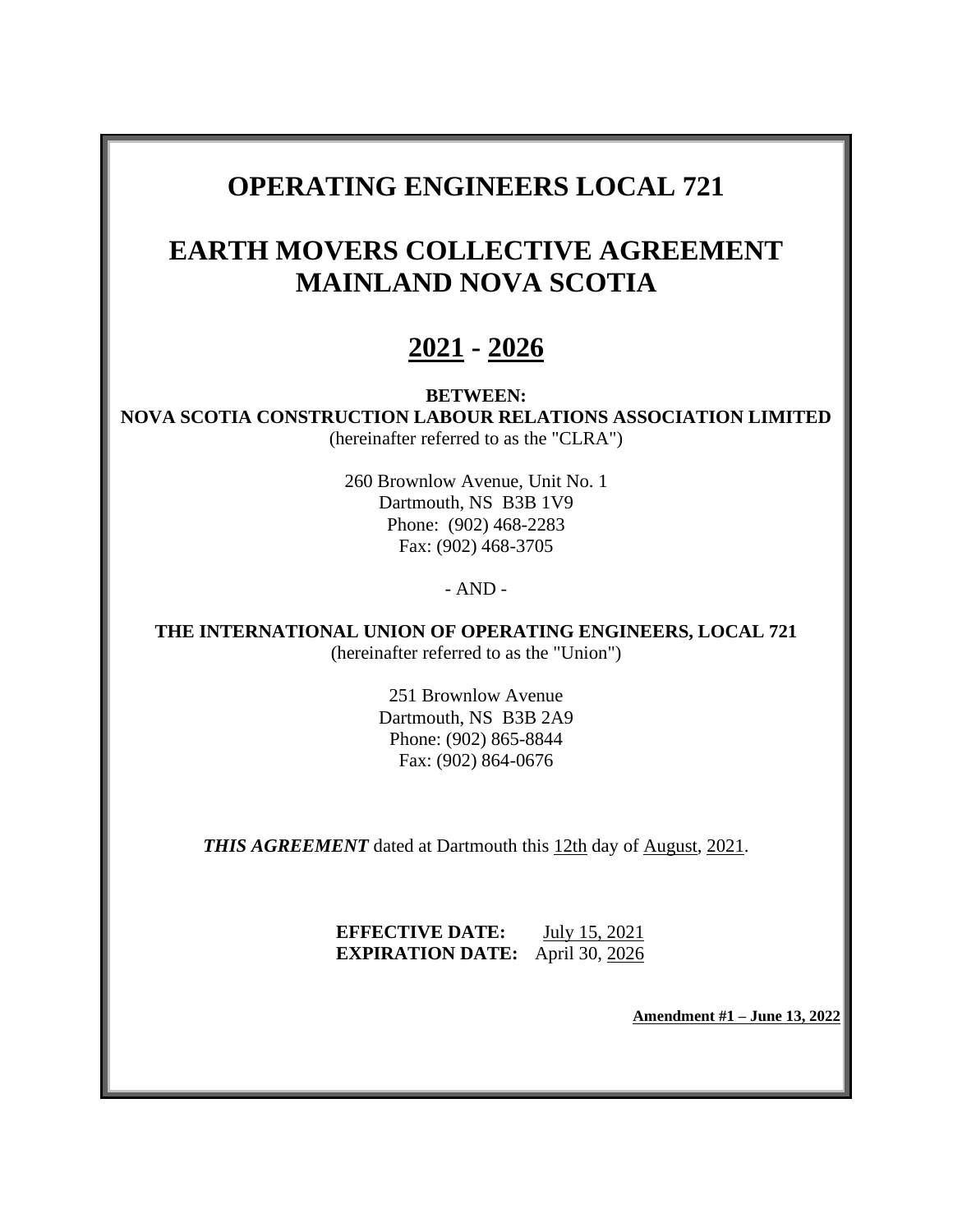## **OPERATING ENGINEERS 721 - EARTH MOVERS**

**ARTICLE** 

**JULY 15, 2021 - APRIL 30, 2026** 

## **INDEX**

## PAGE NO.

| ARTICLE 28 - OPERATING ENGINEERS, BUILDING TRADES COUNCIL, TRAINING, ORGANIZING AND |  |
|-------------------------------------------------------------------------------------|--|
|                                                                                     |  |
|                                                                                     |  |
|                                                                                     |  |
|                                                                                     |  |
|                                                                                     |  |
|                                                                                     |  |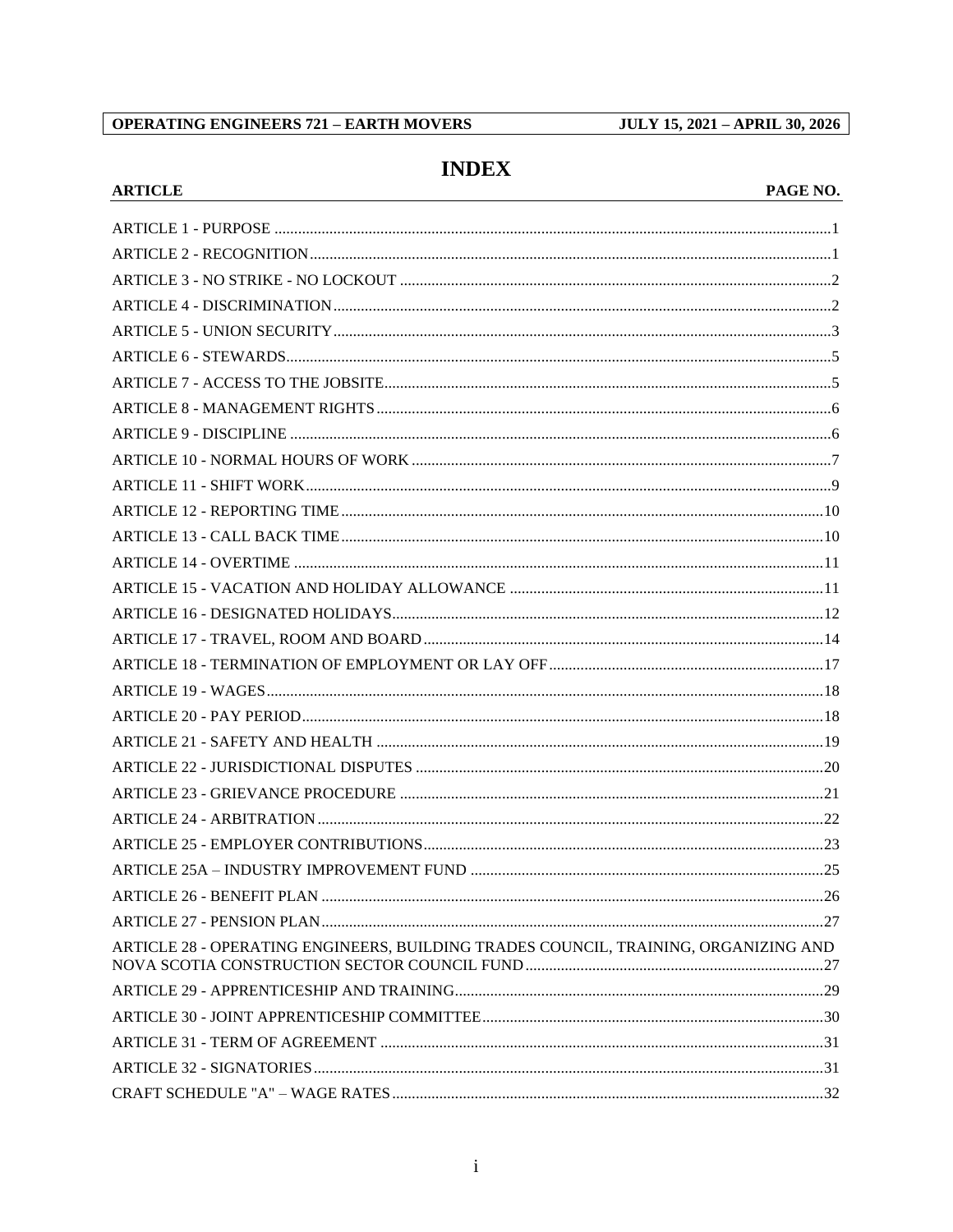## **INDEX**

## **ARTICLE PAGE NO.**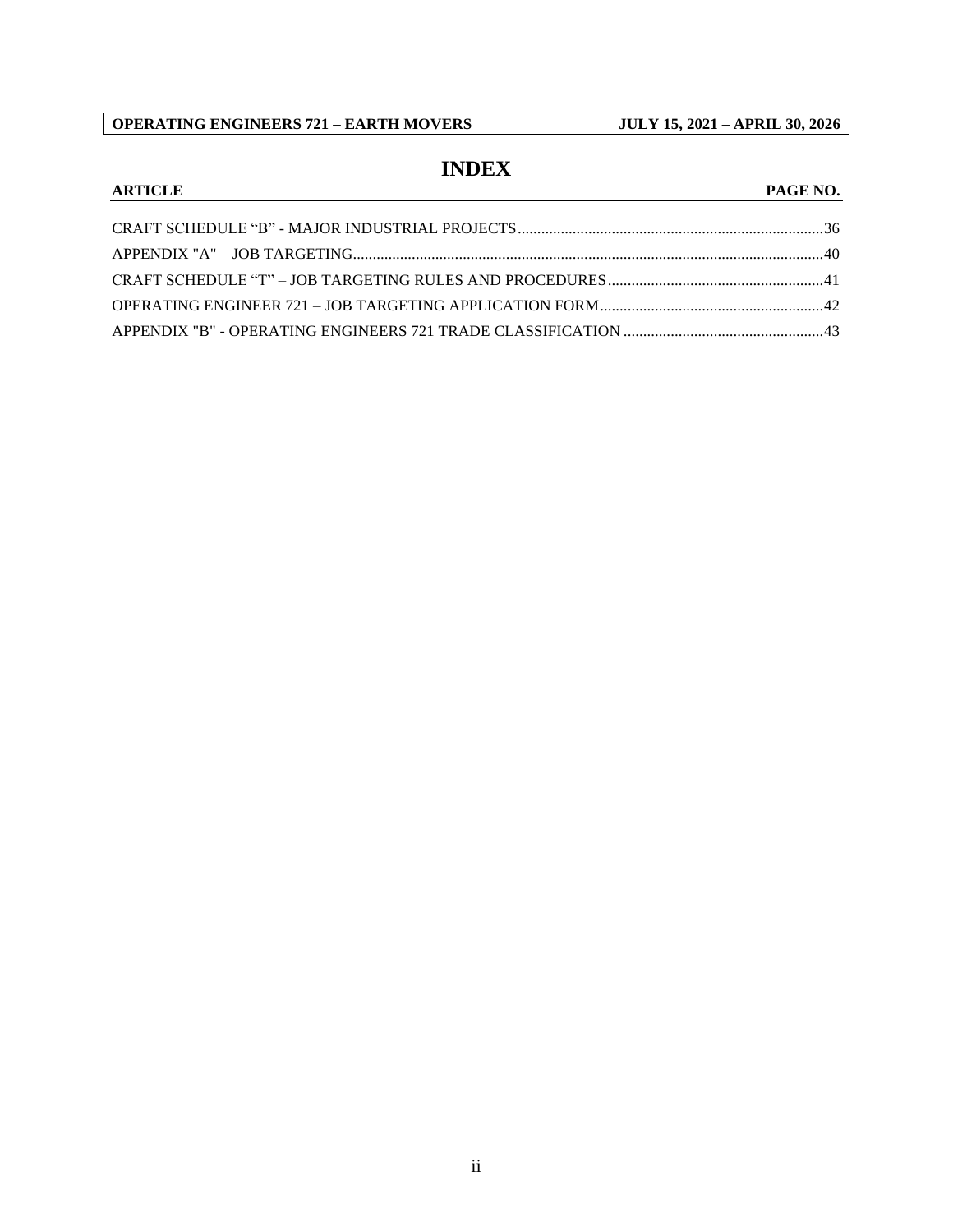## **ARTICLE 1 - PURPOSE**

- <span id="page-3-0"></span>1.01 The purpose of this Agreement is to establish terms and conditions of employment.
- 1.02 Recognizing that future developments may be such as to make changes in the terms and conditions of employment desirable, the Parties intend that every term and condition contained within this collective agreement may be amended upon the agreement of the Parties.
- <span id="page-3-1"></span>1.03 This Agreement shall not replace or, in any way, modify the Crane Operators Collective Agreement between the CLRA and the Union.

## **ARTICLE 2 - RECOGNITION**

- 2.01 The Employer and the CLRA recognize the Union as the sole collective bargaining agent with respect to the trade for the area covered by this Agreement and for all work falling within the jurisdiction of this trade.
- 2.02 The Union recognizes the CLRA as the sole collective bargaining agent with respect to the trade for its members designated herein and other contractor Employers covered by Accreditation Order No. L.R.B. 392C, dated January 29, 1976.
- 2.03 For the purpose of this Agreement, the term "employee" shall mean all hourly rated employees employed by the Employer but does not include office and clerical workers; guards, watchperson; time checkers; material superintendents; technical personnel; superintendents; assistant superintendents; craft supervisors, or forepersons, or classifications above the rank of foreperson as provided for in Craft Schedules; persons transporting materials (including concrete and gravel), equipment or supplies from a point of origin outside the site to a destination inside the site or from a point or origin inside the site to a destination outside the site.
- 2.04 The Union agrees that equal priority in supply of employees will be given to Employers who are bound by the terms and conditions as set out in this Agreement.
- 2.05 In order to bind non-CLRA Employers to the provisions of this Agreement, the Union will file any letter of agreement/recognition with the Minister of Labour in accordance with Section 28 of the *Trade Union Act*.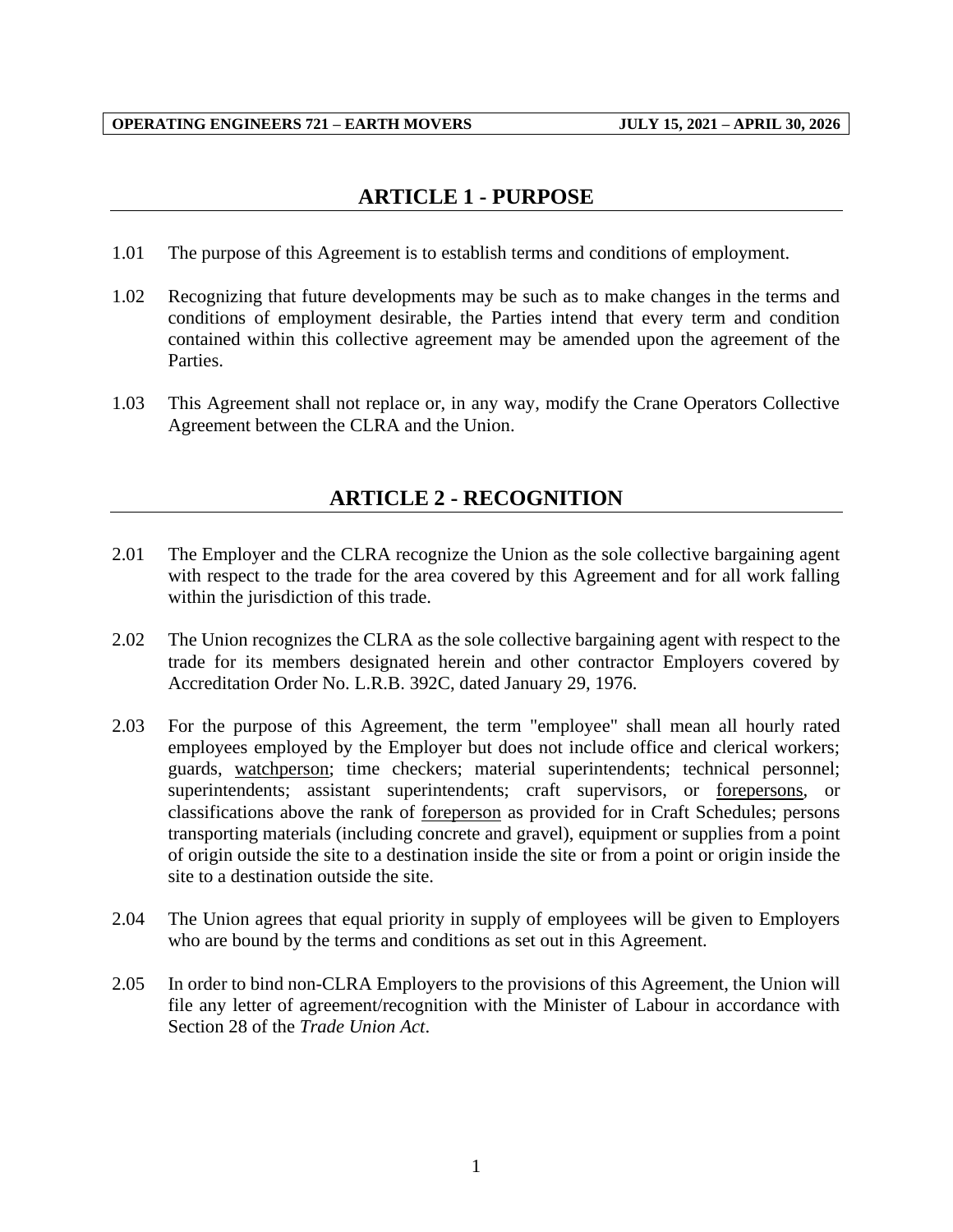2.06 If work persons on work over which the Union has jurisdiction are required in classifications not listed in the appended Craft Schedules, the Schedules shall be amended by mutual agreement of both Parties by adding such classifications at the agreed wage rates.

## **ARTICLE 3 - NO STRIKE - NO LOCKOUT**

- <span id="page-4-0"></span>3.01 The Union agrees that there will be no strike or other collective action which will interfere with or stop the efficient operation of work of the Employer or any Employer for the duration of this Agreement.
- <span id="page-4-1"></span>3.02 The Employer agrees that there will not be any lockout of employees bound by this Agreement during its term.

## **ARTICLE 4 - DISCRIMINATION**

- 4.01 The Union agrees that membership will be granted to all employees under the same terms and conditions that prevail in this Agreement.
- 4.02 The Parties agree that there will be no discrimination against any person because of sex, race, creed, colour, nationality, ancestry, place of origin, marital status, or age.
- 4.03 The Employer shall not discriminate against any employee by reason of their membership in the Union and/or their participation in its lawful activity.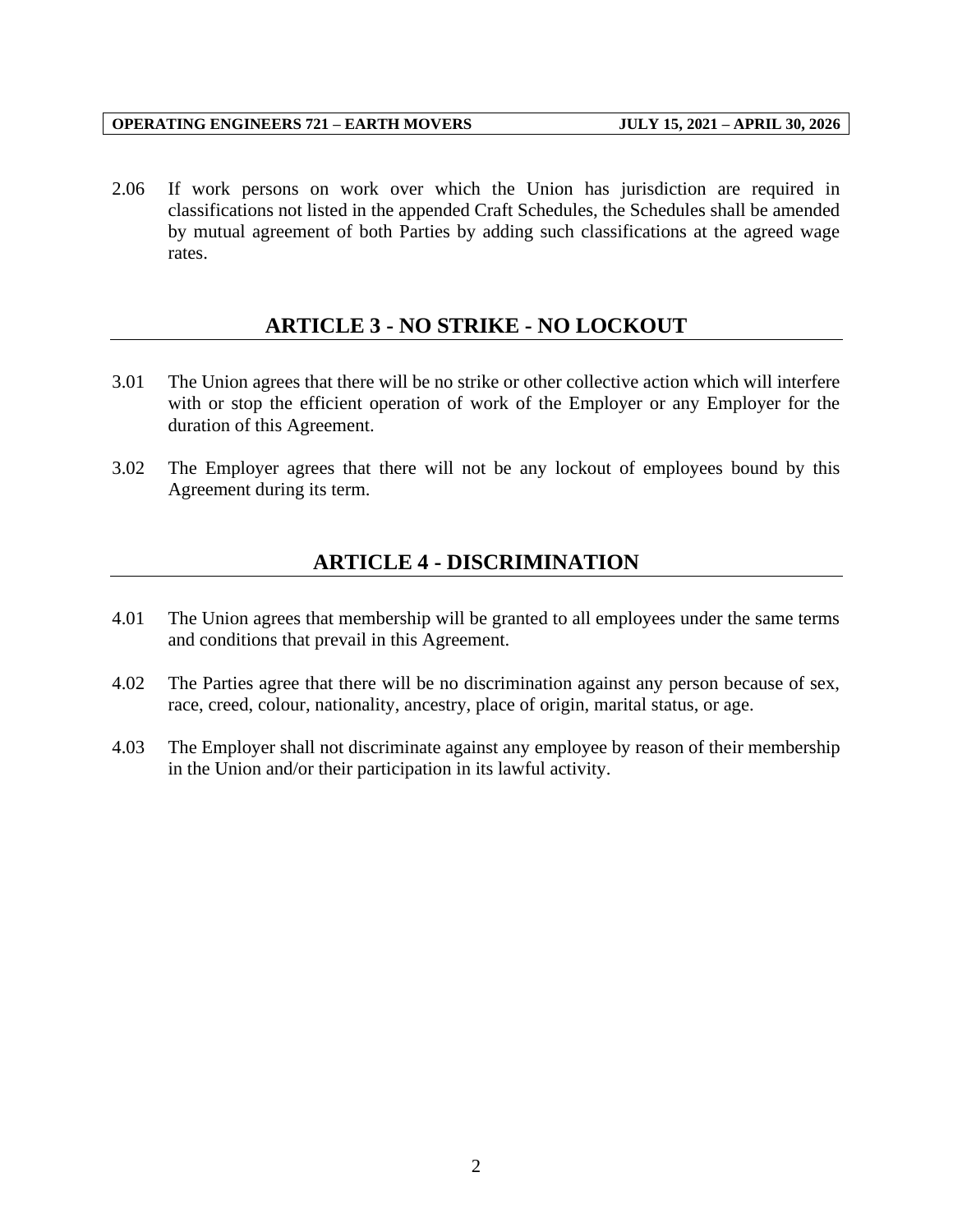## **ARTICLE 5 - UNION SECURITY**

- <span id="page-5-0"></span>5.01 When work persons are required, the Employer shall request the Union to furnish competent and qualified work persons and the Union shall supply, when available, competent and qualified work persons requested. Preference will be given to permanent Union residents from the local geographical area who possess the necessary skills and qualifications. The Employer will notify the Union in writing of all disciplinary action taken against an employee(s).
- 5.02 If after a period of forty-eight (48) hours, excluding Saturdays, Sundays and designated holidays as contained herein, the Union is unable to supply the quantity of competent, qualified work persons as requested, the Employer may procure such workers elsewhere.
- 5.03 The Employer may request through the Union qualified available work persons in good standing with the Union who had previously been on the payroll of the Employer for a period of six (6) months and who are being called back within one hundred twenty (120) working days of termination. An employee must give two (2) working days notice to both the Union and Employer if they are going to change Employers via the recall provision. The Employer shall notify the Union in writing of the employees being recalled. The Union shall not deny any reasonable request.
- 5.04 The Employer will hire a fair ratio of Apprentices to Journeypersons in each year of the Apprentices' classification, as set out in the Apprenticeship provisions under Article 29.
- 5.05 Sub-contractors working under this Agreement who are not signatory to this Agreement shall notify the Union, before commencing work on the job, of the names of the work persons to be employed on the job. The Employer agrees to advise the sub-contractor of this requirement prior to the commencement of their work.
- 5.06 The Employer agrees that it will stipulate as a term or condition for letting any contract for work on the project (job site) during its construction that the proposed sub-contractor shall observe the provisions of this Collective Agreement as if the same were duly executed by such sub-contractor.
- 5.07 The Employer agrees to have any such sub-contractor acknowledge in writing to the Union (copy to the Employer) that it has notice of this Agreement and that it will abide by the Agreement and Craft Schedules. The agreement, which is signed by the sub-contractor, shall include the following clause:

The subcontractor agrees that any dispute with respect to the interpretation, application or administration of the terms and conditions of the collective agreement which are applicable to the subcontractor, shall be enforceable by arbitration pursuant to the Arbitration Act of Nova Scotia. The subcontractor specifically agrees with the Union that the procedures under Section 107 of the *Trade Union Act* shall be applicable as the procedures under the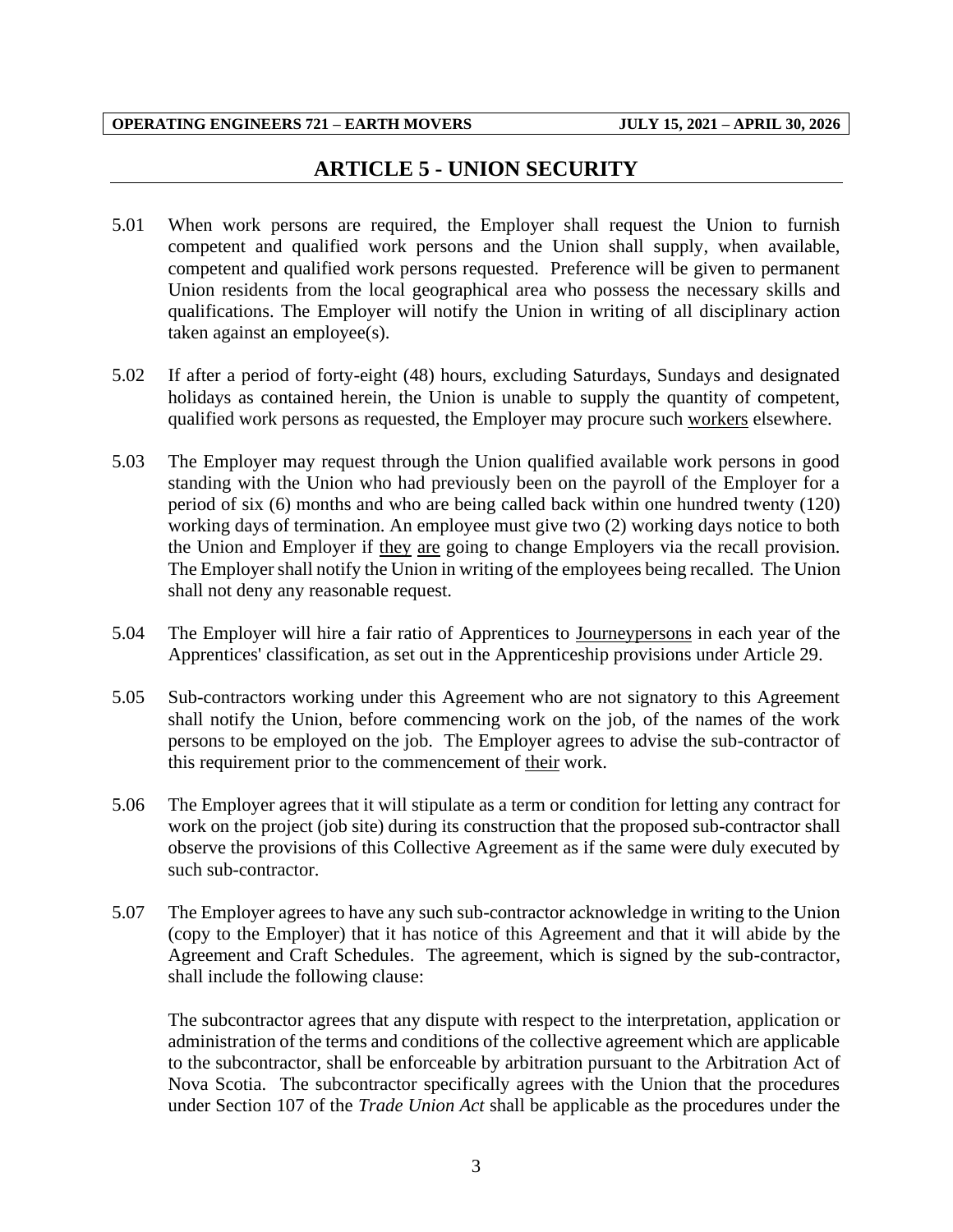Arbitration Act and that the Minister of Labour shall have the authority to appoint the arbitrator for the purpose of this agreement in the event the parties are unable to agree with the appointment of an arbitrator in accordance with Section 107 of the *Trade Union Act*. The arbitrator shall have the authority to award damages as though the subcontractor is bound to all the terms and conditions of the collective agreement, and to award costs and all other liabilities which exist under the terms of the collective agreement. The decision of the arbitrator shall be binding on the parties and not subject to judicial review.

- 5.08 The Employer will deduct from the employee's pay on the first regular pay day of each week the amount due to the Union by the employee as Union Fees. The total deductions from the pay of all employees shall be made payable monthly to the International Union of Operating Engineers, Local 721, and mailed to the Financial Secretary, 251 Brownlow Avenue, Dartmouth, Nova Scotia, B3B 2A9. It is agreed that the Employer has the right to transfer employees.
- 5.09 Should the employee be newly joining the Union, the Employer agrees, when authorized by the employee on the proper form, to make deductions for the Initiation Fee in the amount certified by the Union.
- 5.10 The Employer agrees that employees employed within categories covered by the terms of this Collective Agreement shall be required as a condition of continued employment to become and remain a member of the Union immediately after the date of hiring or the date of signing this Agreement.
- 5.11 Forms authorizing the check-off of Union dues and Initiation fees will be supplied by the Union to the Employer. The Employer will distribute these forms to the employee who will be affected, collect them when signed, retain the check-off authorization and forward the forms to the Union at the proper address on file.
- 5.12 The amounts so deducted shall be remitted by the Employer to the Union at the address on file by the tenth (10th) day of the following month, together with a list of all employees and Social Security numbers on whose behalf such deductions have been made.
- 5.13 The Union shall indemnify and save the Employer harmless against any and all claims, demands, suits or other forms of liability that shall arise out of or by reason of action taken or not taken by the Employer for the purpose of complying with any of the provisions of this section, or in reliance on any list, notice of assignment furnished under any of such provisions.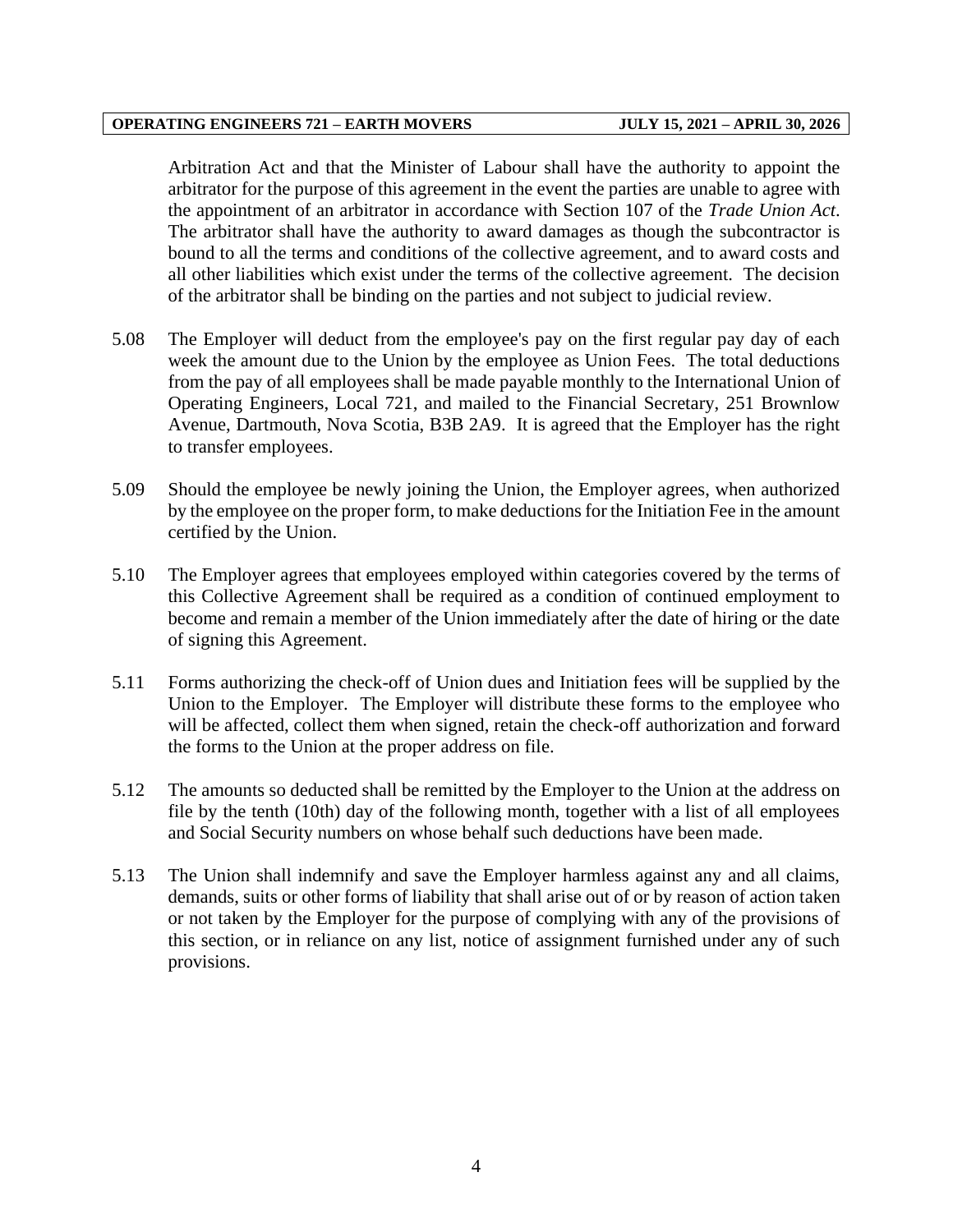## **ARTICLE 6 - STEWARDS**

- <span id="page-7-0"></span>6.01 The Business Agent or Business Manager may appoint Job/Shop Stewards. The Steward of the Union will be an employee of the Employer who is a qualified journeyperson and who will perform the work of a journeyperson at the journeyperson's rate of pay. In addition to their duties as a journeyperson they shall be permitted reasonable time to perform such of their Union duties as cannot be performed off the job. If it is necessary for the Steward to leave their work they must first obtain permission from the Employer's representative on the job whenever possible. Such permission would not be unreasonably withheld. They shall assist the Employer and the Union members in carrying out the provisions of this Agreement.
- 6.02 It is agreed that only one Steward and one alternate on each shift shall be recognized by each Employer and the Union shall notify the Employer in writing of the name of the Steward and their alternate.
- 6.03 Under no circumstances shall the Job Steward make any arrangements with the General Foreperson, Foreperson or Management that will change or conflict in any way with any section or terms of this Collective Agreement.
- 6.04 The Employer will notify the Union on termination of employment of the Steward or their alternate. The Job Steward, if practicable, shall work all overtime. Subject to all other items and conditions of this Agreement, the Steward shall be the second to last person laid off, providing they have the skill and ability to perform such work.

## **ARTICLE 7 - ACCESS TO THE JOBSITE**

- <span id="page-7-1"></span>7.01 Business Representatives of the Union and International Representatives shall have access to the jobsite during working hours but in no case shall their visits interfere with the progress of the work.
- 7.02 Representatives must request access from the Employer's representative on the job prior to entering the work area.
- 7.03 Conduct on the jobsite will be subject to the general regulations of the Employer.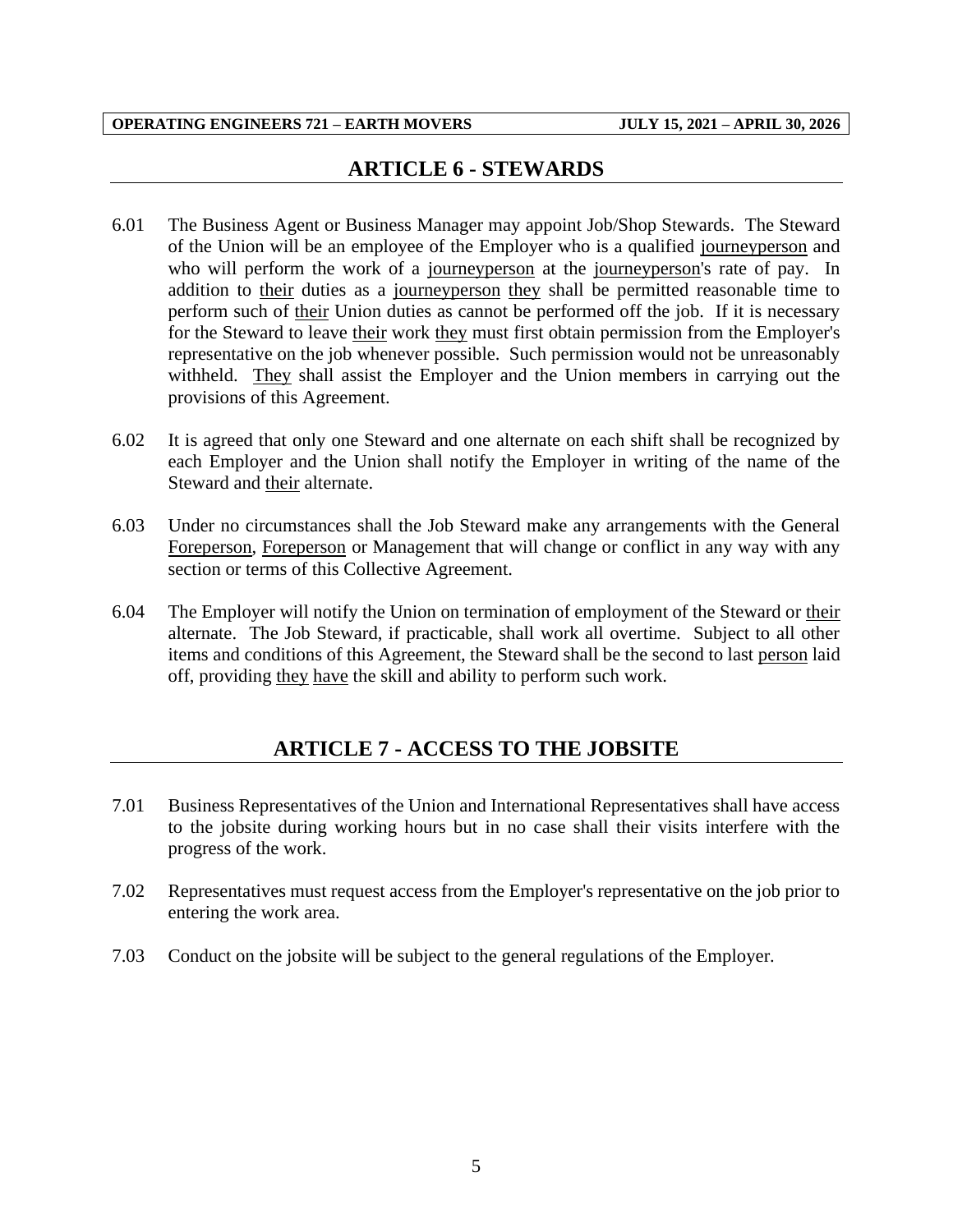## **ARTICLE 8 - MANAGEMENT RIGHTS**

<span id="page-8-0"></span>8.01 Subject to the limitations and specific terms of this Agreement, the Management of the jobsite and the direction of the working force, including but not limited to the right to plan, direct and control operations, hire, lay off, maintain discipline and efficiency of employees, establish and enforce rules of conduct, discipline and discharge employees for proper and sufficient cause, increase or decrease the working force, determine methods and schedules of construction operation, material and equipment to be used are vested solely in the Employer.

## **ARTICLE 9 - DISCIPLINE**

- <span id="page-8-1"></span>9.01 The Employer's procedure in disciplining an employee regardless of the amount of time on the project shall be:
	- a) Warn the employee in writing of the offence. Warning notice to be signed by the employee's Foreperson and Job Steward. Copy of warning notice mailed to the Union office.
	- b) Second warning calls for a suspension. The length of the suspension to be at Management's discretion but not to exceed one (1) week.
	- c) The above not applicable to the following: intoxication, insubordination, theft, altercation on site and illegal work stoppages.
	- d) Warnings will not be used in progressive discipline after 30 months, but will remain on the employee's record.
- 9.02 Employees discharged shall be advised by the Employer of the cause for dismissal.
- 9.03 The Employer will notify the Union in writing of all disciplinary action taken against any employee subject to this Agreement.
- 9.04 Use of cell phones/Blackberries/smartphones/etc. will not be permitted by employees onsite during working hours, except as explicitly authorized by the Employer. Violations of this article shall be subject to the disciplinary procedure in Article 9.01.

Article 9.04 shall not apply to Stewards and Forepersons using cell phones in the course of their duties.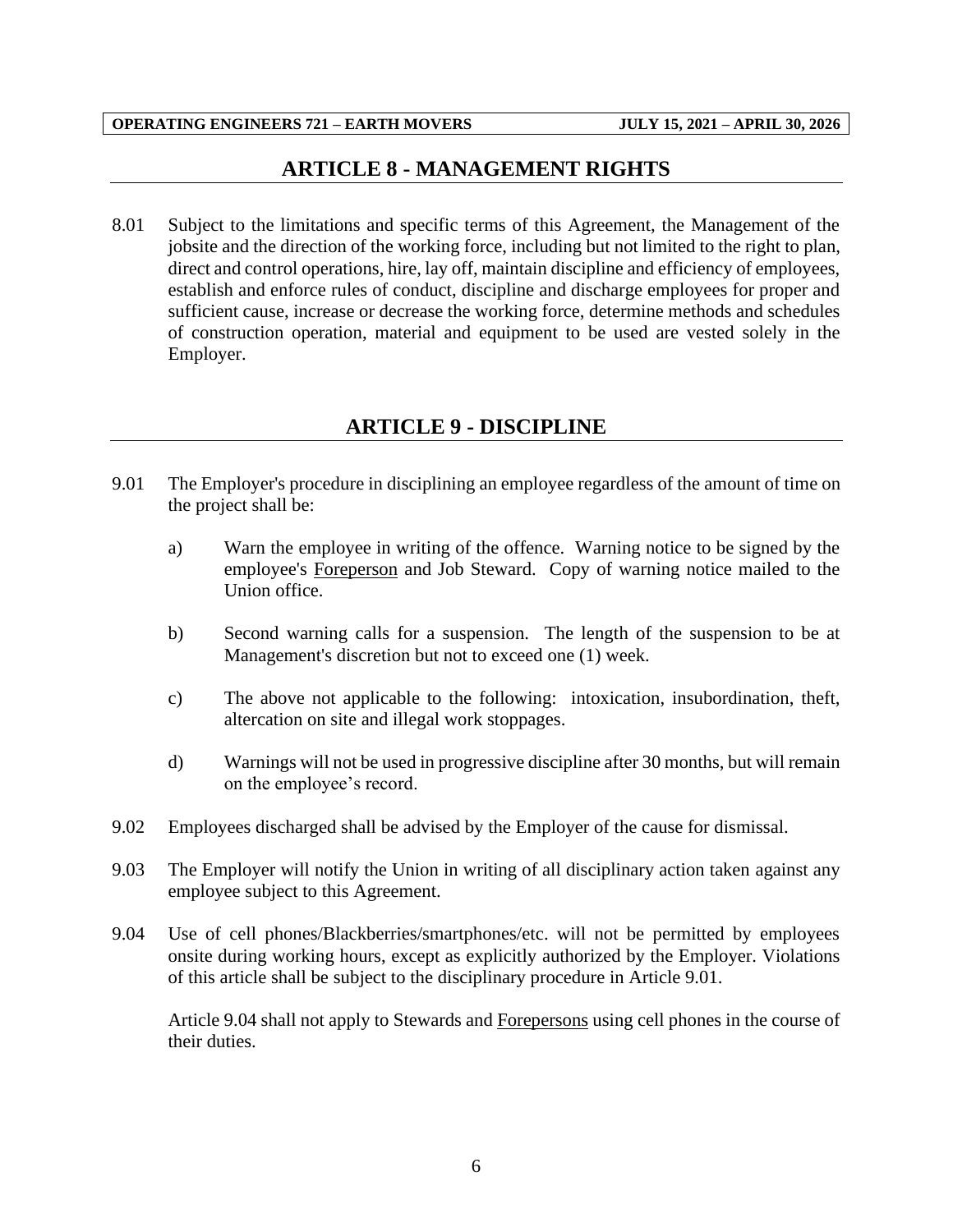## **ARTICLE 10 - NORMAL HOURS OF WORK**

<span id="page-9-0"></span>10.01 Due to the complexity of the employer's operations, the seasonal nature of work, weather conditions, and the place where the employer's work is done, it is understood and agreed by the Union that a normal work day and a normal work week may vary according to the place where the work is being done and according to the job conditions. Hours of work applicable to different types of construction shall be as agreed by the Parties signatory hereto.

#### 10.02 **Construction and Building Construction:**

The normal work week shall be fifty (50) hours per week, plus service time when required, with not more than ten (10) production hours and up to one (1) service time hour being worked at straight time rates of pay between the hours of 7:00 a.m. and 6:00 p.m., Monday through Friday, with an interval of one half (1/2) hour for lunch.

Work performed on Sundays and designated holidays shall be paid for at double (2x) the straight time rate of pay. All other overtime shall be paid for at one and one-half  $(1-\frac{1}{2}x)$ the straight time rate.

#### 10.03 **Excavations, Job Site Preparations, Sidewalks, Curb, Gutter, Bridges, Wharves, Overpasses, Street & Highway Work, Marine, Crib and Related Work, Remediation Work, Landfill and Capping Construction Work:**

The normal work week shall be fifty (50) hours per week plus necessary service time with not more than ten (10) hours being worked at straight time rates of pay between the hours of 7:00 a.m. and 6:00 p.m., Monday to Friday inclusive. Thereafter, any excess time worked in the week shall be paid at one and one-half  $(1/2x)$  times the straight time rate of pay.

Work performed on Sundays and designated holidays shall be paid for at double (2x) the straight time rate of pay. The starting hours of work on any day may be changed by mutual agreement. Lunch period will be the same as in Article 10.02 above.

If less than fifty (50) hours are worked during the week (Monday to Friday inclusive), Saturday may be available for make-up at straight time.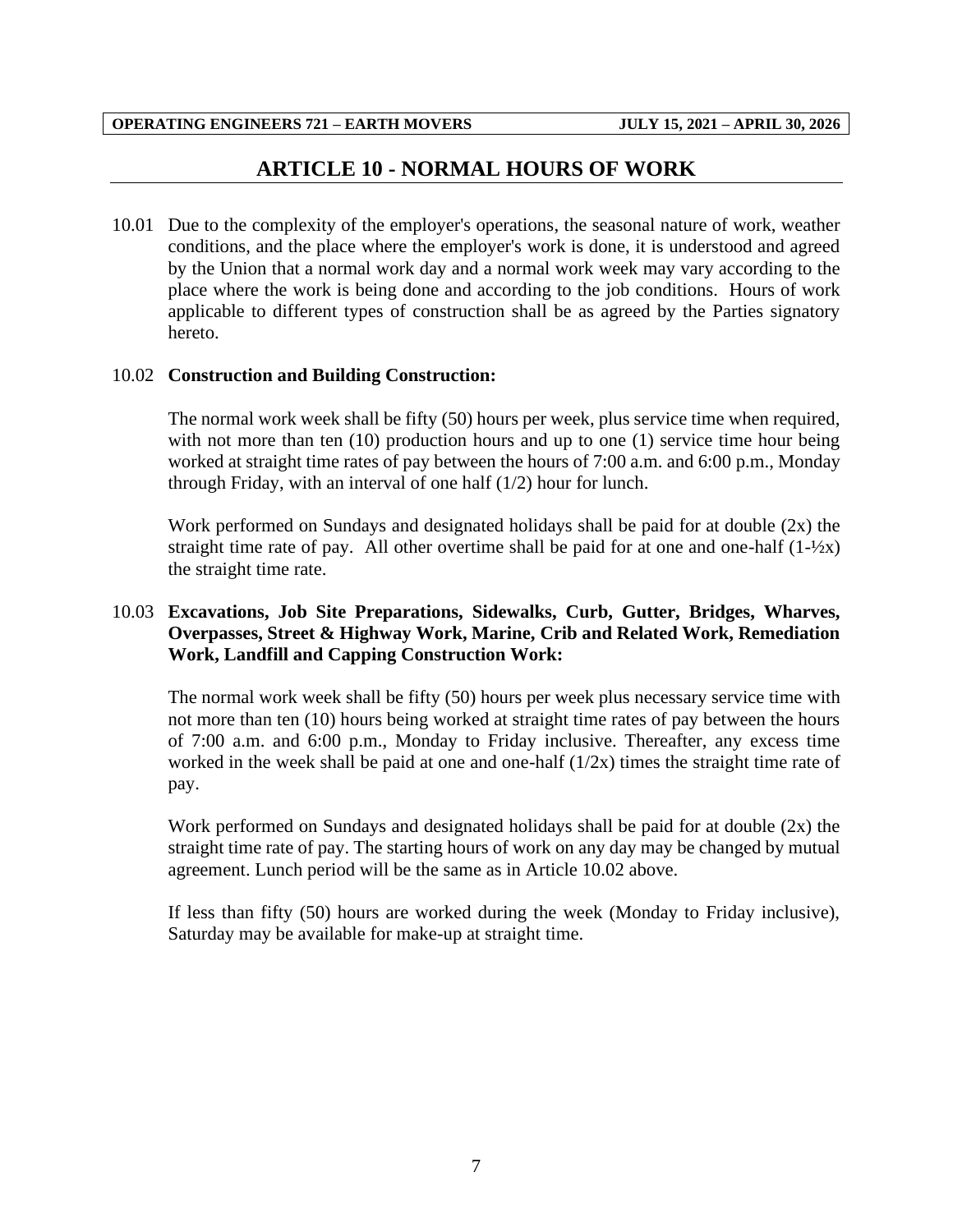#### 10.04 **Snow Removal Operations:**

Notwithstanding anything to the contrary contained in the foregoing, during the period December  $1<sup>st</sup>$  to March  $31<sup>st</sup>$ , certain employees may be required to operate snow removal equipment, or prepare equipment for such operations, in addition to their regular duties. In these circumstances, it is agreed that: work performed on Sundays and designated holidays shall be paid for at double  $(2x)$  the straight time rate of pay and the normal work week will be fifty (50) hours per week. It is understood, however, that where an employee is required by the employer to work on snow removal operations, any hours worked beyond ten (10) hours per day shall be paid at one and one-half  $(1\frac{1}{2}x)$  times the straight time rate of pay.

#### 10.05 **Water and Sewer Work:**

The normal hours of work shall consist of ten (10) hours per normal work day, Monday through Friday, between the hours of 7:00 a.m. and 6:00 p.m. The lunch period shall normally be 12:00 Noon to 12:30 p.m. Should expediency require, the normal starting and quitting time and/or lunch period may be changed by mutual agreement of the Parties (Union & employer) hereto.

10.06 The employer shall allow two (2) ten (10) minute rest periods in each ten (10) hour shift, one (1) rest period in the first five (5) hours and one (1) in the last five (5) hours. The time for breaks shall be designated by the employer. Employees shall be notified of such break time. The ten (10) minute duration shall be measured from the time the employee ceases their labour to commencement of labour.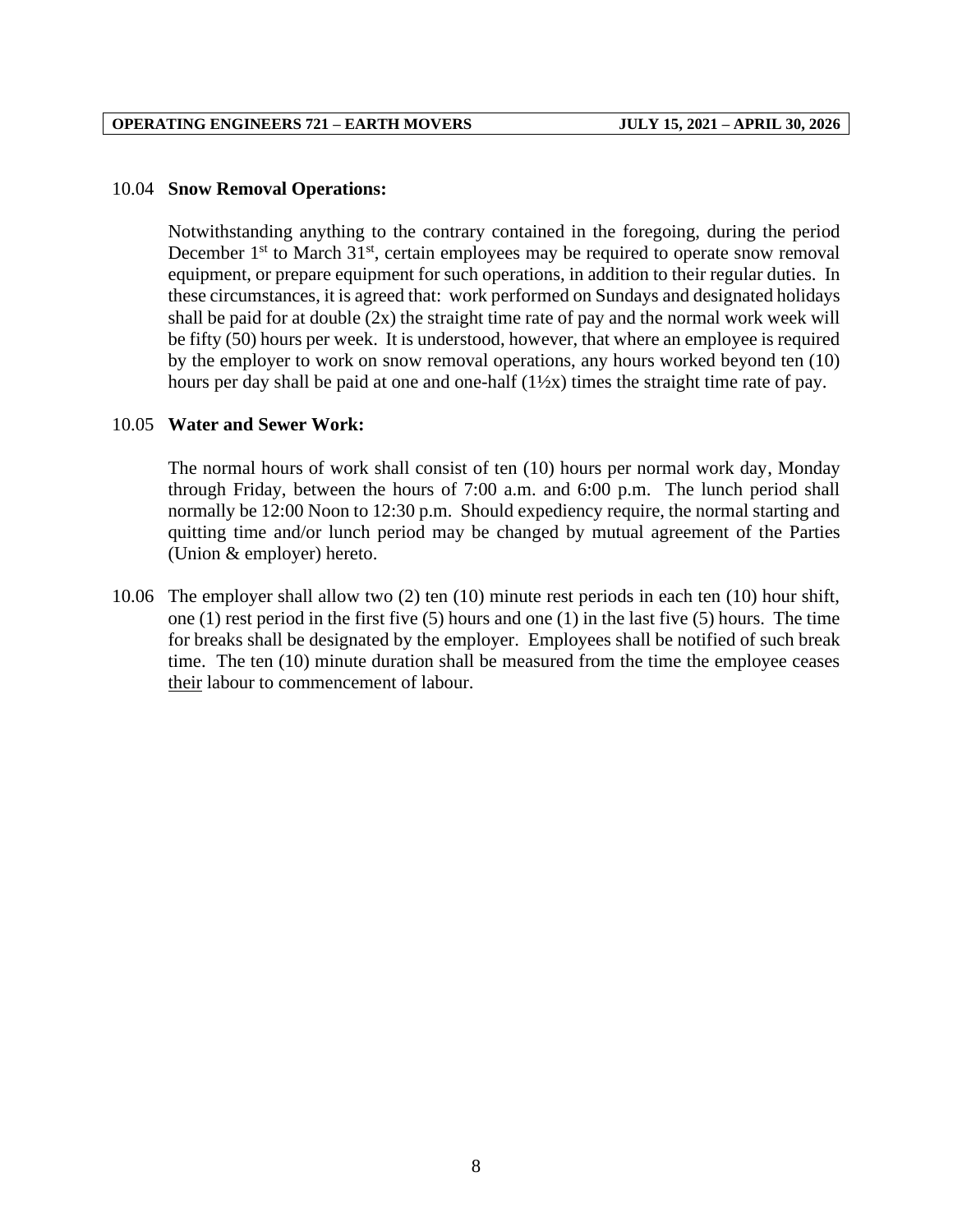## **ARTICLE 11 - SHIFT WORK**

- <span id="page-11-0"></span>11.01 Shift work may be performed at the option of the Employer.
- 11.02 When shift work is introduced, no shift shall be less than eight (8) hours in duration, and shall continue for a minimum of five (5) consecutive working days. The above shall not apply to concrete pours that are scheduled for more than sixteen (16) hours.
- 11.03 Shifts shall be scheduled between Sunday midnight and Friday midnight.
- 11.04 No employee shall be compelled to work two (2) consecutive shifts.
- 11.05 Each employee shall have the right to eight (8) hours off between their scheduled shifts.
- 11.06 Employees working shifts are entitled to a lunch period and rest period, in accordance with Article 10, and dependent on the nature of the hours being worked.
- 11.07 Normal hours of work and rates of pay shall be applicable for a second and/or third shift. Employees shall receive a premium of 15% of their straight time pay for said second and/or third shifts.
- 11.08 Article 11.07 applies only to work under Article 10.03 and 10.04, except where otherwise agreed to between the Parties.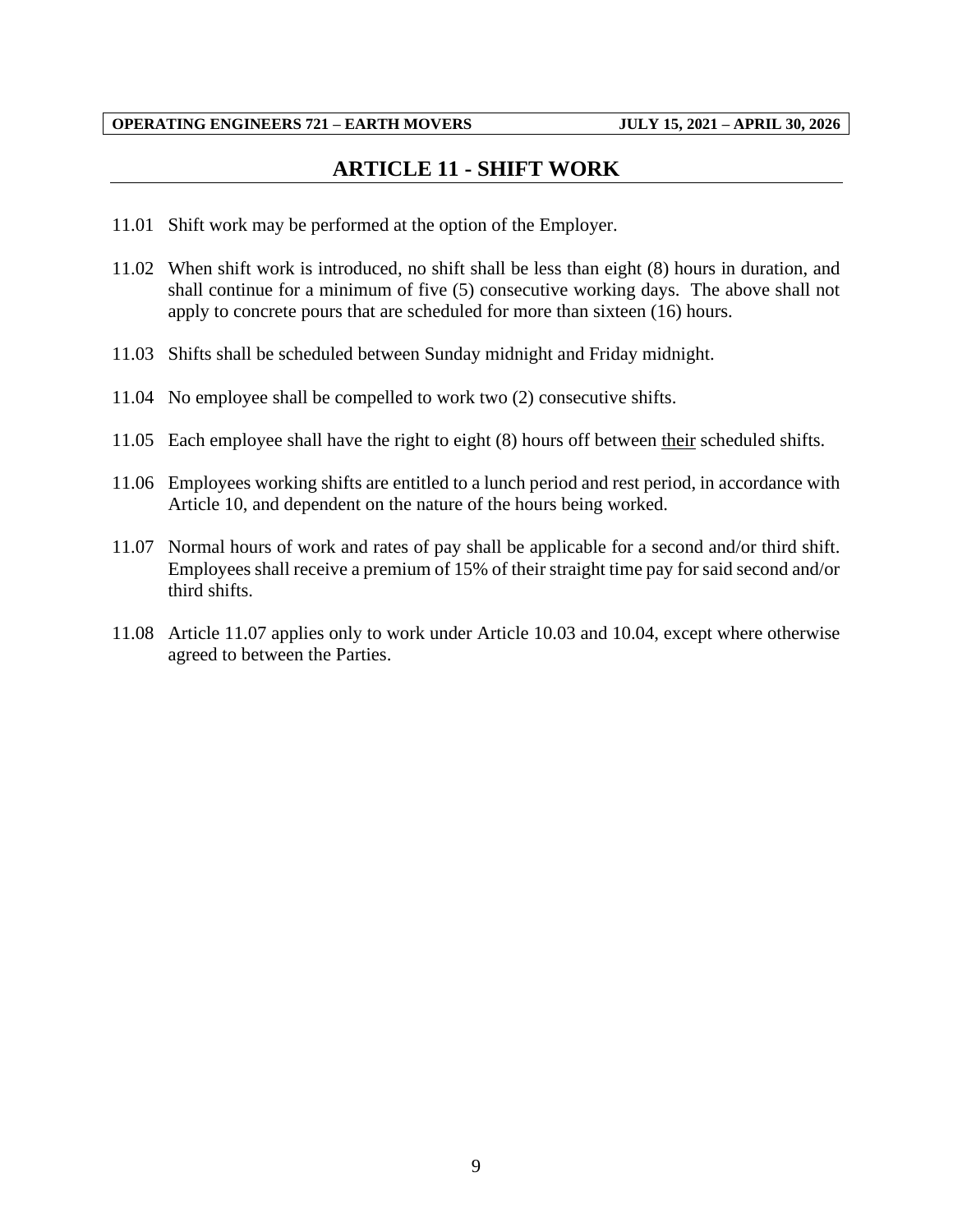## **ARTICLE 12 - REPORTING TIME**

- <span id="page-12-0"></span>12.01 Any employee after being hired and reporting for work at the regular starting time and for whom no work is provided shall receive pay for two (2) hours at the applicable rate of wages, unless they have been notified not to report. The foregoing provisions shall apply to Saturday, Sunday, designated holidays and shift work at the applicable rate of pay. Employees who commence work shall receive the greater of reporting time or actual time worked.
- 12.02 Exceptions, however, shall be when strike conditions make it impossible to put such an employee to work or when stoppage of work is occasioned thereby, when conditions arise which are beyond the control of the Employer or when an employee leaves work of their own accord.
- 12.03 In order to qualify for reporting time an employee must remain on the job and be available for work during the period of such reporting time.
- 12.04 The Employer shall determine when weather conditions on the job are such that members shall or shall not work.
- <span id="page-12-1"></span>12.05 Any employee, after being requested to report and who reports for work at the regular starting time and for whom no work is provided due to inclement weather shall receive pay for two (2) hours at the applicable rate of wages unless they have been notified not to report.

## **ARTICLE 13 - CALL BACK TIME**

- 13.01 Every employee who after completion of their regular working hours (Monday through Friday) and who has left the job and is called back and is required to work outside their regular working hours shall be paid at their applicable overtime rate, but not less than two (2) hours.
- 13.02 When an employee is called out to work by the Employer on Saturdays, Sundays and designated holidays and commences work regardless of when called, Article 12 shall apply.
- 13.03 Travel time will apply if applicable.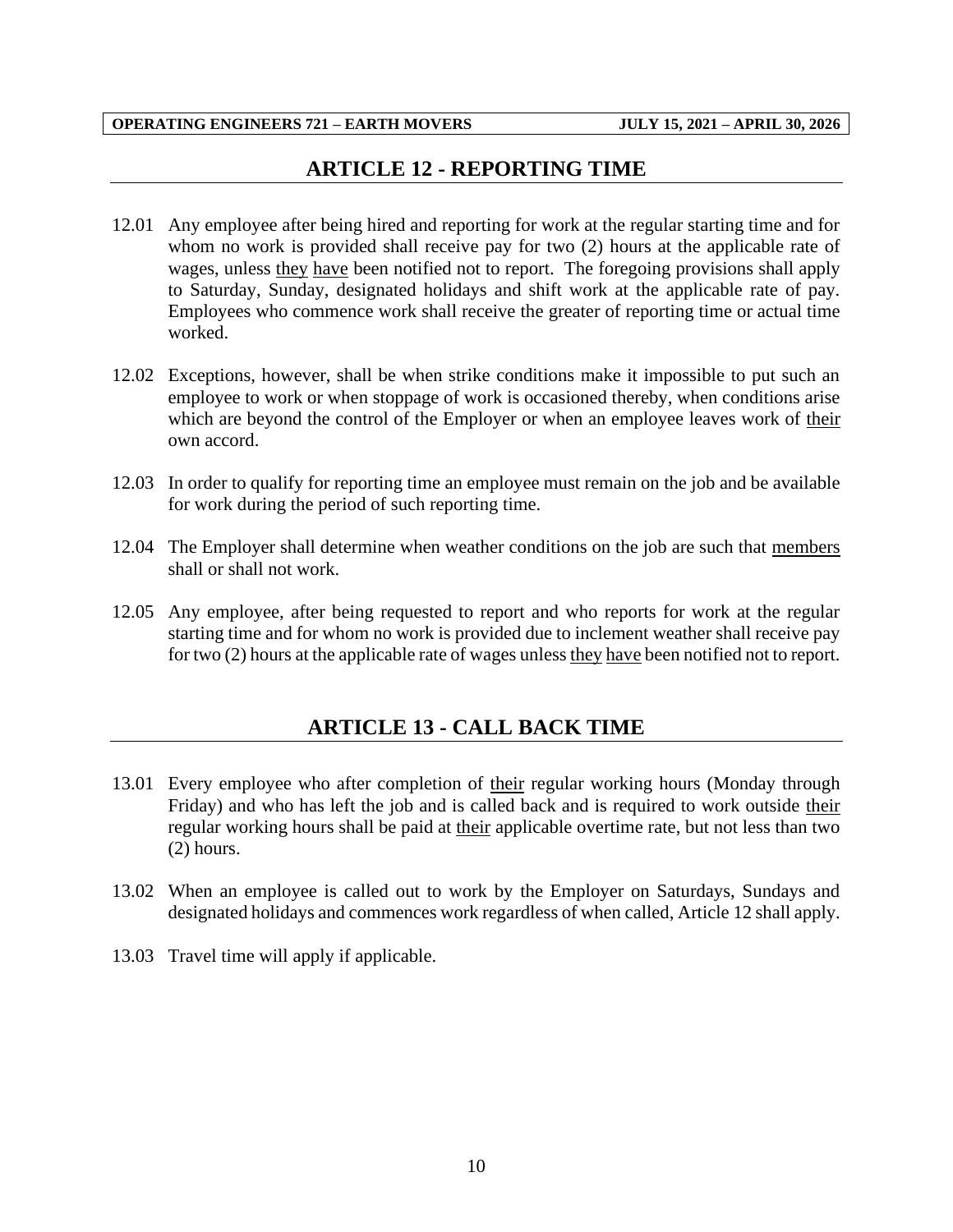## **ARTICLE 14 - OVERTIME**

- <span id="page-13-0"></span>14.01 All overtime, Monday through Saturday, shall be paid for at time and one-half times  $(1/2 x)$ the straight time rate of pay. Sundays and designated holidays shall be paid for at double (2x) the straight time rate.
- 14.02 Employees who are required to work in excess of two (2) hours overtime immediately following their shift shall be provided with a meal and an additional meal approximately every four (4) hours of continuous overtime thereafter. Where this is impractical, a meal allowance shall be included in the pay for the next pay period.

#### **The Meal Allowance shall be:**

.................................................................. twenty-six dollars (\$26.00)

- 14.03 An employee will normally be allowed at least eight (8) hours off between work shifts. If an employee is required to return to work without eight (8) clear hours off, then any hours of work falling within the normal eight (8) hours off shall be paid for at the prevailing overtime rate.
	- e.g. If an employee works until 2:00 a.m. and returns to work at 8:00 a.m., then the two (2) hours worked from 8:00 a.m. to 10:00 a.m. will be paid for at the prevailing overtime rate, and the straight rate shall apply from 10:00 a.m. onwards.

## <span id="page-13-1"></span>**ARTICLE 15 - VACATION AND HOLIDAY ALLOWANCE**

- 15.01 A vacation and holiday allowance shall be paid to each employee in lieu of paid vacation and holidays. Payment of such vacation and holiday allowance shall be made weekly.
- 15.02 The Employer shall pay six percent (6%) vacation pay and two percent (2%) holiday pay in lieu of paid holidays.
- 15.03 Annual vacation will be taken at a time mutually agreed between the Employer and the employee.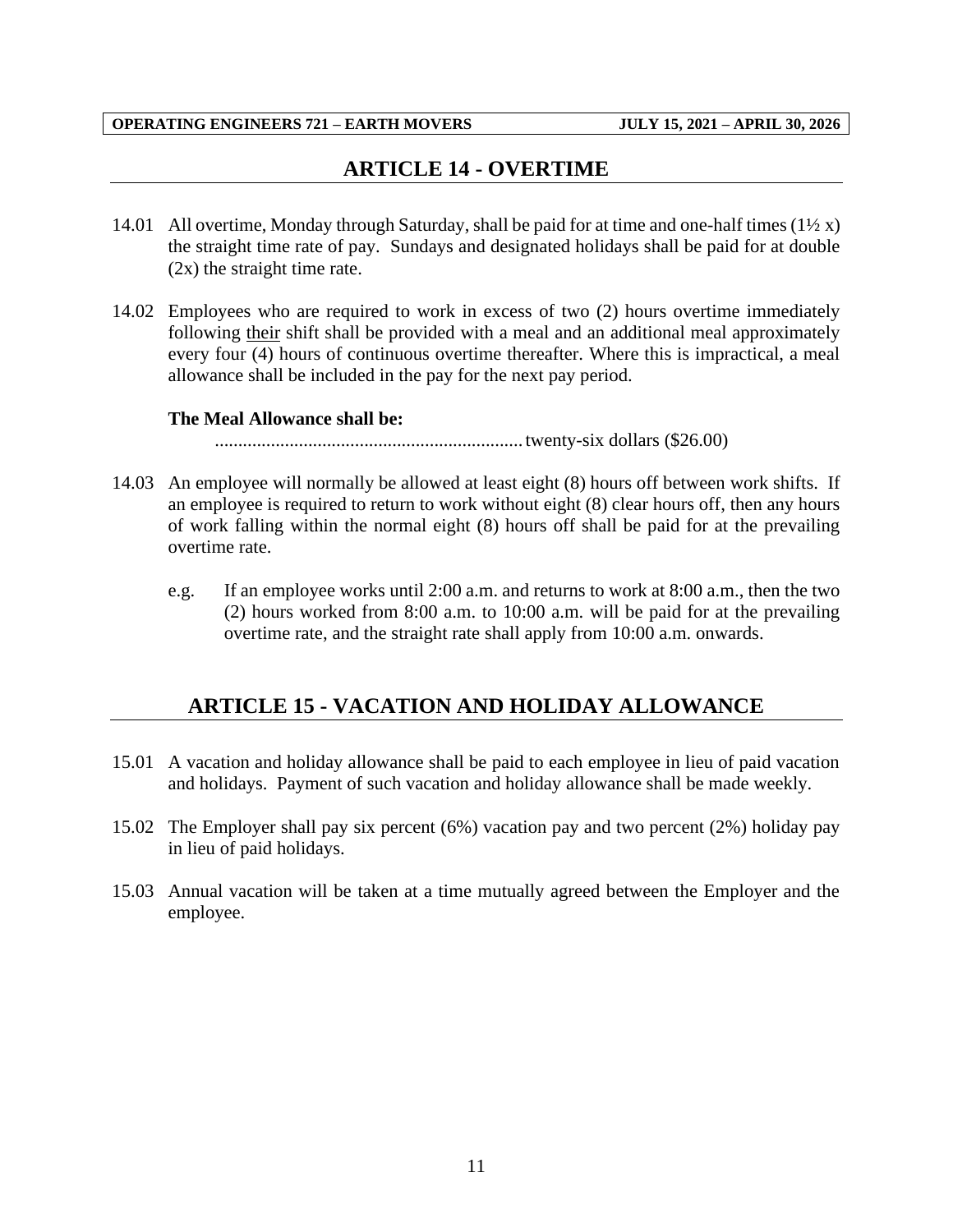## **ARTICLE 16 - DESIGNATED HOLIDAYS**

<span id="page-14-0"></span>16.01 During the period that this Agreement is in force, the following days shall be observed as Designated Holidays:

## 16.02 Designated Holidays

| CALENDAR YEAR 2021                               | <b>HOLIDAY FALLS ON</b>               |                    |               | <b>HOLIDAY OBSERVED ON</b> |  |
|--------------------------------------------------|---------------------------------------|--------------------|---------------|----------------------------|--|
| Labour Day                                       | Monday                                | September 6, 2021  | Same          |                            |  |
| <b>Thanksgiving Day</b>                          | Monday                                | October 11, 2021   | Same          |                            |  |
| Remembrance Day                                  | Thursday                              | November 11, 2021  | Same          |                            |  |
| Christmas Day                                    | Saturday                              | December 25, 2021  | Monday        | December 27, 2021          |  |
| <b>Boxing Day</b>                                | Sunday                                | December 26, 2021  | Tuesday       | December 28, 2021          |  |
| CALENDAR YEAR 2022                               | <b>HOLIDAY FALLS ON</b>               |                    |               | <b>HOLIDAY OBSERVED ON</b> |  |
| New Years Day                                    | Saturday                              | January 1, 2022    | Monday        | January 3, 2022            |  |
| Heritage Day                                     | Monday                                | February 21, 2022  | Same          |                            |  |
| Good Friday                                      | Friday                                | April 15, 2022     | Same          |                            |  |
| Victoria Day                                     | Monday                                | May 23, 2022       | Same          |                            |  |
| Canada Day                                       | Friday                                | July 1, 2022       | Same          |                            |  |
| Labour Day                                       | Monday                                | September 5, 2022  | Same          |                            |  |
| <b>National Day for Truth and Reconciliation</b> | Friday                                | September 30, 2022 | <b>Same</b>   |                            |  |
| Thanksgiving Day                                 | Monday                                | October 10, 2022   | Same          |                            |  |
| Remembrance Day                                  | Friday                                | November 11, 2022  | Same          |                            |  |
| Christmas Day                                    | Sunday                                | December 25, 2022  | Monday        | December 26, 2022          |  |
| <b>Boxing Day</b>                                | Monday                                | December 26, 2022  | Tuesday       | December 27, 2022          |  |
| <b>CALENDAR YEAR 2023</b>                        | <b>HOLIDAY FALLS ON</b>               |                    |               | <b>HOLIDAY OBSERVED ON</b> |  |
| New Years Day                                    | Sunday                                | January 1, 2023    | Monday        | January 2, 2023            |  |
| Heritage Day                                     | Monday                                | February 20, 2023  | Same          |                            |  |
| Good Friday                                      | Friday                                | April 7, 2023      | Same          |                            |  |
| Victoria Day                                     | Monday                                | May 22, 2023       | Same          |                            |  |
| Canada Day                                       | Saturday                              | July 1, 2023       | Monday        | July 3, 2023               |  |
| Labour Day                                       | Monday                                | September 4, 2023  | Same          |                            |  |
| <b>National Day for Truth and Reconciliation</b> | <b>Saturday</b><br>September 30, 2023 |                    | <b>Monday</b> | October 2, 2023            |  |
| Thanksgiving Day                                 | Monday                                | October 9, 2023    | Same          |                            |  |
| Remembrance Day                                  | Saturday                              | November 11, 2023  | Monday        | November 13, 2023          |  |
| Christmas Day                                    | Monday                                | December 25, 2023  | Same          |                            |  |
| <b>Boxing Day</b>                                | Tuesday                               | December 26, 2023  | Same          |                            |  |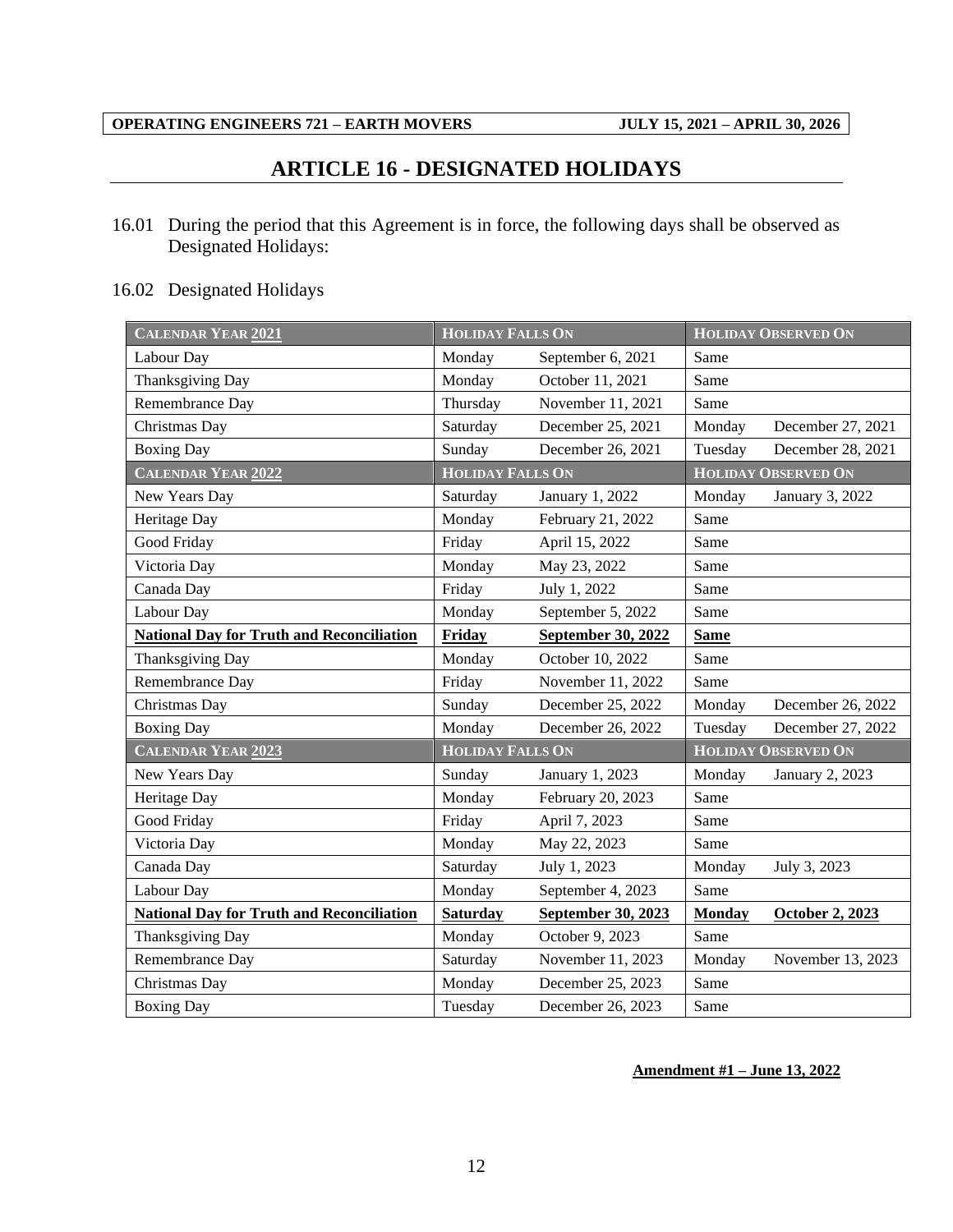| CALENDAR YEAR 2024                               | <b>HOLIDAY FALLS ON</b> |                    | <b>HOLIDAY OBSERVED ON</b> |
|--------------------------------------------------|-------------------------|--------------------|----------------------------|
| New Years Day                                    | Monday                  | January 1, 2024    | Same                       |
| Heritage Day                                     | Monday                  | February 19, 2024  | Same                       |
| Good Friday                                      | Friday                  | March 29, 2024     | Same                       |
| Victoria Day                                     | Monday                  | May 20, 2024       | Same                       |
| Canada Day                                       | Monday                  | July 1, 2024       | Same                       |
| Labour Day                                       | Monday                  | September 2, 2024  | Same                       |
| <b>National Day for Truth and Reconciliation</b> | <b>Monday</b>           | September 30, 2024 | <b>Same</b>                |
| Thanksgiving Day                                 | Monday                  | October 14, 2024   | Same                       |
| Remembrance Day                                  | Monday                  | November 11, 2024  | Same                       |
| Christmas Day                                    | Wednesday               | December 25, 2024  | Same                       |
| <b>Boxing Day</b>                                | Thursday                | December 26, 2024  | Same                       |
| <b>CALENDAR YEAR 2025</b>                        | <b>HOLIDAY FALLS ON</b> |                    | <b>HOLIDAY OBSERVED ON</b> |
| New Years Day                                    | Wednesday               | January 1, 2025    | Same                       |
| Heritage Day                                     | Monday                  | February 17, 2025  | Same                       |
| Good Friday                                      | Friday                  | April 18, 2025     | Same                       |
| Victoria Day                                     | Monday                  | May 19, 2025       | Same                       |
| Canada Day                                       | Tuesday                 | July 1, 2025       | Same                       |
| Labour Day                                       | Monday                  | September 1, 2025  | Same                       |
| <b>National Day for Truth and Reconciliation</b> | <b>Tuesday</b>          | September 30, 2025 | <b>Same</b>                |
| Thanksgiving Day                                 | Monday                  | October 13, 2025   | Same                       |
| Remembrance Day                                  | Tuesday                 | November 11, 2025  | Same                       |
| Christmas Day                                    | Thursday                | December 25, 2025  | Same                       |
| <b>Boxing Day</b>                                | Friday                  | December 26, 2025  | Same                       |
| <b>CALENDAR YEAR 2026</b>                        | <b>HOLIDAY FALLS ON</b> |                    | <b>HOLIDAY OBSERVED ON</b> |
| New Years Day                                    | Thursday                | January 1, 2026    | Same                       |
| Heritage Day                                     | Monday                  | February 16, 2026  | Same                       |
| Good Friday                                      | Friday                  | April 3, 2026      | Same                       |

In those jurisdictions and municipalities where the first Monday in August is declared to be a Civic Holiday, it shall be observed as such under the terms of this Agreement.

- 16.03 Employees required to work on any Designated Holiday shall be paid in accordance with the overtime provisions in Article 14, for all hours worked at the request of the Employer.
- 16.04 Any holiday proclaimed by the Federal or Provincial Government shall be incorporated into this Agreement and observed as a Designated Holiday. Any civic holiday proclaimed by a Municipality shall be incorporated into this Agreement and observed within the boundaries of such a Municipality.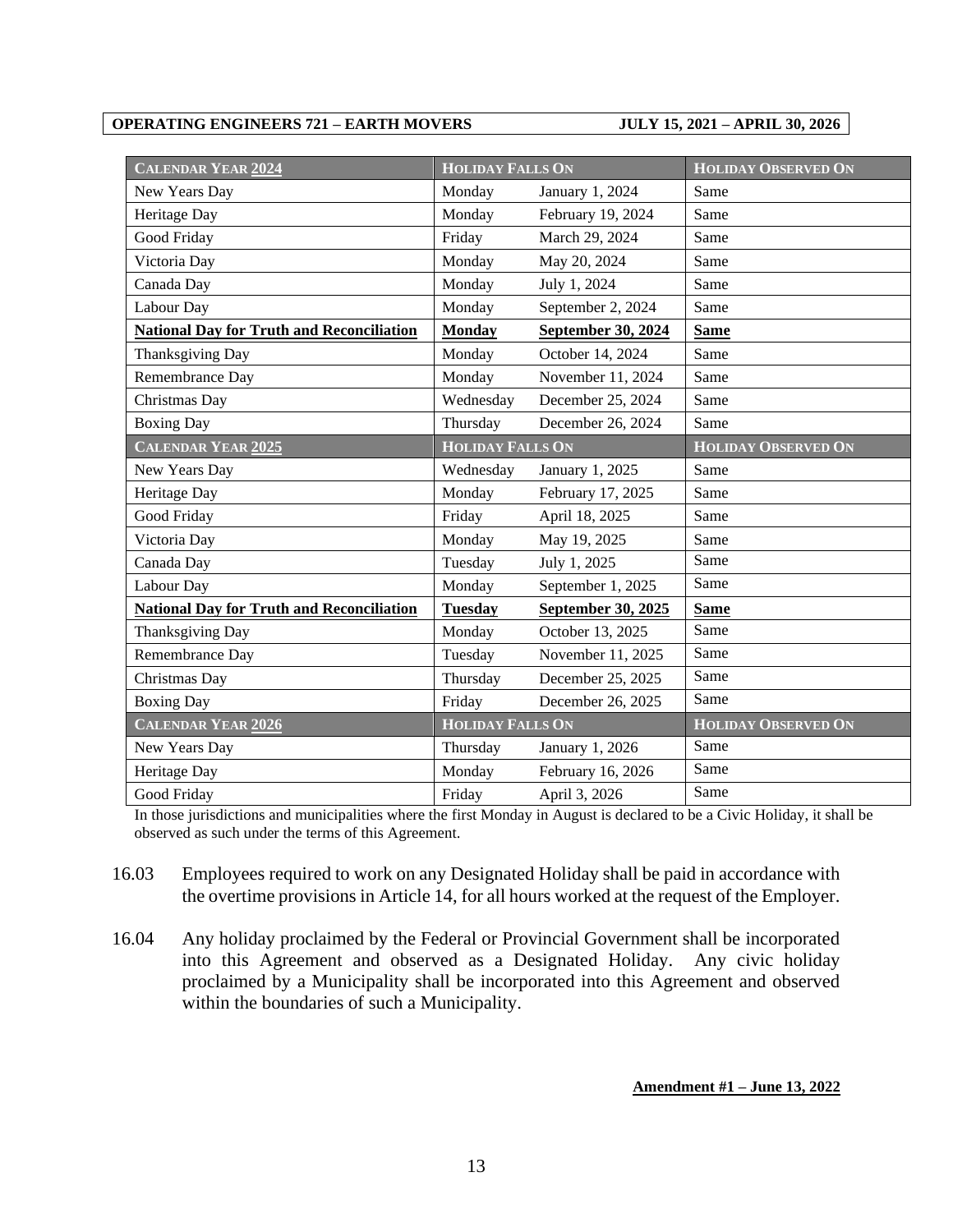## **ARTICLE 17 - TRAVEL, ROOM AND BOARD**

<span id="page-16-0"></span>The purpose of this Article is to provide an employee with reasonable compensation for legitimate expenses incurred in connection with their or her employment and not to provide a source of additional income.

## **Daily Travel:**

- 17.01 There shall be a free zone of a forty (40) kilometre radius from the centre of the A. Murray McKay Bridge. This zone will be commonly known as the Halifax/Dartmouth free zone. Employees travelling to or working within the boundaries of this free zone shall not be entitled to a daily mileage allowance or room and board or travel time.
	- (a) Pile driving and tunnel boring no free zone (excluding crane rental).
- 17.02 For jobs located outside the Halifax/Dartmouth free zone the following conditions shall apply. There shall be a free travel zone of a forty (40) kilometre radius from the centre of the jobsite. Employees living outside the limit of the free travel zone and who are required to commute daily to the jobsite shall be paid a mileage allowance as per Article 17.04. Mileage shall be from the place of residence to the jobsite and return to their place of residence by the shortest normally travelled route. Daily travel under this Article only shall not exceed the daily room and board allowance.
- 17.02A If the Employer supplies transportation and leaves the free zone before 8:00 a.m. the employee shall be paid their straight time rate of pay for all such travel.
- 17.02B If the employee uses their own vehicle for daily travel at the Employer's request they shall be paid mileage allowance as per Article 17.04 and also their straight time rate of pay for all such travel.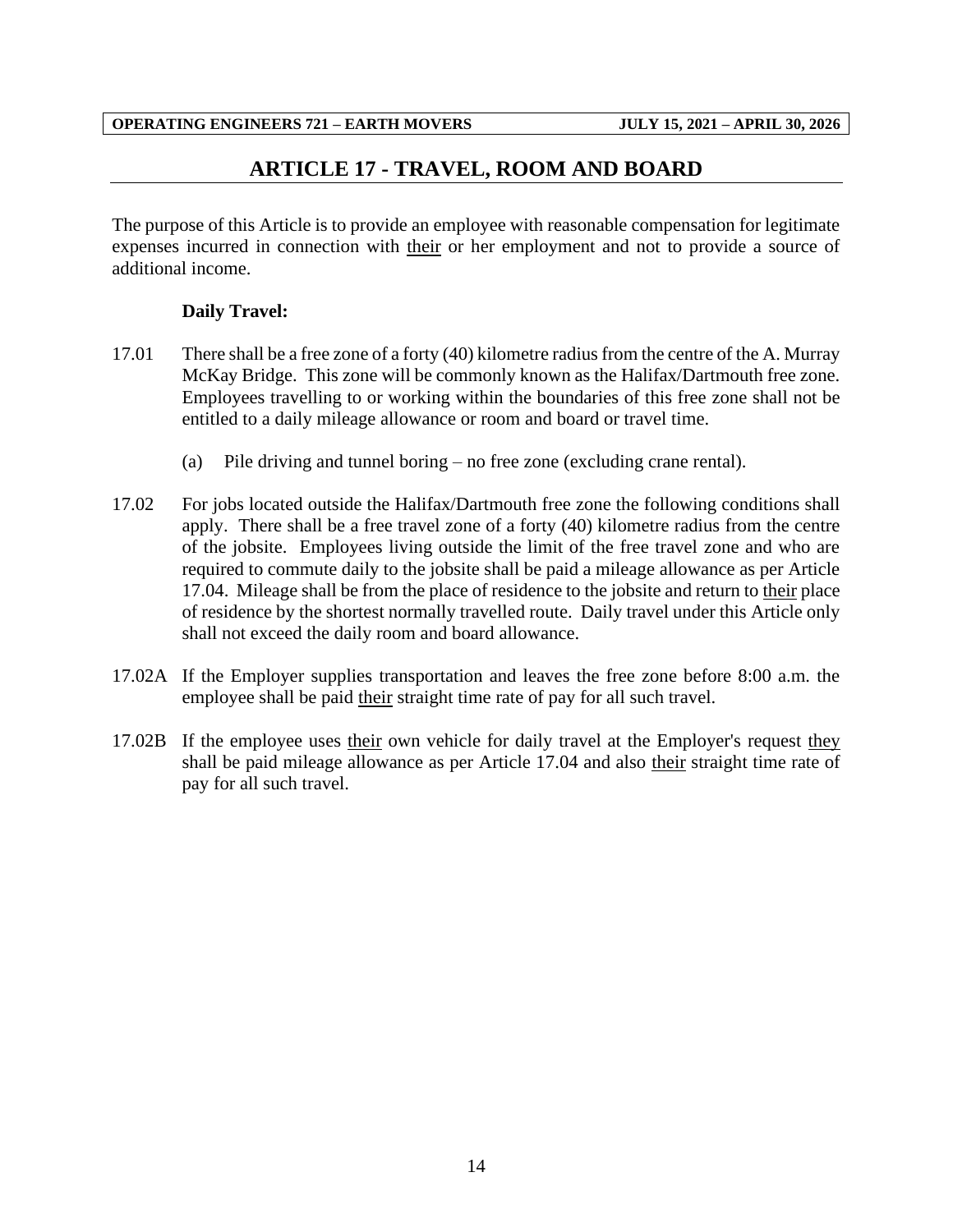- 17.03 When an employee is instructed to move from shop to job, job to job or from job to shop during the working shift, transportation shall be provided or paid for by the Employer, or when the employee uses their own vehicle at the Employer's request, they shall be paid mileage allowance for all miles travelled in their own vehicle during the working shift and all time for such travel shall be paid at the straight time rate of pay. Mileage allowance will be in accordance with 17.04.
- 17.04 The Employer has the option to provide adequate transportation or pay the mileage allowance to entitled employees, subject to the qualifying conditions, during the term of this Agreement. If the employer provides transportation, the employer shall pay all time so travelled at the straight time rate of pay.

**Mileage Allowance** ........................fifty-nine cents (\$0.59) per kilometre

It is agreed this figure shall be adjusted as per CRA figures for the life of this agreement.

- 17.05 If the employee's employment is terminated for just cause or the employee leaves of their own accord before having qualified for travel expenses and travelling time from the job they shall not be entitled to receive the cost of such travel expenses and travelling time.
- 17.05A Employees sent out of the free zone to work from whence they do not return daily shall be paid their regular rate of pay, plus:
	- 1) Mileage to and from out of town work;
	- 2) Travelling to and from such work shall be paid at the rate of straight time. The cost of travelling time shall not exceed eight (8) hours pay at single time.
- 17.05B Where, at the request of the Employer, an employee is transferred from a higher paid county or zone to a lower paid county or zone, the employee shall continue to be paid at the higher rate of pay.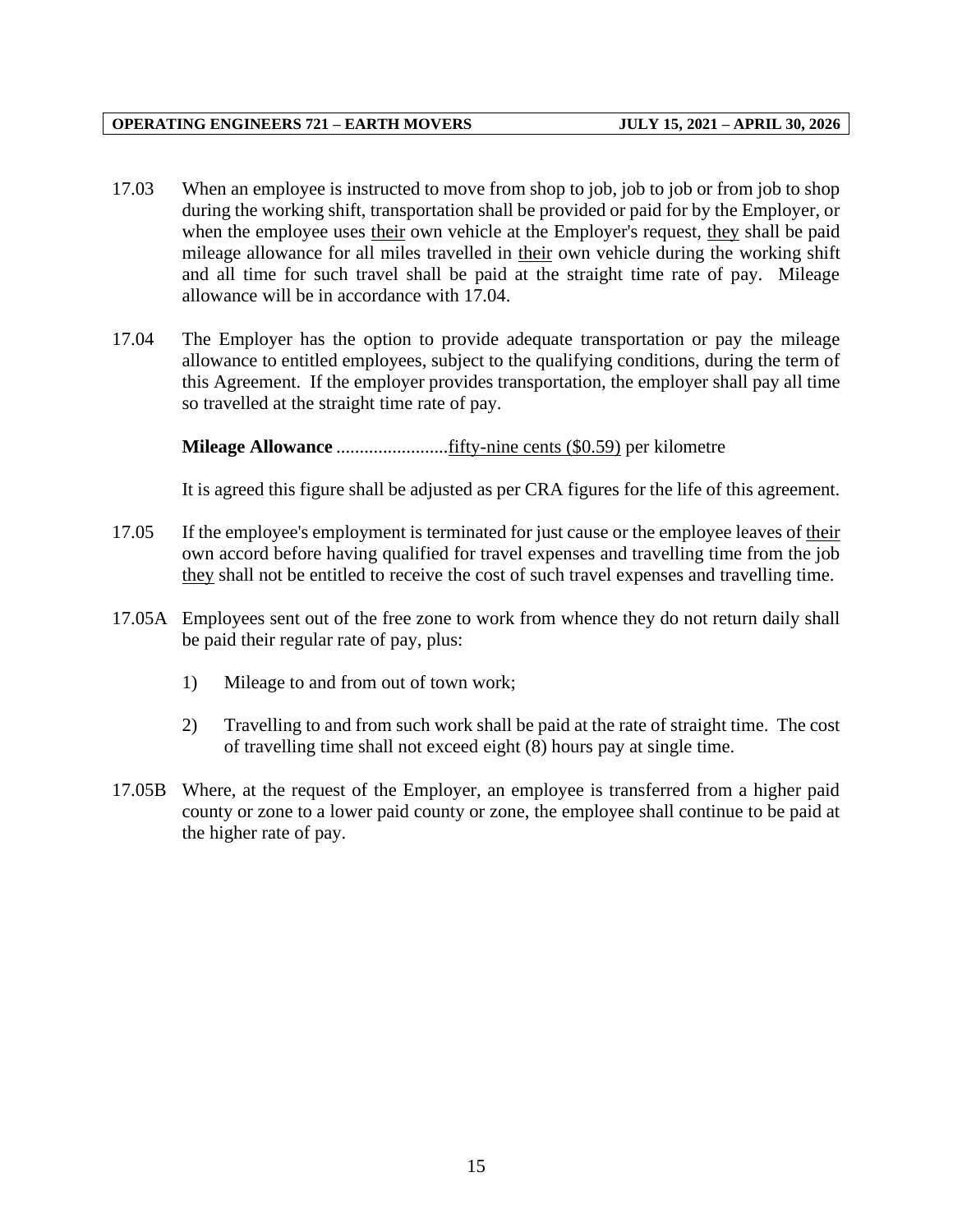#### **Room and Board:**

- 17.06 When an employee travels to an area where they are required to stay overnight by the Employer, they shall be provided with suitable room and board or a room and board allowance as per Article 17.10. While an employee is on room and board or room and board allowance they shall be entitled to a travel allowance for a trip home once every three (3) months and once every two (2) months on Major Industrial projects, such travel allowance shall be paid in accordance with Article 17.04, 17.05, 17.05A and 17.05B.
- 17.07 The Employer shall have the option to discharge the mileage allowance providing that suitable transportation is provided, leaving the outside limits of the Halifax/Dartmouth free zone at 8:00 a.m. and returning to the outside limits of the Halifax / Dartmouth free zone by 4:30 p.m. daily. Any condition varying the Agreement must be cleared in advance through the Union. When transportation is provided to and from the employee's place of residence and where travel time on the shortest normally travelled route exceeds one (1) hour per day, such time (i.e. travel time in excess of one (1) hour per day) shall be paid at the straight rate of pay.
- 17.08 No room and board or mileage allowance will be paid to an employee who is sent to work in an area where they permanently reside. The home address of an employee shall be as on the records of the Union and shall be provided at the request of an Employer.
- 17.09 If a construction camp providing room and board is available for a project by the Employer, the employee will live at the camp and no living allowance will be paid to the employee.
- 17.10 Room and board allowance shall be paid for days worked except room and board shall also be paid for inclement weather which stops employees from working or when the employer has no work for such employee on any given shift after employee is on room and board allowance.

If four 10 hour shifts worked, board is paid for five (5) days.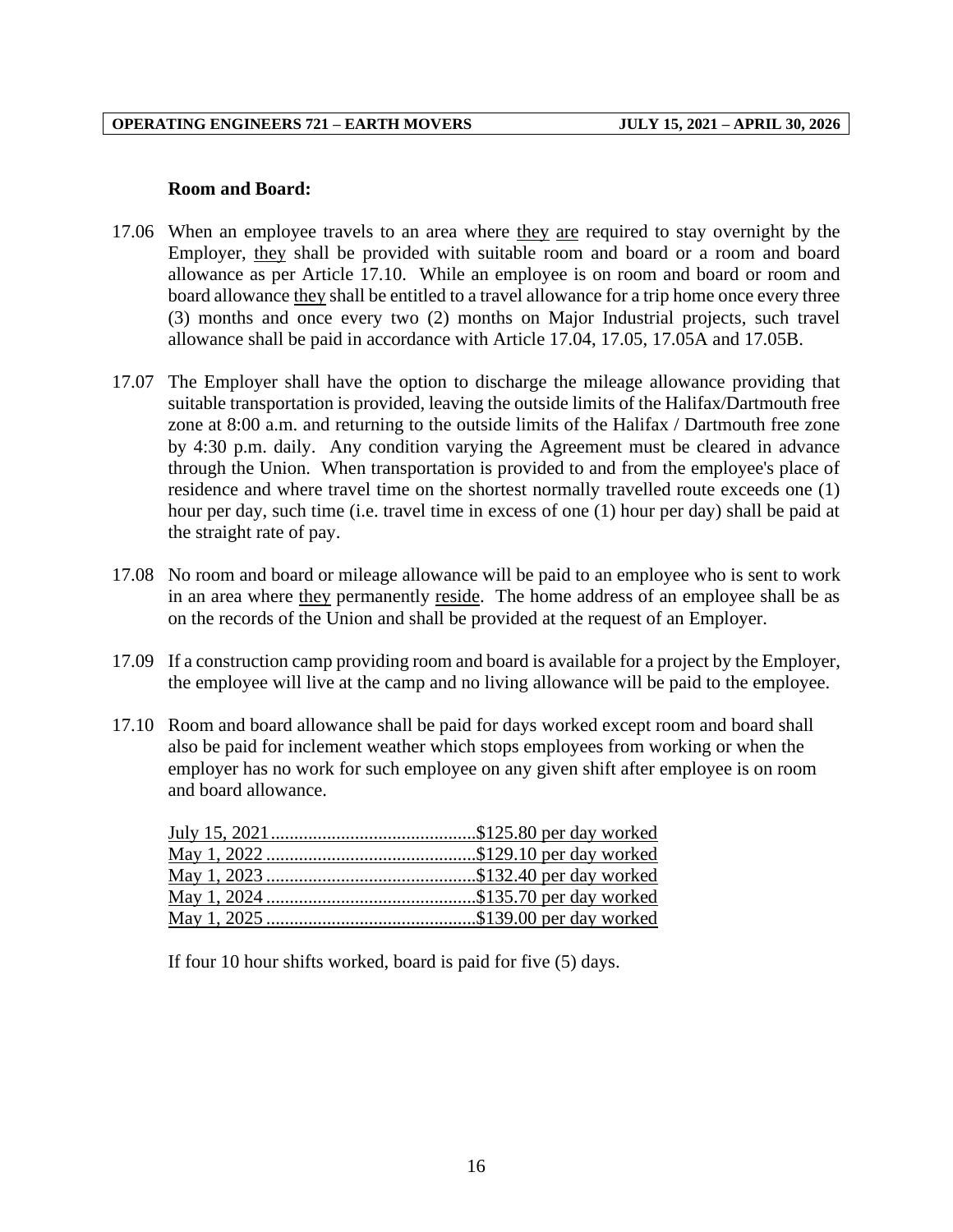17.11 Employers will pay reasonable hotel/motel accommodation and meal allowances for all short-term jobs.

#### **Short Term Meal Allowance:**

## <span id="page-19-0"></span>**ARTICLE 18 - TERMINATION OF EMPLOYMENT OR LAY OFF**

- 18.01 Employees shall only be laid off at the mid-point or at the end of their scheduled work period on the day of lay off, and each shall receive two (2) hours notice of lay off, or two (2) hours pay at their straight time rate of pay in lieu of notice.
- 18.02 Employees who are laid off shall receive their accumulated wages and Record of Employment or copy of ROE Web e-Filing at time of lay off if the payroll is processed at the jobsite. Otherwise, the Employer shall send the wages and ROE or copy of ROE Web e-Filing to the employee at the address they provide within three (3) days, exclusive of Saturday, Sunday and designated holidays. Should the Employer fail to comply with this provision, the employee shall receive an additional sum equivalent to eight (8) hours pay at straight time rates, and an additional sum equivalent to eight (8) hours pay at straight time rate for every two (2) additional days delinquency.
- 18.03 Employees who are discharged, or who quit, shall receive their accumulated wages and Record of Employment or copy of ROE Web e-Filing on the regular pay day for the pay period in which the discharge or quit takes place, either by picking them up at the place designated by the Employer; or the Employer shall send the wages and ROE or copy of ROE Web e-Filing to the former employee on the regular pay day, at the address they have provided.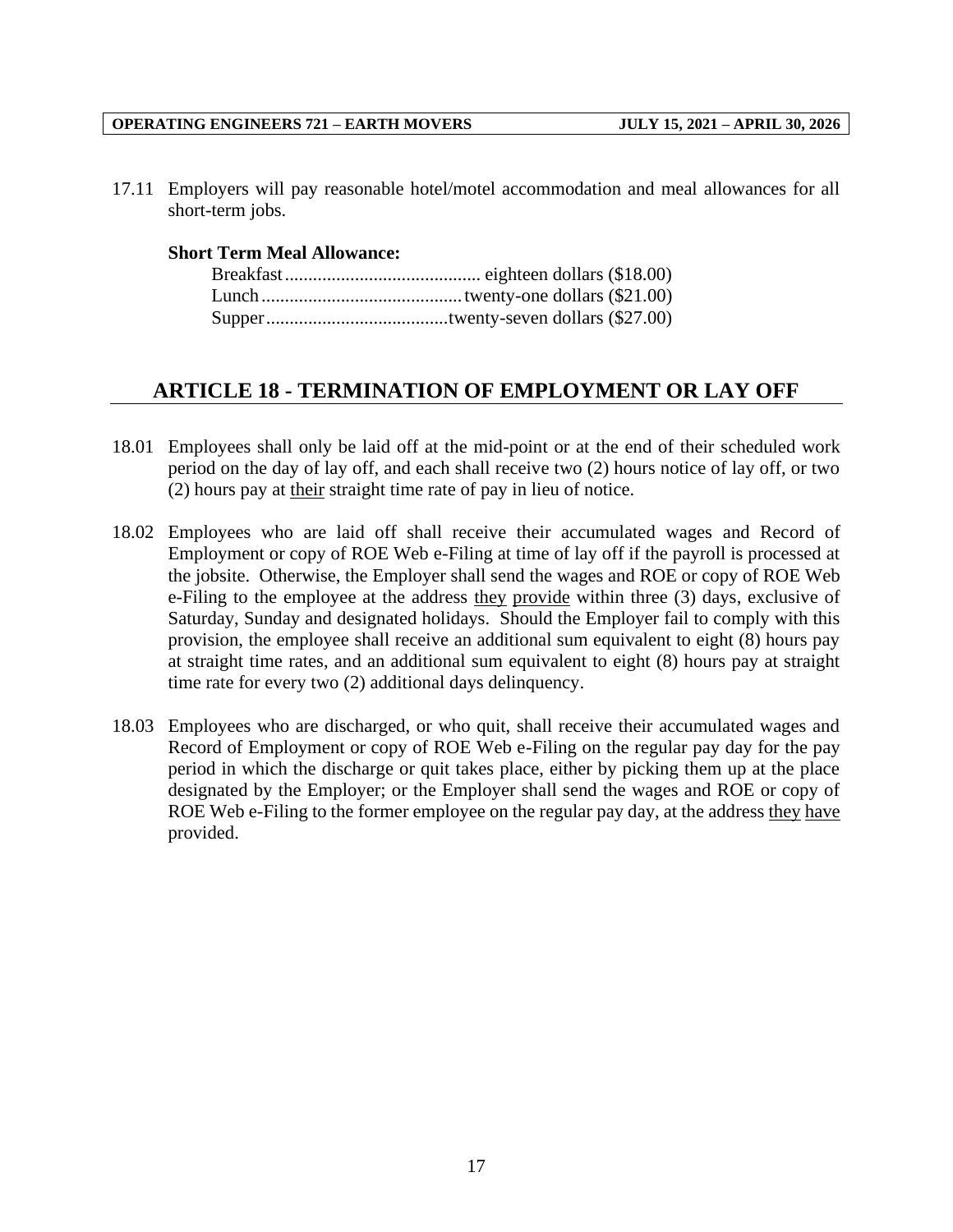## **ARTICLE 19 - WAGES**

- <span id="page-20-0"></span>19.01 The straight time rate of wages for each classification of worker shall be in accordance with the rates contained in the appended Craft Schedules. These Craft Schedules are attached hereto and are hereby made part of this Collective Agreement.
- <span id="page-20-1"></span>19.02 In the event the Pension or Benefit Plan is discontinued for any reason whatsoever, any Employer contribution shall be added to the hourly rate and become part of the wages paid.

## **ARTICLE 20 - PAY PERIOD**

- 20.01 Employees shall be paid by cheque during the regular working hours of Thursday of each week. If Thursday or Friday is a designated holiday, pay will be distributed on Wednesday. If paid by cash, pay will be distributed no later than Friday. Alternatively the employer may, at their discretion, pay employees by way of electronic deposit/automatic deposit.
- 20.02 A clear statement of hours worked, earnings and deductions shall be attached to each weekly pay envelope or cheque. At Employer's discretion, this information may be provided electronically. Statements shall be made available for any employees who are not able to receive them electronically.
- 20.03 Should the cheques not be distributed as set out herein, the employee shall immediately notify the Employer.
- 20.04 When cheques are not distributed on Thursday in accordance with this Article and the employee is not paid until after Monday of the following week, the employee shall receive one day's pay at the straight time rate for each working day until the day the cheque is paid, commencing Tuesday through to Friday.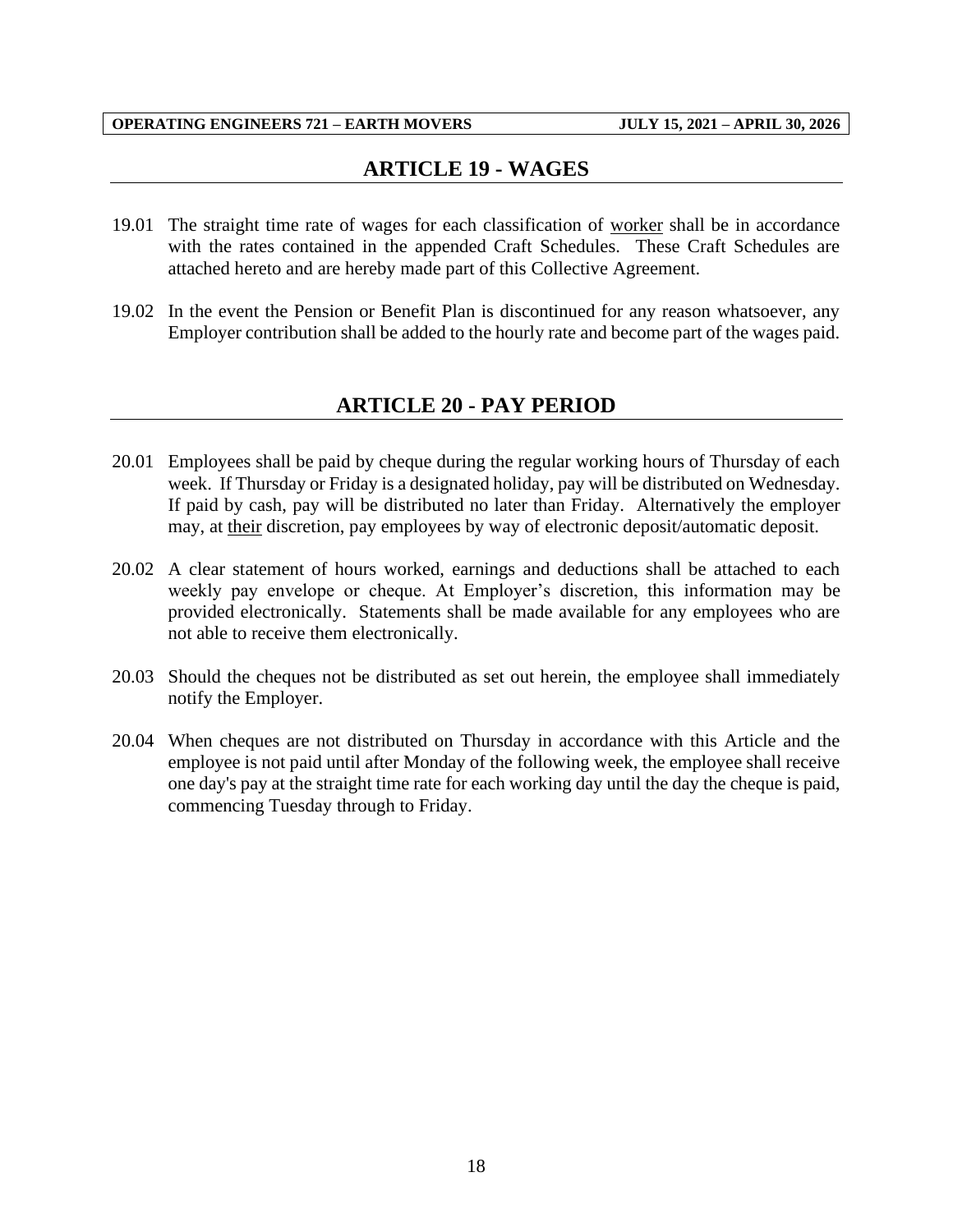## **ARTICLE 21 - SAFETY AND HEALTH**

- <span id="page-21-0"></span>21.01 The Employer and employee shall comply with all applicable provisions of provincial health, sanitation and safety laws and regulations, in addition to those rules established by the Employer.
- 21.02 Employees shall not be required to work with unsafe equipment and conditions.
- 21.03 Safety hats must be worn by all employees on the jobsite at all times.
- 21.04 Adequate toilet facilities and fresh potable drinking water (year round) and paper cups will be provided by the Employer.
- 21.05 Fresh potable drinking water, tool sheds and lunch rooms shall normally be maintained by the Craft using same, except where other general arrangements have been made for a site.
- 21.06 Where required, adequate quarters complete with heating, lighting, ventilation shall be provided for employees to change clothes and eat lunch. Such quarters shall have benches and tables and shall be lockable and be kept clean and no tools or equipment shall be stored in said quarters while workers are on the job.
- 21.07 Climatic protective clothing is to be supplied to the employees by the Employer in accordance with the specifications of the applicable Craft Schedule.
- 21.08 If an employee sustains an accidental injury during working hours, and has to receive off site medical attention, the employee will receive four (4) hours pay if the injury occurs during the first half of the shift or eight (8) hours pay if the injury occurs during the second half of the shift.
- 21.09 Safety items and climatic protective clothing issued to the employee must be returned to the Employer on termination.
- 21.10 All Union members supplied to an Employer shall have a record of their current safety training, including expiration dates.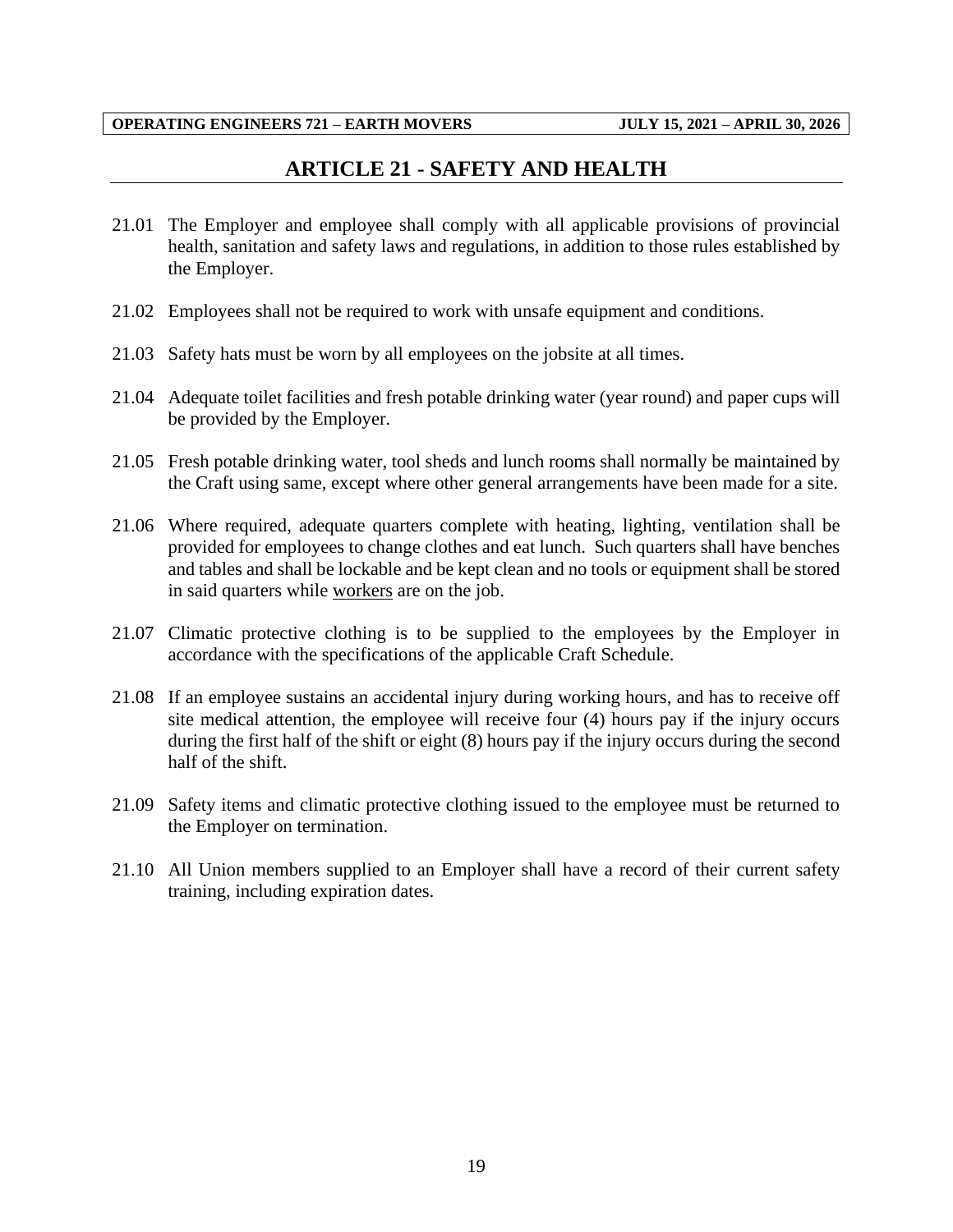## **ARTICLE 22 - JURISDICTIONAL DISPUTES**

- <span id="page-22-0"></span>22.01 A mark-up meeting will be held with each contractor before the commencement of the contractor's work on all projects of ten million four hundred thousand dollars (\$10,400,000) construction value or more and no assignments shall be made before this mark-up. Markup assignments shall also apply to all sub-contractors. If a jurisdictional dispute arises once the work has commenced, assignments will be made in accordance with procedures, rules and regulations of the National Joint Board Building Trades Department, A.F.L. & C.I.O. The work assignment shall not be completed until a meeting on site has been convened with all Parties involved and until a subsequent meeting (not later than twenty four (24) hours) has taken place, at which the contractor shall present the work assignment on paper to all Parties. The above threshold shall be adjusted on renewal in accordance with the Consumer Price Index as reported by Statistics Canada.
- 22.02 In the event such jurisdictional dispute cannot be settled on a local basis by the Unions involved, such dispute shall be submitted to the International Unions involved for settlement without permitting it to interfere in any way with the progress of the work at any time. In the event the dispute is not settled by the International Unions involved, it shall then be submitted to the National Joint Board for resolution. It is understood and agreed, however, that if the dispute causes any delay in the progress of the work or gives rise to an apprehended delay, any of the Parties hereto may apply to the Labour Relations Board (Nova Scotia) Construction Panel for an Interim Order under Section 50 of the *Trade Union Act*, Chapter 311, R.S.N.S. 1967, amended.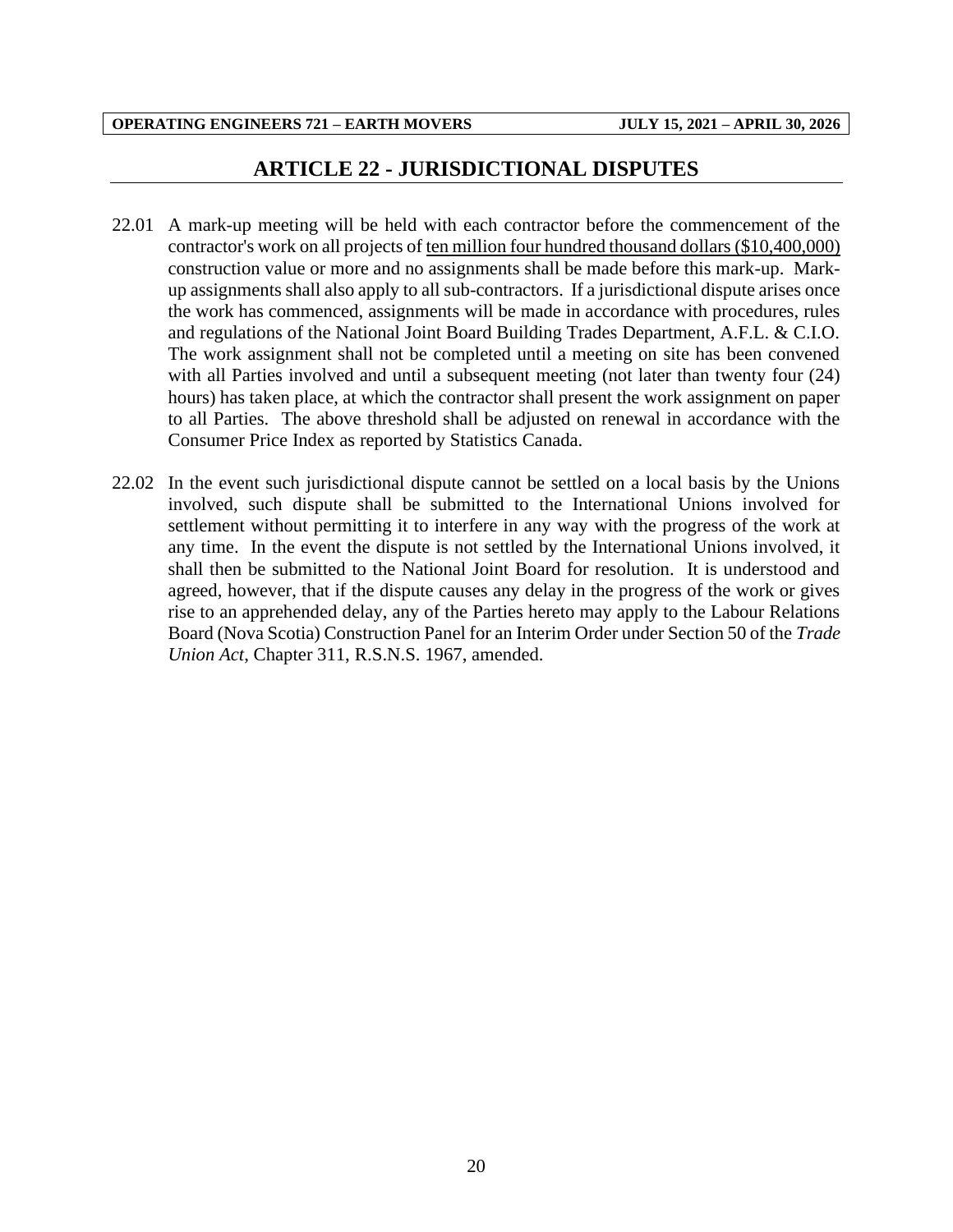## **ARTICLE 23 - GRIEVANCE PROCEDURE**

#### <span id="page-23-0"></span>**UNION GRIEVANCE:**

- 23.01 Any matter relating to or involving:
	- (a) The interpretation, meaning, application or administration of the Collective Agreement or any provisions of the Collective Agreement.
	- (b) A violation or an allegation of a violation of the Collective Agreement.
	- (c) Working conditions; or
	- (d) A question whether a matter is arbitrable may be the subject of a grievance.

#### 23.02 **Procedure:**

- (1) Any such matter constituting a grievance must be filed in writing with the Employer within seven (7) working days, excluding Saturday, Sunday and statutory holidays of the occurrence of the event giving rise to the grievance. If such grievance is not filed within this period it shall be considered settled.
- (2) The grievance must be filed and discussed with the Employer's Labour Relations Officer or their Representative on the project.
- (3) Failing settlement with the Labour Relations Officer or their Representative on the project, the grievance may then be settled in the manner provided by Section 107 of the *Trade Union Act*, Chapter 311, R.S.N.S. 1967, amended.
- (4) Alternative Dispute Resolution The parties being aware of the high cost of Arbitration may by mutual agreement wish to utilize professional Alternative Dispute Resolution Procedures as are available through the Province of Nova Scotia or from other sources.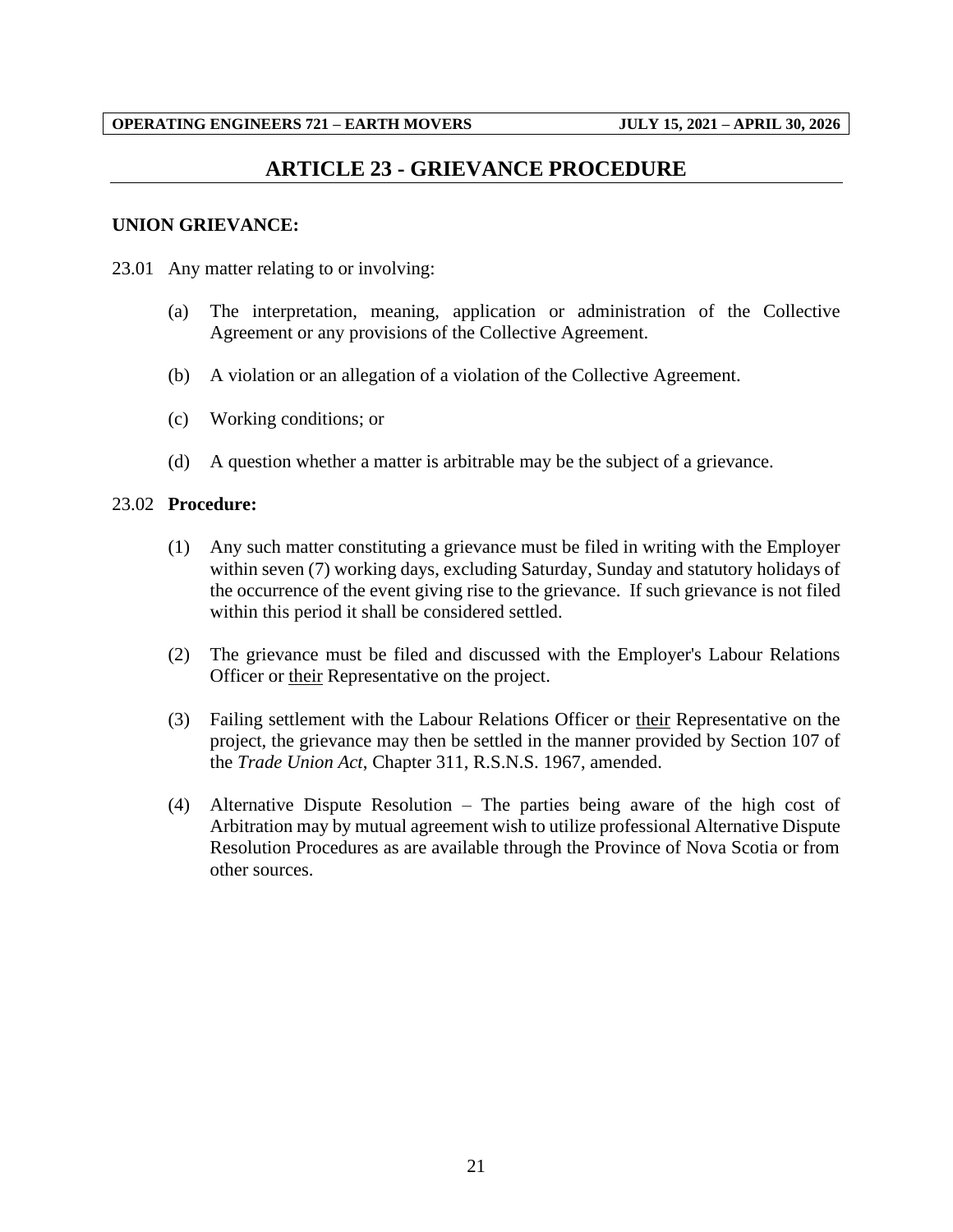#### **MANAGEMENT GRIEVANCE:**

23.03 Any matter relating to or involving:

- (a) The interpretation, meaning, application or administration of the Collective Agreement or any provisions of the Collective Agreement.
- (b) A violation or an allegation of a violation of the Collective Agreement.
- (c) Working conditions.
- (d) A grievance concerning health or safety shall be referred directly to the Employer and to the Business Manager; or
- (e) A question whether a matter is arbitrable may be the subject of a grievance.

#### 23.04 **Procedure:**

- (1) Any such matter constituting a grievance must be filed in writing with the Business Manager within seven (7) working days of the occurrence of the event giving rise to the grievance. If such grievance is not filed in writing within this period it shall be considered solved.
- (2) The grievance must be filed in writing and discussed with the Business Manager or Union Representative on the jobsite.
- (3) Failing settlement, the grievance may then be settled in the manner provided by Section 107 of the *Trade Union Act*, Chapter 311, R.S.N.S. 1967, amended.
- (4) Alternative Dispute Resolution The parties being aware of the high cost of Arbitration may by mutual agreement wish to utilize professional Alternative Dispute Resolution Procedures as are available through the Province of Nova Scotia or from other sources.

## **ARTICLE 24 - ARBITRATION**

- <span id="page-24-0"></span>24.01 The Arbitrator shall not have the power to alter, vary, modify or amend any of the provisions of this Agreement or to substitute any provisions for any of the provisions of this Agreement nor render a decision inconsistent therewith.
- 24.02 The decision of the Arbitrator is to be complied with within fifteen (15) days of receipt of the Parties.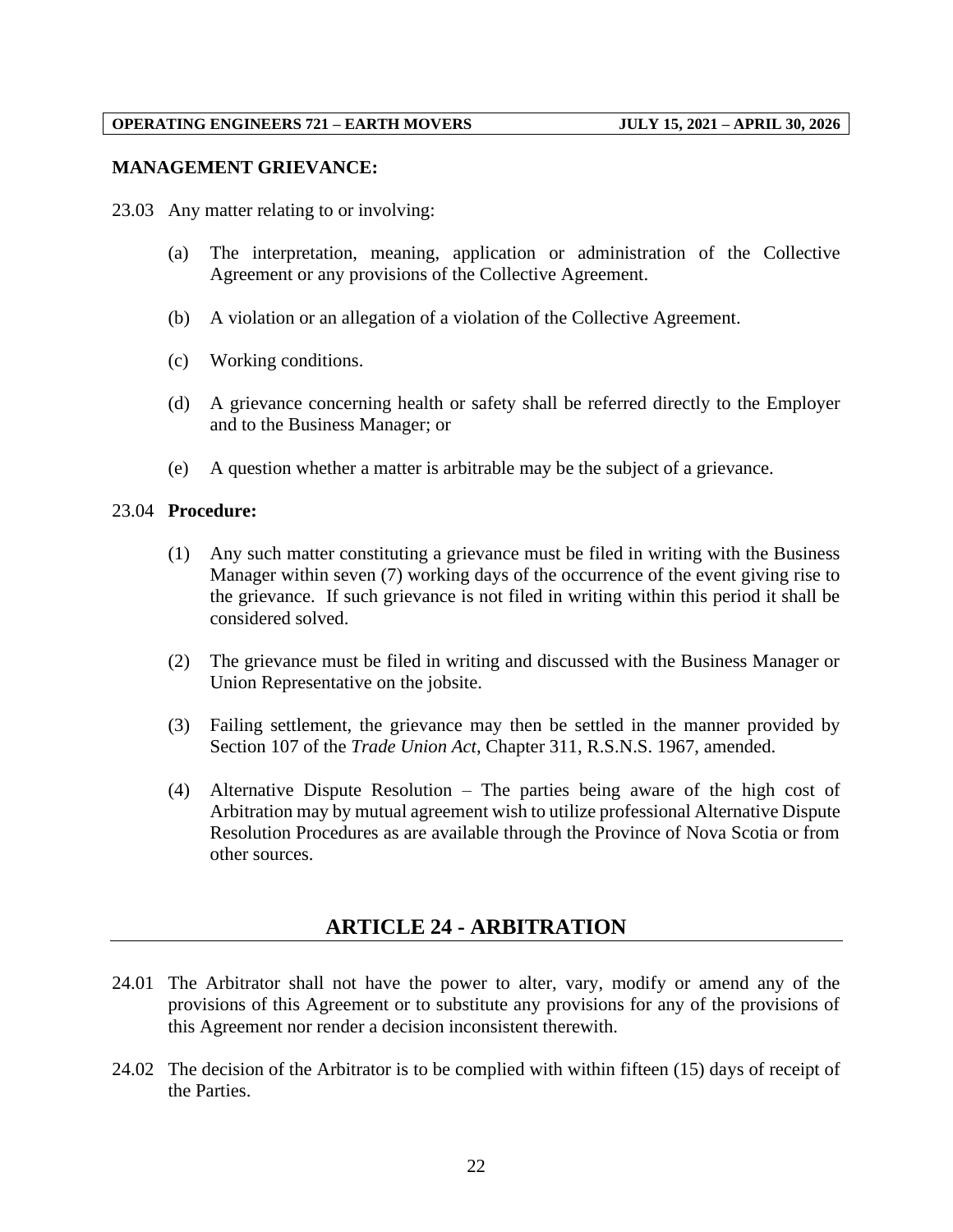## **ARTICLE 25 - EMPLOYER CONTRIBUTIONS**

<span id="page-25-0"></span>25.01 Employers signatory to this Agreement shall remit monthly by the tenth (10th) day of the following month the sums per hour paid as per the following:

| Plan                    |        | 2022<br>January | 2023<br>January | January |
|-------------------------|--------|-----------------|-----------------|---------|
| Benefit Plan            | \$1.85 |                 | \$2.35          | \$2.60  |
| Pension Plan            | \$6.05 | \$6.05          | \$6.05          | \$6.05  |
| <b>Total Remittance</b> | \$7.90 |                 | SS 40           | \$8.65  |

Such remittance shall be sent to:

#### **The International Union of Operating Engineers, Local 721**

251 Brownlow Avenue Dartmouth, Nova Scotia B3B 2A9

This remittance will remain in effect throughout the duration of this Collective Agreement unless notification as set out in Article 26.08 and 27.02 is provided.

For Apprentice Pension Plan Contribution, refer to Article 29.04(a).

25.02 Employers signatory to this Agreement shall remit monthly to the Administrator of Records by the tenth (10th) day of the following month the sum per hour paid as per the following:

| Operating Engineer, Building Trades Council, Training, Organizing $\&$<br>  Nova Scotia Construction Sector Council Fund | \$1.15 |
|--------------------------------------------------------------------------------------------------------------------------|--------|
|                                                                                                                          |        |

Such remittance will be made on the forms provided indicating the specific fund breakdown and sent to:

> **The International Union of Operating Engineers, Local 721** 251 Brownlow Avenue Dartmouth, Nova Scotia B3B 2A9

25.03 All employers shall make the required contributions/remittances to the Industry Improvement Fund as per Article 25A on the forms provided by the Administrator of the Industry Improvement Fund and shall send the completed forms to:

**The Administrator**

Industry Improvement Fund 260 Brownlow Avenue, Unit No. 1 Dartmouth, Nova Scotia B3B 1V9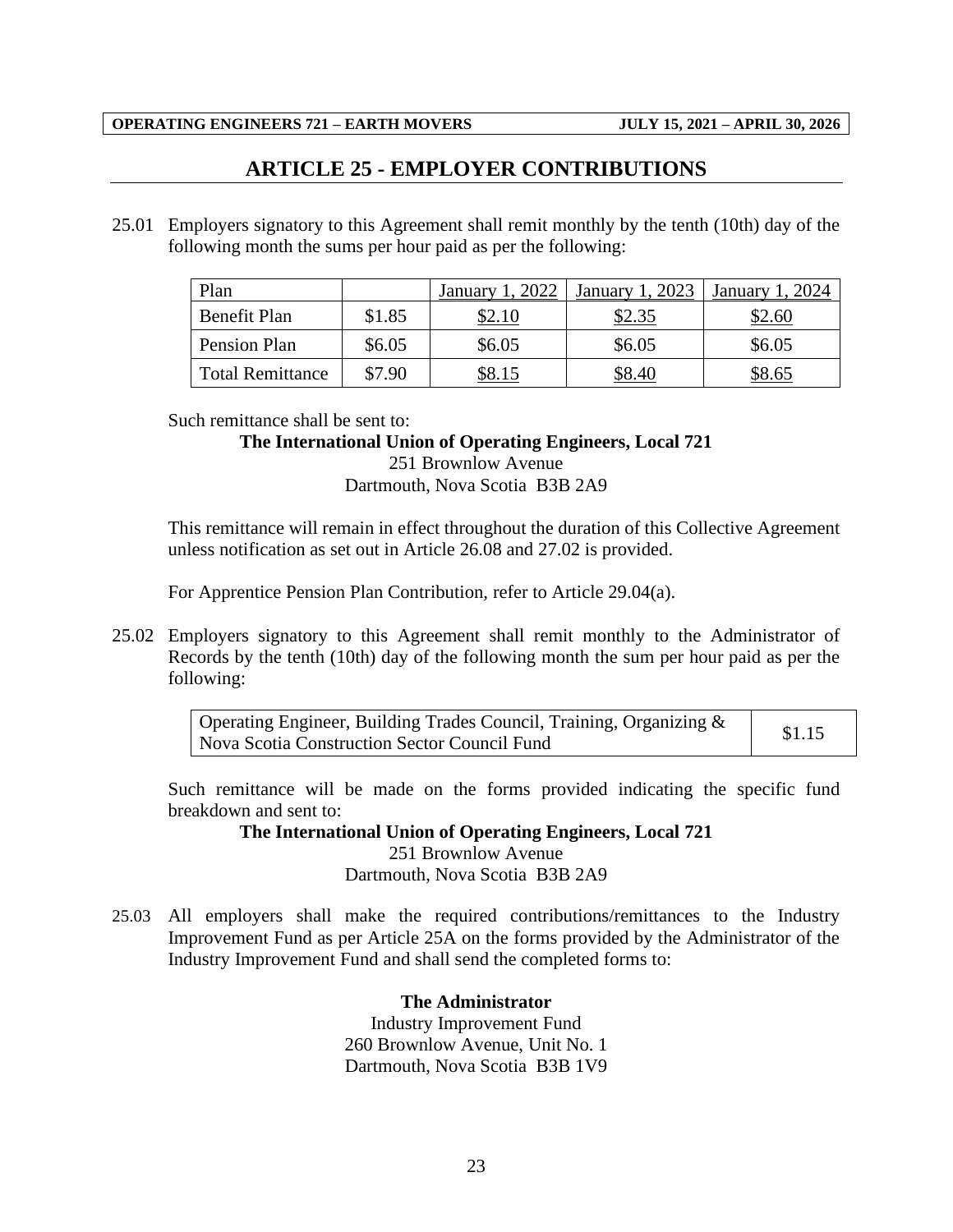25.04 Timely Payment of Deductions and Contributions:

Timely payment of wages and contributions to the Trust Funds provided for in this Agreement is essential for the protection of the beneficiaries. Delinquency and continued failure to pay deductions and/or remit contributions to the Trust Funds shall be dealt with as follows:

- (1) The Union will advise the Employer in writing of any delinquency.
- (2) If within forty-eight (48) hours of receipt of notification, exclusive of Saturday, Sunday and Holidays, the Employer has failed to pay delinquent contributions or the Employer has failed to request a meeting with the Union to provide for the payment of delinquent contributions then the Employer agrees that all contributions/deductions due and payable in accordance with this Agreement, are in arrears and subject to an additional charge at the rate of twenty-five (25%) percent on all monthly contributions/deductions in arrears.

This is not to be construed that the above charges relieve the Employer of any further liabilities which may occur because of their failure to report and pay contributions/deductions as provided.

- (3) Should the matter not be resolved at the above mentioned meeting the Union may demand payment of wages and contributions at the end of each day or at the end of each week, or upon twenty-four (24) hours' notice to the Employer, withdraw its members from the Employer without contravening the terms of this Agreement.
- 25.05 The Parties to this Collective Agreement agree that, in the interest of transparency, either Party may request of the other Party a report detailing the number of labour hours remitted per contractor under Article 25 during the prior six (6) months, in order to ensure consistent reporting. Such a request shall be made a maximum of two (2) times per year. Reports provided shall not be shared with individual contractors.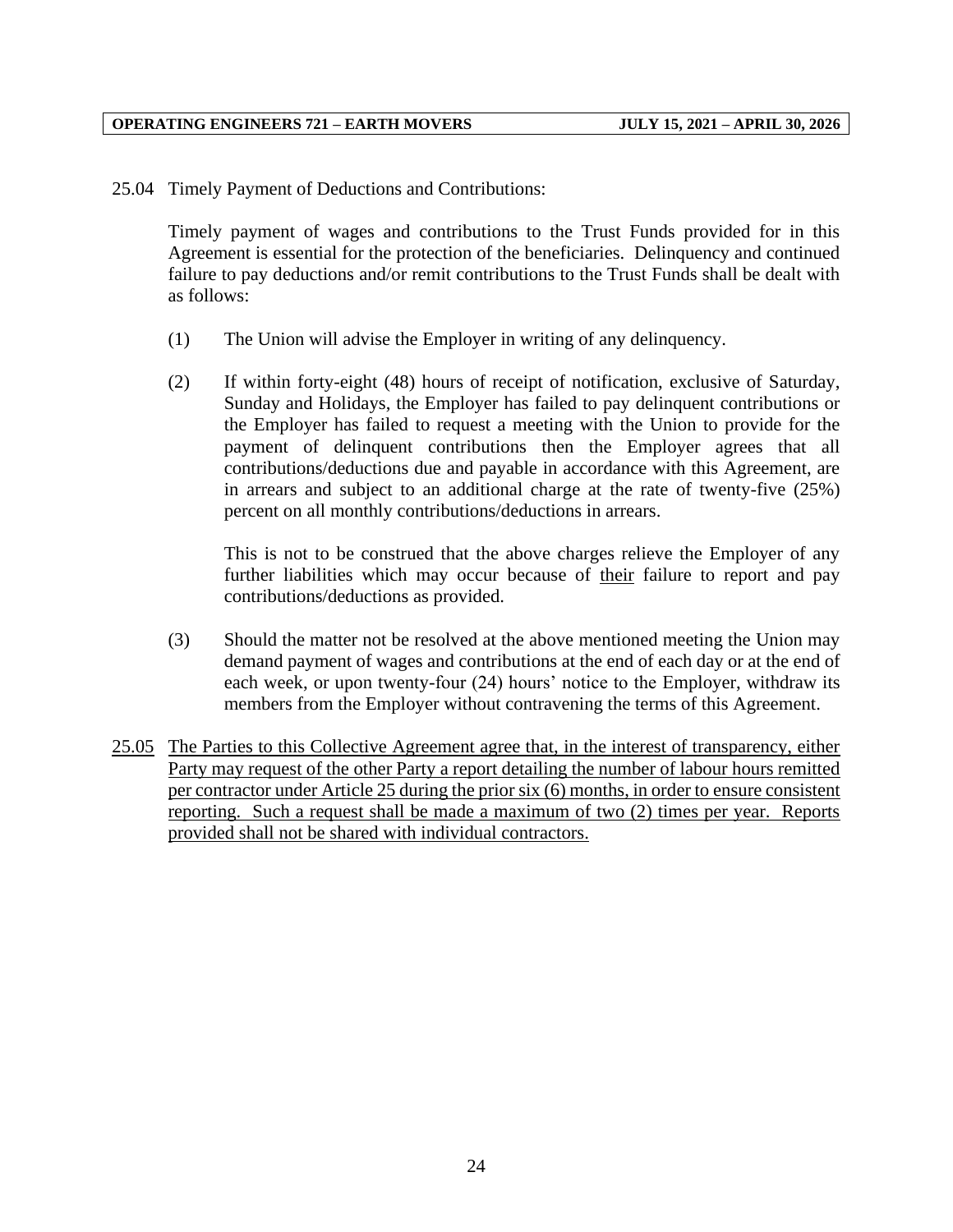## **ARTICLE 25A – INDUSTRY IMPROVEMENT FUND**

<span id="page-27-0"></span>25A.01 All employers must contribute each month to the Industry Improvement Fund a total sum equal fourteen cents (\$0.14) for each hour paid in that month to any employee covered by this Agreement. This will be paid by separate cheque made out in favour of the Industry Improvement Fund and forwarded to the Administrator at the following address on or before the fifteenth  $(15<sup>th</sup>)$  day of the following month:

> 260 Brownlow Avenue, Unit #1 Dartmouth, NS B3B 1V9

Remittance forms for this fund are available at www.nsclra.ca or by phone at 902-468-2283.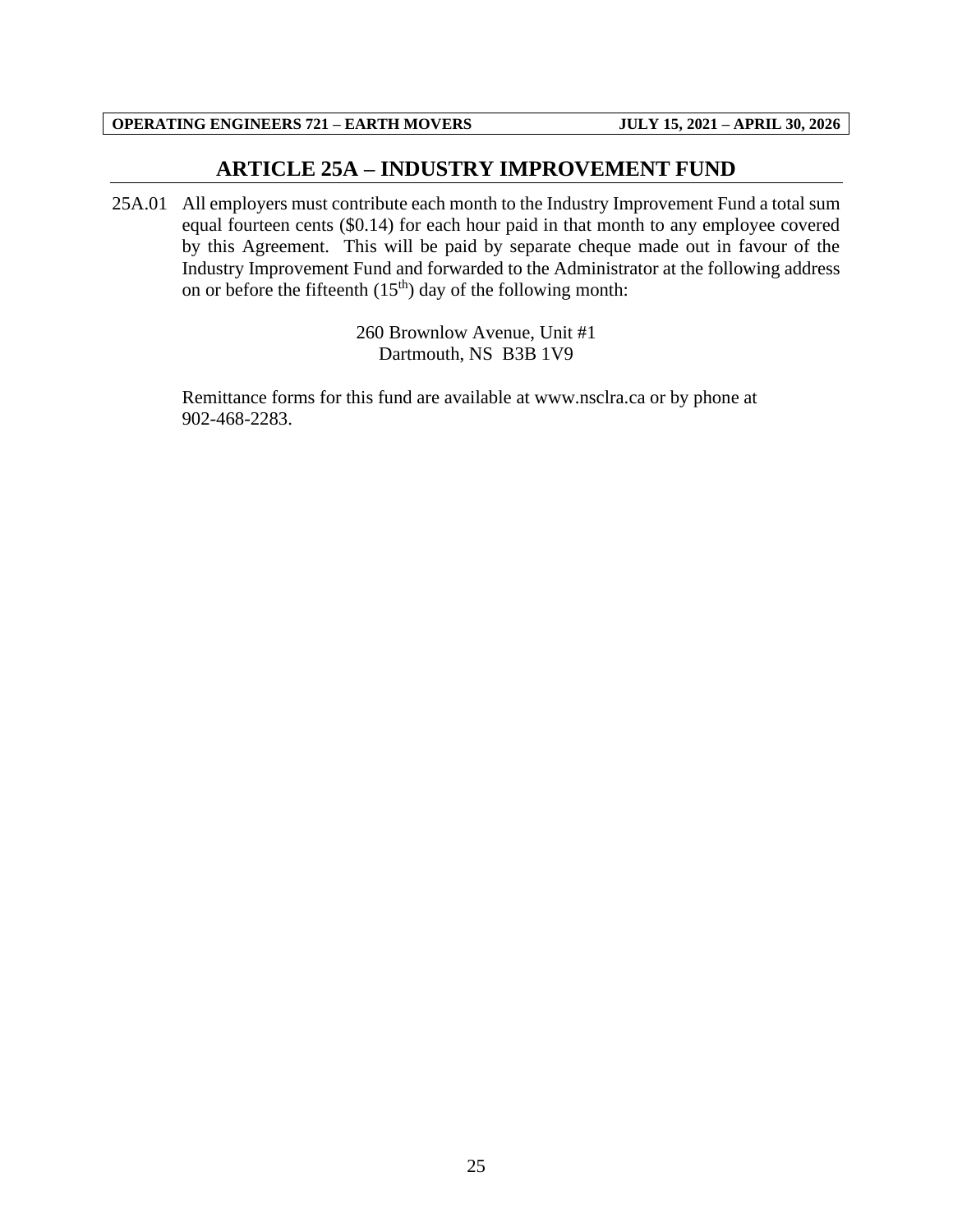## **ARTICLE 26 - BENEFIT PLAN**

<span id="page-28-0"></span>The Parties hereto agree on a Benefit Plan as follows:

- 26.01 The Trust Document under which the fund is controlled shall provide for Trustees equal in number and in power appointed by each of the Parties hereto.
- 26.02 The Employer shall make contributions at the rate of one dollar eighty-five cents (\$1.85) per hour paid and effective January 1, 2022, two dollars ten cents (\$2.10) per hour paid and effective January 1, 2023, two dollars thirty-five cents (\$2.35) per hour paid and effective January 1, 2024, two dollars sixty cents (\$2.60) per hour paid remitted as per Article 25.01.
- 26.03 The Benefit Plan shall be professionally administered.
- 26.04 Each Employer shall sign a participation agreement as approved by the Trustees.
- 26.05 The Parties hereto agree that the Board of Trustees appointed pursuant to the Agreement and Declaration of Trust establishing the Benefit Plan shall have the authority to utilize the arbitration procedures set forth herein for the collection of delinquent accounts for contributions required to be made pursuant to this Article as agent for the Parties. Any arbitrator appointed pursuant to this Clause is hereby expressly conferred jurisdiction to deal with the awarding of contributions, damages and all related costs.
- 26.06 No grievance instituted by the Board of Trustees as agent to the Parties pursuant to this Article shall be defeated on the basis of any technical or procedural objection as to arbitrability, including any objection based on provisions pertaining to timeliness.
- 26.07 Notwithstanding the availability of grievance and arbitration procedures, it is further agreed between the Parties that the existence of this provision does not constitute a waiver of the rights of either of the Parties to this Collective Agreement or the Board of Trustees to proceed directly by way of civil action in the Supreme Court of Nova Scotia with respect to the collection of any outstanding contributions, damages and costs.
- 26.08 It is agreed that provisions for an increase in the Benefit Plan will be implemented if so desired by the Local, with the Employer contribution to be deducted from the wage rates contained herein, provided the Employer receives sixty (60) days notice of such change.
- 26.09 Neither the Operating Engineers Local 721 nor the Nova Scotia Construction Labour Relations Association Limited shall incur any legal liability with regard to claims arising from the Benefit Plan.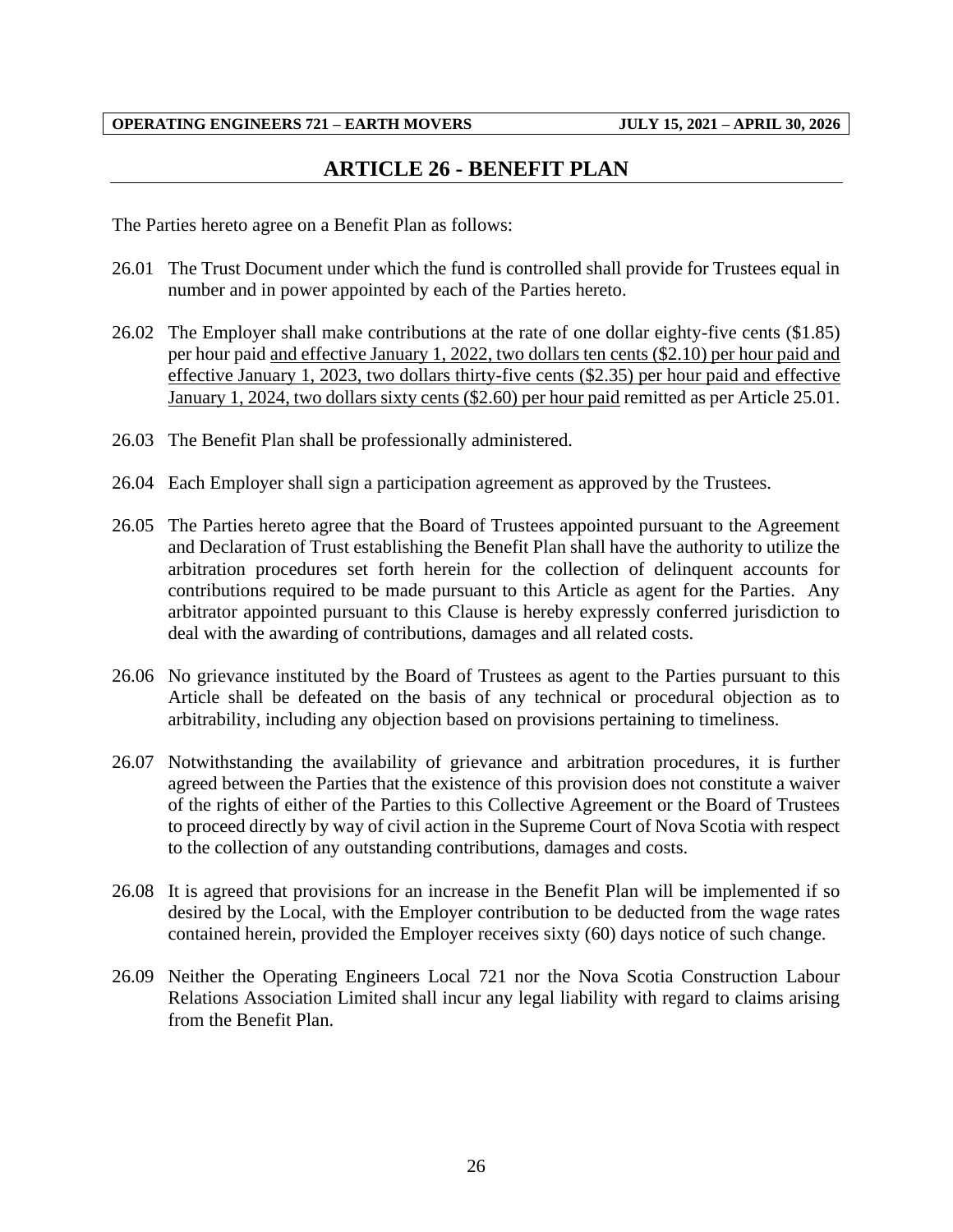## **ARTICLE 27 - PENSION PLAN**

<span id="page-29-0"></span>27.01 It is agreed that the Provisions for a Pension Plan will be implemented under the same conditions as the Benefit Plan. The Employer shall contribute:

Pension Plan ..........................six dollars five cents (\$6.05) per hour paid

and remitted as per Article 25.01.

27.02 It is agreed that provisions for an increase in the Pension Plan will be implemented if so desired by Local 721 with the Employer contribution to be deducted from the wage rates contained herein, provided the Employer receives sixty (60) days notice of such change.

## <span id="page-29-1"></span>**ARTICLE 28 - OPERATING ENGINEERS, BUILDING TRADES COUNCIL, TRAINING, ORGANIZING AND NOVA SCOTIA CONSTRUCTION SECTOR COUNCIL FUND**

- 28.01 Employers and employees both recognize the need and benefits derived from training received in new techniques of the industry. It is therefore imperative that a program of training be provided for all members of Local Union 721. If space is available owners, part owners, senior management and middle management of firms employing Union members will be given the opportunity to participate.
- 28.02 All Employers must contribute each month, by the tenth (10th) day of the following month, to the Operating Engineers, Building Trades Council, Training, Organizing & Nova Scotia Construction Sector Council Fund an amount of one dollar fifteen cents (\$1.15) as set out per Article 25.02 for each hour paid in that month by any employee covered by this Agreement, and remitted as per Article 25.02.
- 28.03 The Operating Engineers, Building Trades Council, Training, Organizing & Nova Scotia Construction Sector Council Fund will be jointly Trusteed with equal representatives from both Parties to this Agreement for administration purposes only.
- 28.04 If the Operating Engineers, Building Trades Council, Training, Organizing & Nova Scotia Construction Sector Council Fund ceases to function the remaining funds shall be applied to the Benefit Plan.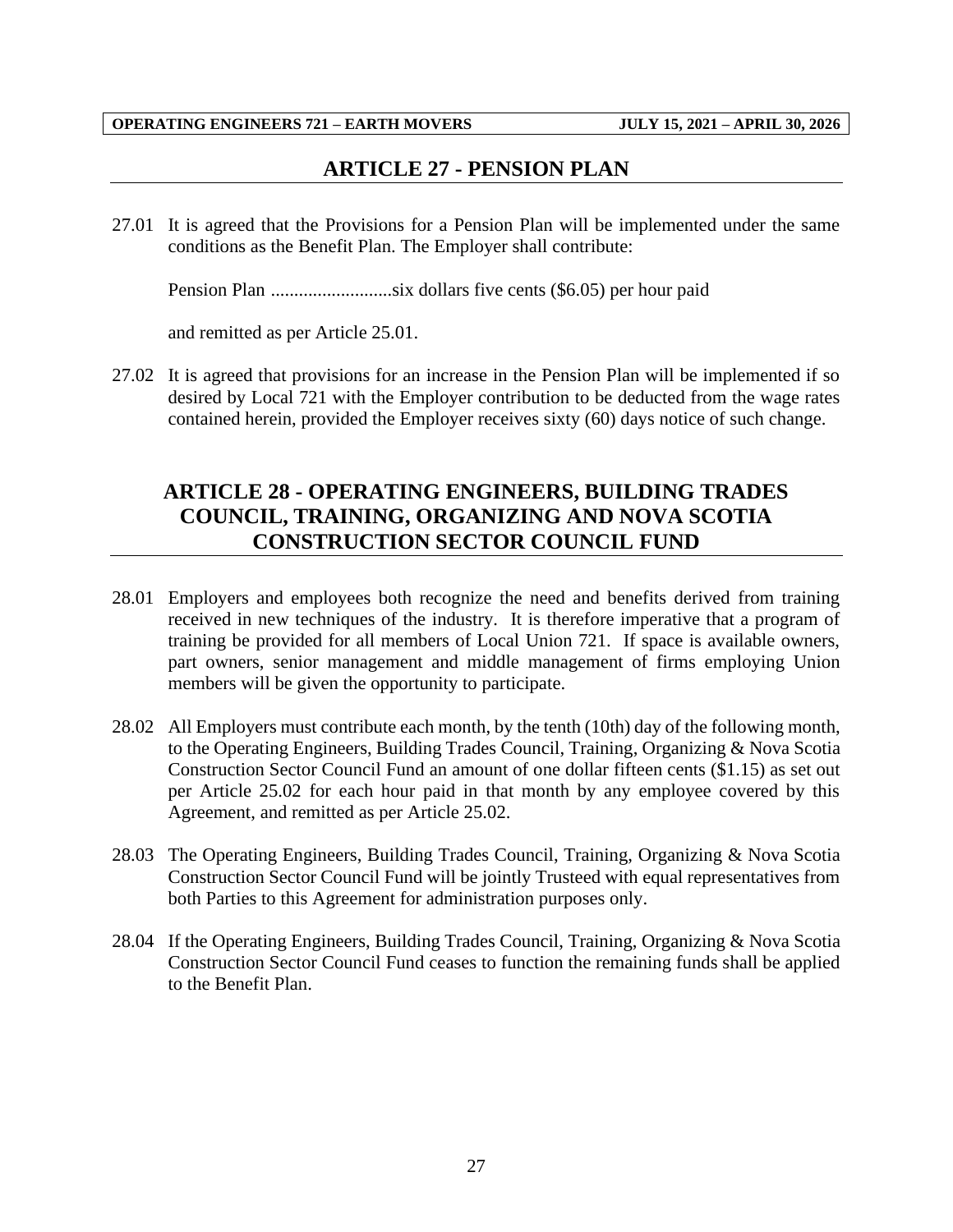- 28.05 The Parties hereto agree that either Party, pursuant to the Agreement establishing the Operating Engineers, Building Trades Council, Training, Organizing & Nova Scotia Construction Sector Council Fund and the Industry Improvement Fund shall have the authority to utilize the arbitration procedures set forth herein for the collection of delinquent accounts for individual contributions required to be made pursuant to this Article. Any arbitrator appointed pursuant to this Clause, is hereby expressly conferred jurisdiction to deal with the awarding of contributions, damages and all related costs.
- 28.06 Responsibilities and liabilities of collection shall be outlined in both the Administration Agreement (Article 28.03) and the Agreement and Declaration of Trust Document establishing the Operating Engineers Local 721 Joint Training Trust Fund.
- 28.07 It is agreed that Operating Engineers 721 retains the exclusive right to allocate and/or reallocate wages to the various benefit trust funds and any other union funds designated in the current collective agreement. Operating Engineers 721 shall give at least thirty (30) days notice to the Nova Scotia Construction Labour Relations Association, on any impending changes regarding distribution of wages between designated union funds.
	- (a) It is agreed that the CLRA has the right to allocate increases or decreases to the CLRA's Industry Improvement Fund, provided that the union receives thirty (30) days notice of such change.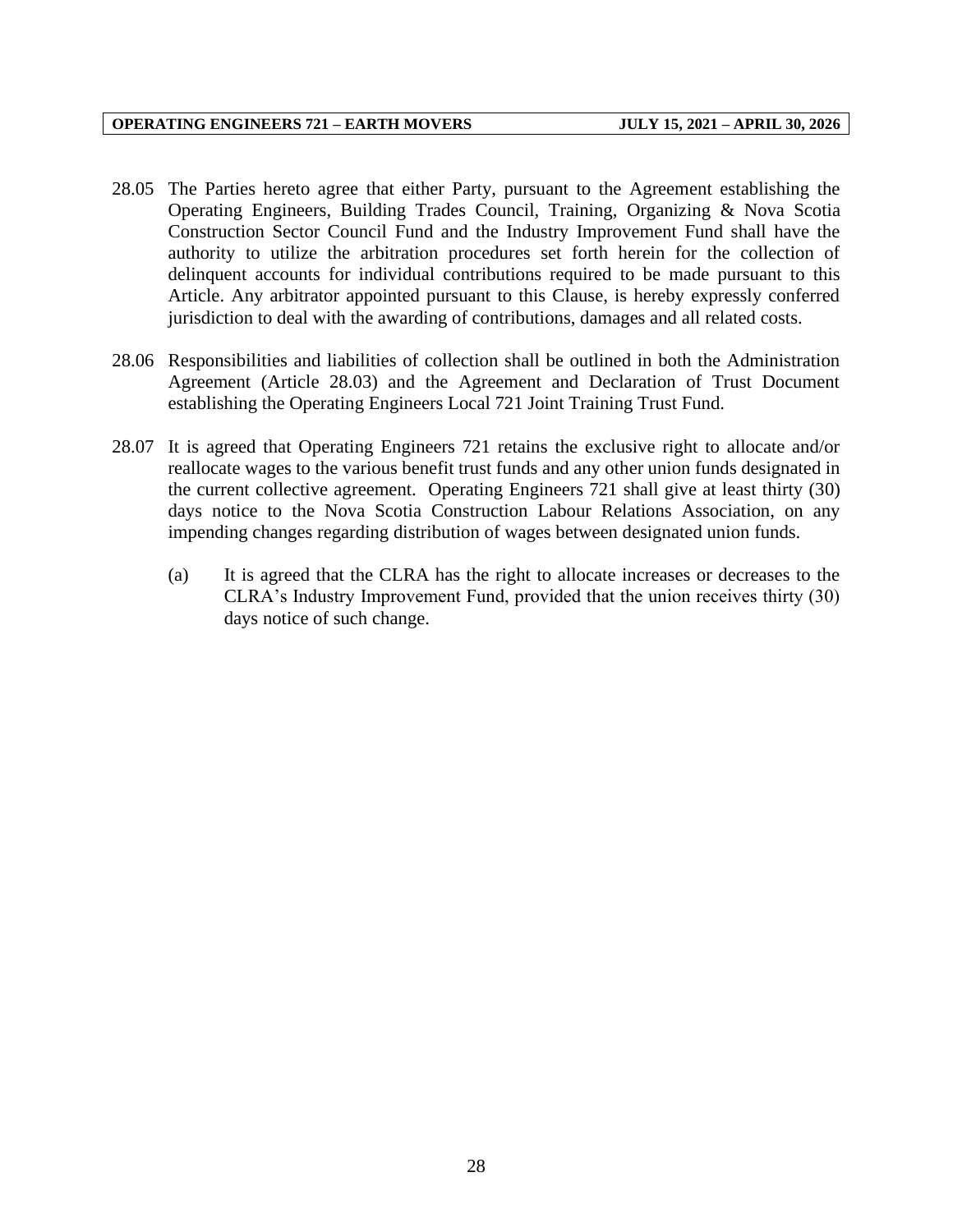## **ARTICLE 29 - APPRENTICESHIP AND TRAINING**

- <span id="page-31-0"></span>29.01 The Employers agree to explore and participate in Operating Engineer training programs. In recognition of the need of bona fide training, the Parties agree to the provisions herein.
- 29.02 When an employee is assigned to a job for which they are not fully qualified or experienced within a higher wage classification, they shall continue at their former classification rate for not more than fifteen (15) working days.
- 29.03 The ratio of apprentices to operators or mechanics shall be:

|           | Two (2) to Eight (8) Operators One (1) Apprentice *                                                                             | (OP, OP, A, OP, OP, OP, OP, OP, OP) |
|-----------|---------------------------------------------------------------------------------------------------------------------------------|-------------------------------------|
|           | Nine (9) to Sixteen (16) OperatorsTwo (2) Apprentices                                                                           | (OP, A, OP, OP, OP, OP, OP, OP, OP) |
|           | Seventeen (17) to Twenty-Four (24) OperatorsThree (3) Apprentices                                                               | (OP, A, OP, OP, OP, OP, OP, OP, OP) |
|           | Twenty-Five (25) to Thirty 32 (32) OperatorsFour (4) Apprentices                                                                | (OP, A, OP, OP, OP, OP, OP, OP, OP) |
| $\bullet$ | Apprentice must be hired at same time as second Operator<br>And so on                                                           |                                     |
|           | One $(1)$ to Five $(5)$ Mechanics                                                                                               | One (1) Apprentice                  |
|           | Six (6) to Ten (10) Mechanics                                                                                                   | Two (2) Apprentices                 |
| 29.04     | The following scheme of remuneration for Apprentices shall apply:<br>(These percentages shall apply to the "A" classification.) |                                     |
|           |                                                                                                                                 |                                     |
|           |                                                                                                                                 |                                     |
|           |                                                                                                                                 |                                     |
|           |                                                                                                                                 |                                     |

Upon successful completion of the Operating Engineers training course, a new Apprentice will be credited as entering the trade at the second 1300-hour level. Only those members who are trained at the Operating Engineers Training School shall enter the Apprenticeship Programme.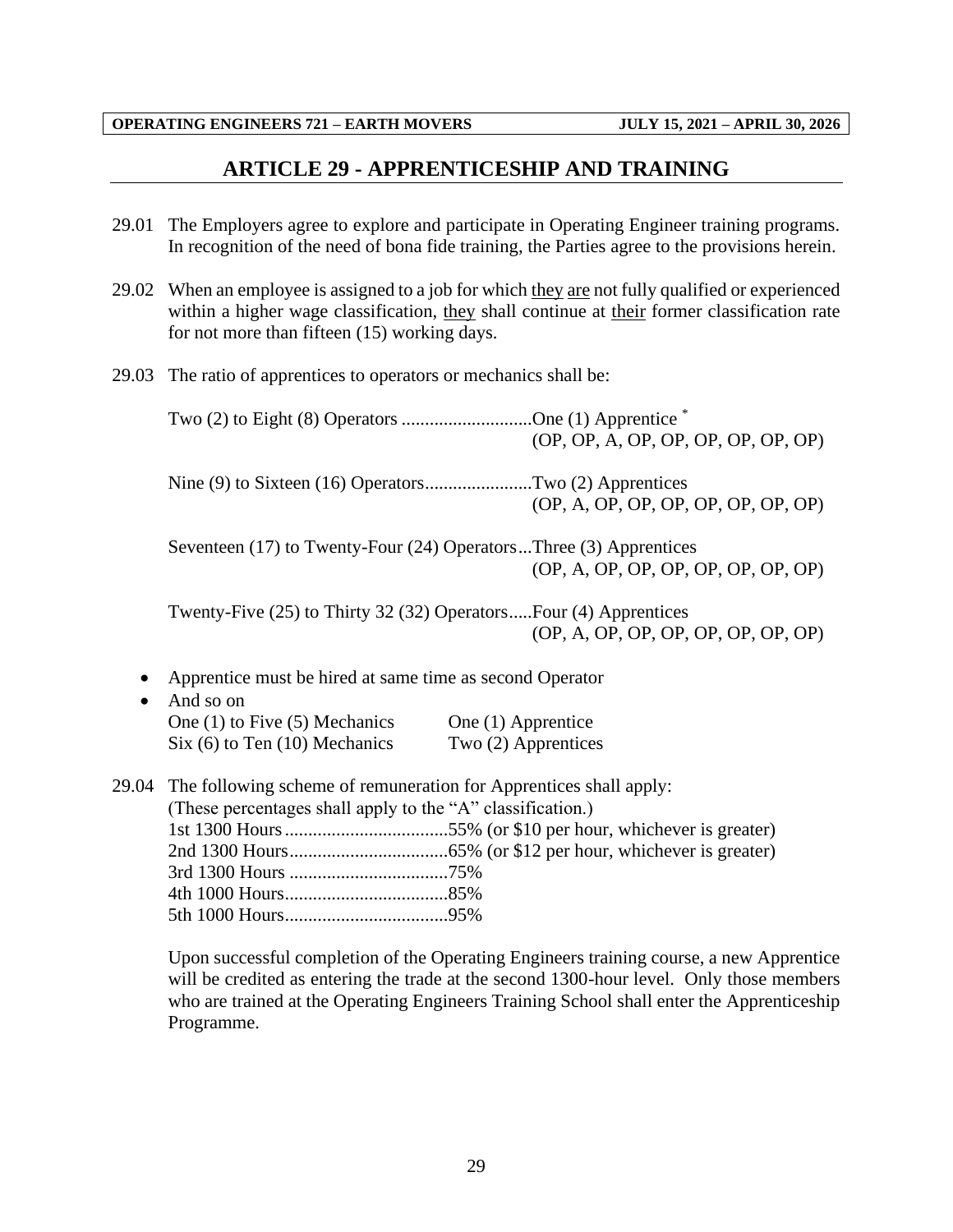- 29.04 (a) Apprentice pension contributions shall be 18% of the payable hourly rate plus vacation and holiday allowance.
- 29.05 Each apprentice shall carry a book (in an approved form), which shall travel from job to job and from Employer to Employer and in which shall be recorded the apprentice's hours worked as verified by the Employer and the Union. A new person joining the Union shall have ninety (90) days to pass programmes to enter the Operating Engineers Apprenticeship Programme.

## **ARTICLE 30 - JOINT APPRENTICESHIP COMMITTEE**

- <span id="page-32-0"></span>30.01 The Parties, Union and Management, agree that a Joint Apprenticeship Committee (J.A.C.) is to be formed. The J.A.C. will be composed of up to three (3) nominees each from Union and Management. Operating Engineer Local 721 and the Operating Engineers Trade Classification of the CLRA are empowered to appoint (and/or remove) nominees to serve on the J.A.C.
- 30.02 The J.A.C. will hold its first meeting within thirty (30) days of the signing of this Agreement, and thereafter shall meet on a quarterly basis, or as the Committee deems fit.
- 30.03 The Committee shall recommend appropriate apprentice ratios, and upon thirty (30) days written notice of the Committees recommendations regarding apprentice ratios, those ratios shall be incorporated into this Collective Agreement and shall be enforceable as a term or condition of this Collective Agreement.
- 30.04 The Committee may also recommend sequences of work experience and/or on-the-job training to ensure a well-rounded and competitive apprenticeship for Operating Engineers.
- 30.05 Voting power shall, at all meetings of the J.A.C., be equally divided between Union and Management nominees, with three (3) votes being exercised by the Union nominees, and three (3) votes being exercised by the CLRA nominees, each set of three (3) being equally divided amongst the relevant Union or CLRA nominees present at the meeting.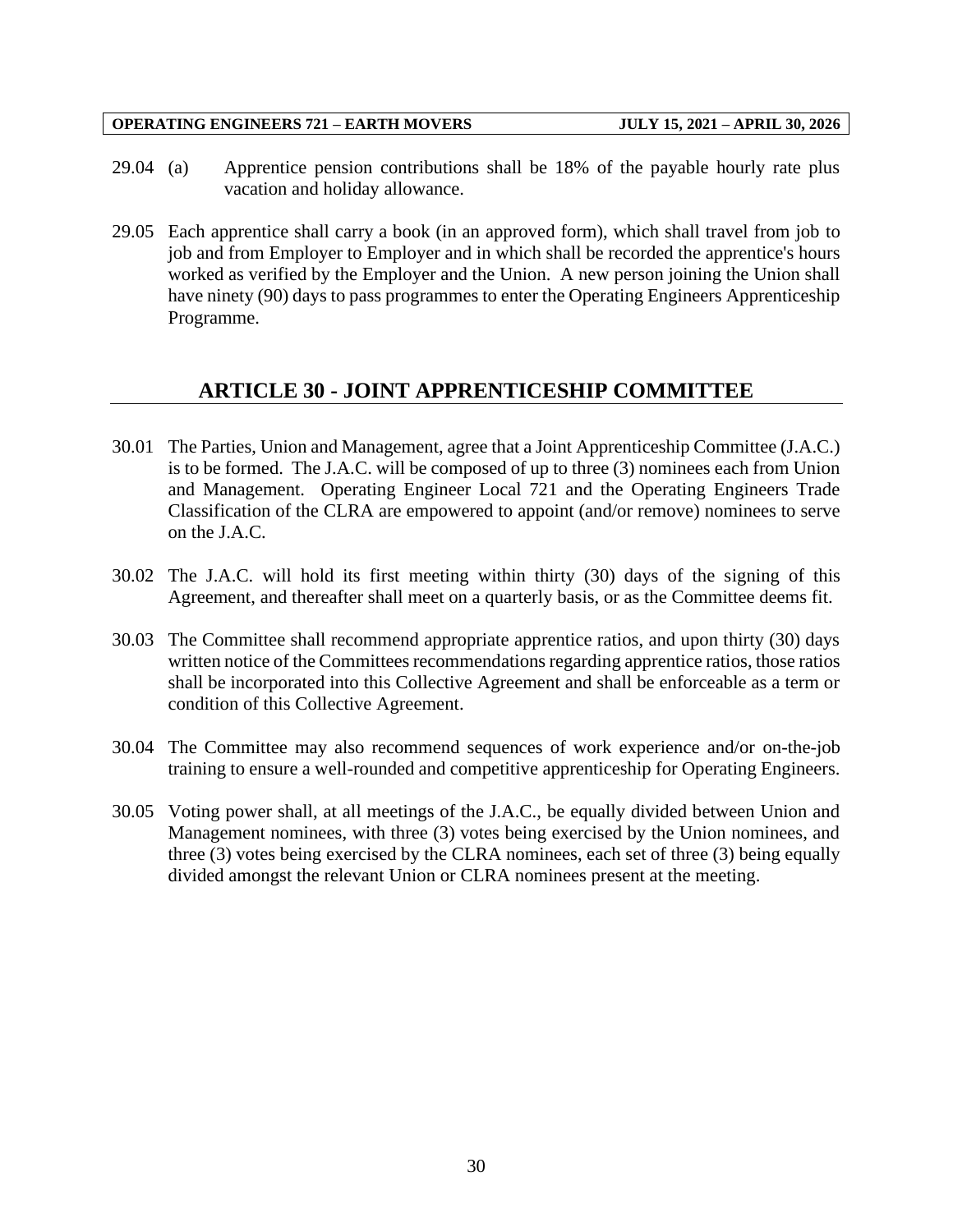## **ARTICLE 31 - TERM OF AGREEMENT**

- <span id="page-33-0"></span>31.01 The Terms of the Agreement shall remain in force from the 15th day of July, 2021 to the  $30<sup>th</sup>$  day of April,  $2026$ . Should either Party wish to change, add to or amend the above Agreement upon termination, they shall give at least sixty (60) days notice in writing prior to the termination of this Agreement. Provided no such notice is given by either Party sixty (60) days prior to April 30th, 2026, this Agreement shall remain in force from year to year until such notice is given as provided herein. When such notice is given, the Parties shall meet within thirty (30) days for the purpose of negotiating a new Collective Agreement.
- <span id="page-33-1"></span>31.02 The Parties agree that they shall commence collective bargaining meetings no later than November 1, 2025.

## **ARTICLE 32 - SIGNATORIES**

32.01 Signed on behalf of the Parties to this Agreement, this 12th day of August, 2021.

#### **SIGNATORIES FOR:**

**NOVA SCOTIA CONSTRUCTION LABOUR RELATIONS ASSOCIATION LIMITED**

**INTERNATIONAL UNION OF OPERATING ENGINEERS, LOCAL UNION 721**

ROBERT SHEPHERD

AARON HARVEY JOSEPH MACLELLAN

CALUM MACLEOD **WITNESS**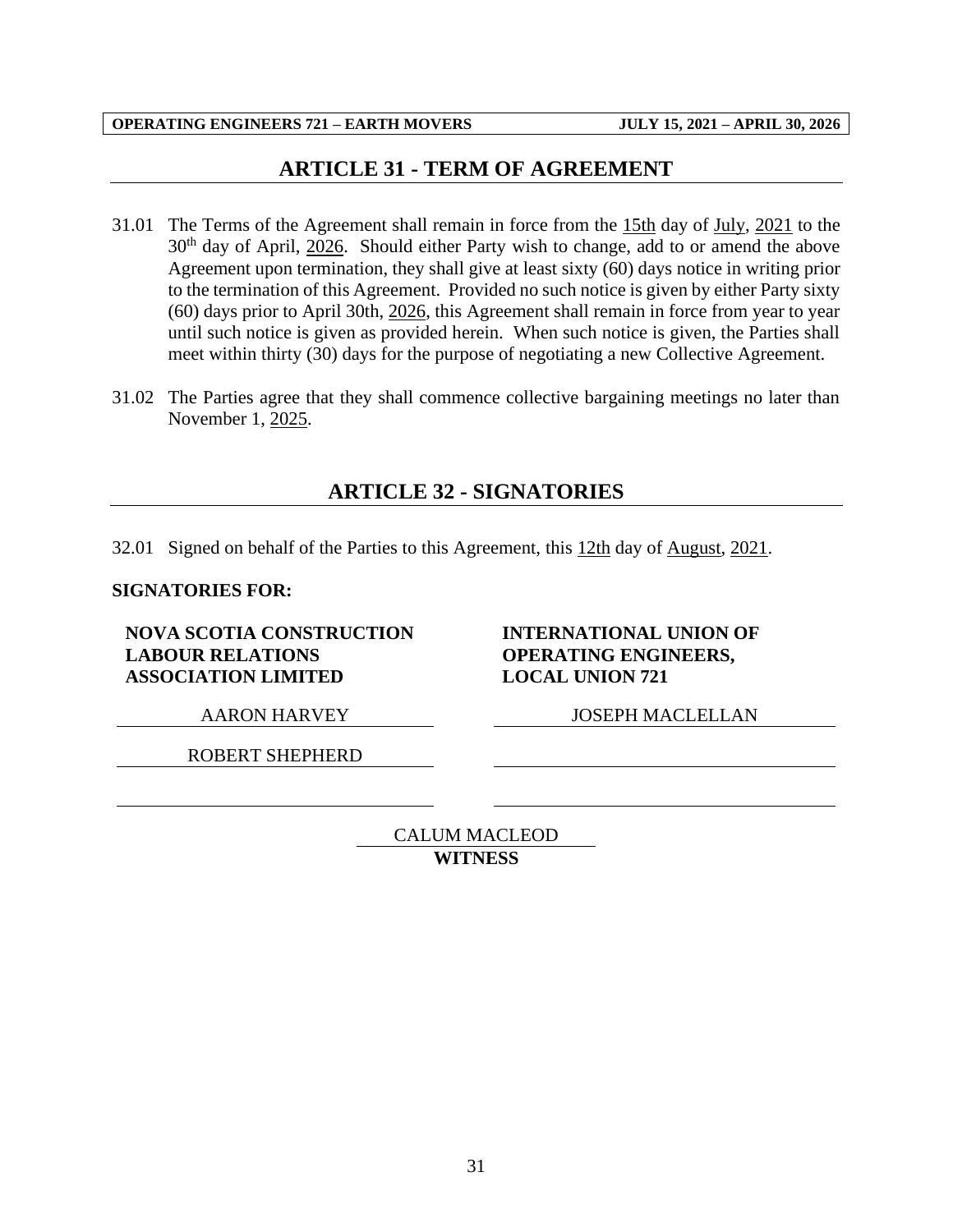## <span id="page-34-0"></span>**CRAFT SCHEDULE "A" – WAGE RATES**

| OTHER THAN MAJOR INDUSTRIAL PROJECTS   |                     |                  |                |                |                                                     |        |                         |  |  |  |
|----------------------------------------|---------------------|------------------|----------------|----------------|-----------------------------------------------------|--------|-------------------------|--|--|--|
|                                        | <b>Wage</b><br>Rate | V & H<br>$(8\%)$ | <b>Benefit</b> | <b>Pension</b> | OE, Bldg Trades,<br>Training, Org. &<br>NSCSC Fund* | IIF    | <b>Total</b><br>Package |  |  |  |
| <b>Effective Date:</b> July 15, 2021   |                     |                  |                |                |                                                     |        |                         |  |  |  |
| Group 4                                | \$31.75             | \$2.54           | \$1.85         | \$6.05         | \$1.15                                              | \$0.14 | \$43.48                 |  |  |  |
| Group 3                                | \$32.17             | \$2.57           | \$1.85         | \$6.05         | \$1.15                                              | \$0.14 | \$43.93                 |  |  |  |
| Group 2                                | \$32.66             | \$2.61           | \$1.85         | \$6.05         | \$1.15                                              | \$0.14 | \$44.46                 |  |  |  |
| Group 1                                | \$33.05             | \$2.64           | \$1.85         | \$6.05         | \$1.15                                              | \$0.14 | \$44.88                 |  |  |  |
| Group A                                | \$33.41             | \$2.67           | \$1.85         | \$6.05         | \$1.15                                              | \$0.14 | \$45.27                 |  |  |  |
| Group AA                               | \$36.10             | \$2.89           | \$1.85         | \$6.05         | \$1.15                                              | \$0.14 | \$48.18                 |  |  |  |
| <b>Effective Date: January 1, 2022</b> |                     |                  |                |                |                                                     |        |                         |  |  |  |
| Group 4                                | \$31.52             | \$2.52           | \$2.10         | \$6.05         | \$1.15                                              | \$0.14 | \$43.48                 |  |  |  |
| Group 3                                | \$31.94             | \$2.55           | \$2.10         | \$6.05         | \$1.15                                              | \$0.14 | \$43.93                 |  |  |  |
| Group 2                                | \$32.43             | \$2.59           | \$2.10         | \$6.05         | \$1.15                                              | \$0.14 | \$44.46                 |  |  |  |
| Group 1                                | \$32.81             | \$2.63           | \$2.10         | \$6.05         | \$1.15                                              | \$0.14 | \$44.88                 |  |  |  |
| Group A                                | \$33.18             | \$2.65           | \$2.10         | \$6.05         | \$1.15                                              | \$0.14 | \$45.27                 |  |  |  |
| Group AA                               | \$35.87             | \$2.87           | \$2.10         | \$6.05         | \$1.15                                              | \$0.14 | \$48.18                 |  |  |  |
| <b>Effective Date:</b> May 1, 2022     |                     |                  |                |                |                                                     |        |                         |  |  |  |
| Group 4                                | \$31.75             | \$2.54           | \$2.10         | \$6.05         | \$1.15                                              | \$0.14 | \$43.73                 |  |  |  |
| Group 3                                | \$32.17             | \$2.57           | \$2.10         | \$6.05         | \$1.15                                              | \$0.14 | \$44.18                 |  |  |  |
| Group 2                                | \$32.66             | \$2.61           | \$2.10         | \$6.05         | \$1.15                                              | \$0.14 | \$44.71                 |  |  |  |
| Group 1                                | \$33.05             | \$2.64           | \$2.10         | \$6.05         | \$1.15                                              | \$0.14 | \$45.13                 |  |  |  |
| Group A                                | \$33.41             | \$2.67           | \$2.10         | \$6.05         | \$1.15                                              | \$0.14 | \$45.52                 |  |  |  |
| Group AA                               | \$36.10             | \$2.89           | \$2.10         | \$6.05         | \$1.15                                              | \$0.14 | \$48.43                 |  |  |  |
| <b>Effective Date: January 1, 2023</b> |                     |                  |                |                |                                                     |        |                         |  |  |  |
| Group 4                                | \$31.52             | \$2.52           | \$2.35         | \$6.05         | \$1.15                                              | \$0.14 | \$43.73                 |  |  |  |
| Group 3                                | \$31.94             | \$2.55           | \$2.35         | \$6.05         | \$1.15                                              | \$0.14 | \$44.18                 |  |  |  |
| Group 2                                | \$32.43             | \$2.59           | \$2.35         | \$6.05         | \$1.15                                              | \$0.14 | \$44.71                 |  |  |  |
| Group 1                                | \$32.81             | \$2.63           | \$2.35         | \$6.05         | \$1.15                                              | \$0.14 | \$45.13                 |  |  |  |
| Group A                                | \$33.18             | \$2.65           | \$2.35         | \$6.05         | \$1.15                                              | \$0.14 | \$45.52                 |  |  |  |
| Group AA                               | \$35.87             | \$2.87           | \$2.35         | \$6.05         | \$1.15                                              | \$0.14 | \$48.43                 |  |  |  |

NOTE: Group AA – master mechanics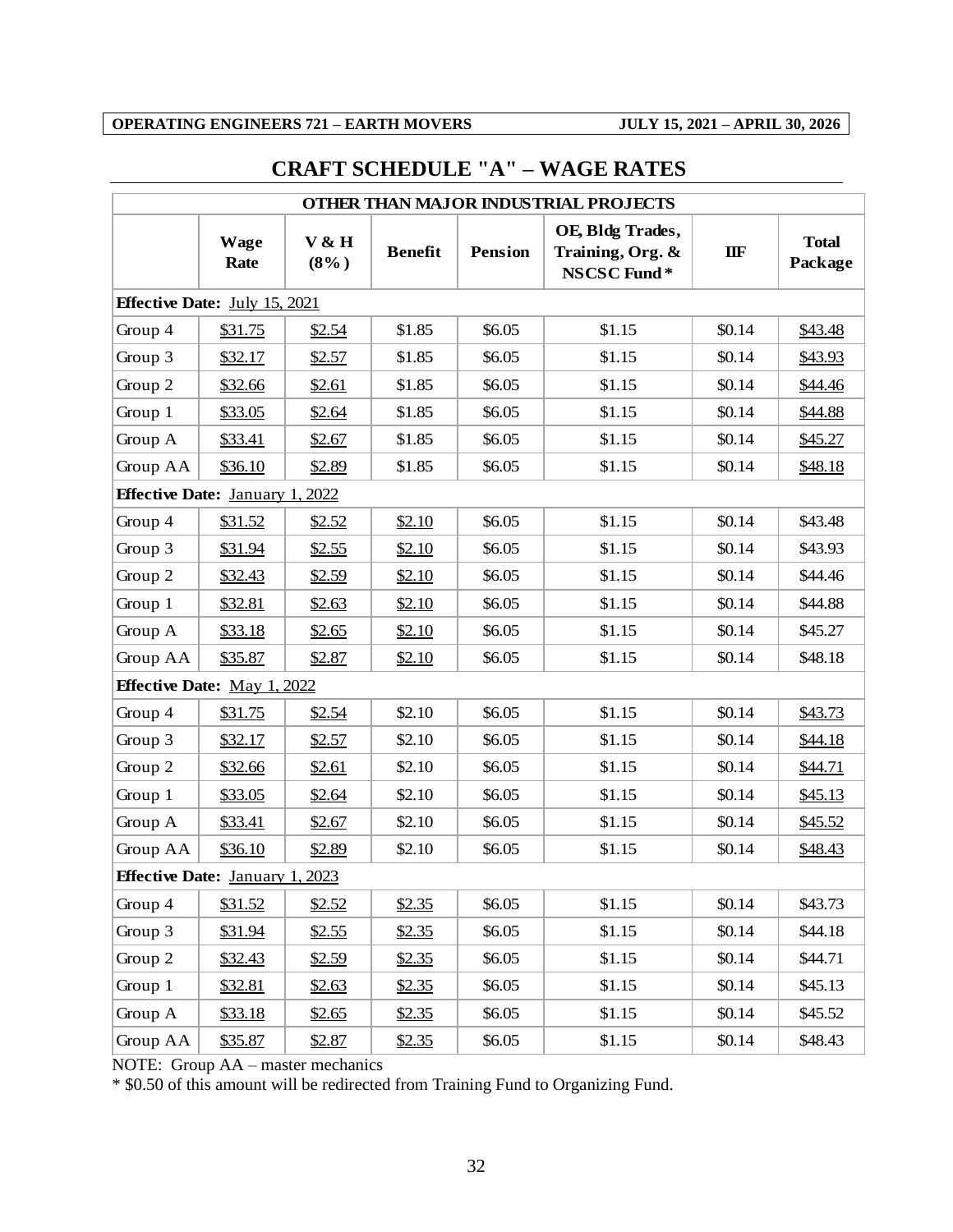| OTHER THAN MAJOR INDUSTRIAL PROJECTS   |                     |                  |                |                |                                                     |        |                         |  |  |
|----------------------------------------|---------------------|------------------|----------------|----------------|-----------------------------------------------------|--------|-------------------------|--|--|
|                                        | <b>Wage</b><br>Rate | V & H<br>$(8\%)$ | <b>Benefit</b> | <b>Pension</b> | OE, Bldg Trades,<br>Training, Org. &<br>NSCSC Fund* | IIF    | <b>Total</b><br>Package |  |  |
| <b>Effective Date:</b> May 1, 2023     |                     |                  |                |                |                                                     |        |                         |  |  |
| Group 4                                | \$31.75             | \$2.54           | \$2.35         | \$6.05         | \$1.15                                              | \$0.14 | \$43.98                 |  |  |
| Group 3                                | \$32.17             | \$2.57           | \$2.35         | \$6.05         | \$1.15                                              | \$0.14 | \$44.43                 |  |  |
| Group 2                                | \$32.66             | \$2.61           | \$2.35         | \$6.05         | \$1.15                                              | \$0.14 | \$44.96                 |  |  |
| Group 1                                | \$33.05             | \$2.64           | \$2.35         | \$6.05         | \$1.15                                              | \$0.14 | \$45.38                 |  |  |
| Group A                                | \$33.41             | \$2.67           | \$2.35         | \$6.05         | \$1.15                                              | \$0.14 | \$45.77                 |  |  |
| Group AA                               | \$36.10             | \$2.89           | \$2.35         | \$6.05         | \$1.15                                              | \$0.14 | \$48.68                 |  |  |
| <b>Effective Date: January 1, 2024</b> |                     |                  |                |                |                                                     |        |                         |  |  |
| Group 4                                | \$31.52             | \$2.52           | \$2.60         | \$6.05         | \$1.15                                              | \$0.14 | \$43.98                 |  |  |
| Group 3                                | \$31.94             | \$2.55           | \$2.60         | \$6.05         | \$1.15                                              | \$0.14 | \$44.43                 |  |  |
| Group 2                                | \$32.43             | \$2.59           | \$2.60         | \$6.05         | \$1.15                                              | \$0.14 | \$44.96                 |  |  |
| Group 1                                | \$32.81             | \$2.63           | \$2.60         | \$6.05         | \$1.15                                              | \$0.14 | \$45.38                 |  |  |
| Group A                                | \$33.18             | \$2.65           | \$2.60         | \$6.05         | \$1.15                                              | \$0.14 | \$45.77                 |  |  |
| Group AA                               | \$35.87             | \$2.87           | \$2.60         | \$6.05         | \$1.15                                              | \$0.14 | \$48.68                 |  |  |
| <b>Effective Date:</b> May 1, 2024     |                     |                  |                |                |                                                     |        |                         |  |  |
| Group 4                                | \$31.98             | \$2.56           | \$2.60         | \$6.05         | \$1.15                                              | \$0.14 | \$44.48                 |  |  |
| Group 3                                | \$32.40             | \$2.59           | \$2.60         | \$6.05         | \$1.15                                              | \$0.14 | \$44.93                 |  |  |
| Group 2                                | \$32.89             | \$2.63           | \$2.60         | \$6.05         | \$1.15                                              | \$0.14 | \$45.46                 |  |  |
| Group 1                                | \$33.28             | \$2.66           | \$2.60         | \$6.05         | \$1.15                                              | \$0.14 | \$45.88                 |  |  |
| Group A                                | \$33.64             | \$2.69           | \$2.60         | \$6.05         | \$1.15                                              | \$0.14 | \$46.27                 |  |  |
| Group AA                               | \$36.33             | \$2.91           | \$2.60         | \$6.05         | \$1.15                                              | \$0.14 | \$49.18                 |  |  |
| <b>Effective Date:</b> May 1, 2025     |                     |                  |                |                |                                                     |        |                         |  |  |
| Group 4                                | \$32.44             | \$2.60           | \$2.60         | \$6.05         | \$1.15                                              | \$0.14 | \$44.98                 |  |  |
| Group 3                                | \$32.86             | \$2.63           | \$2.60         | \$6.05         | \$1.15                                              | \$0.14 | \$45.43                 |  |  |
| Group 2                                | \$33.35             | \$2.67           | \$2.60         | \$6.05         | \$1.15                                              | \$0.14 | \$45.96                 |  |  |
| Group 1                                | \$33.74             | \$2.70           | \$2.60         | \$6.05         | \$1.15                                              | \$0.14 | \$46.38                 |  |  |
| Group A                                | \$34.10             | \$2.73           | \$2.60         | \$6.05         | \$1.15                                              | \$0.14 | \$46.77                 |  |  |
| Group AA                               | \$36.80             | \$2.94           | \$2.60         | \$6.05         | \$1.15                                              | \$0.14 | \$49.68                 |  |  |

NOTE: Group AA – master mechanics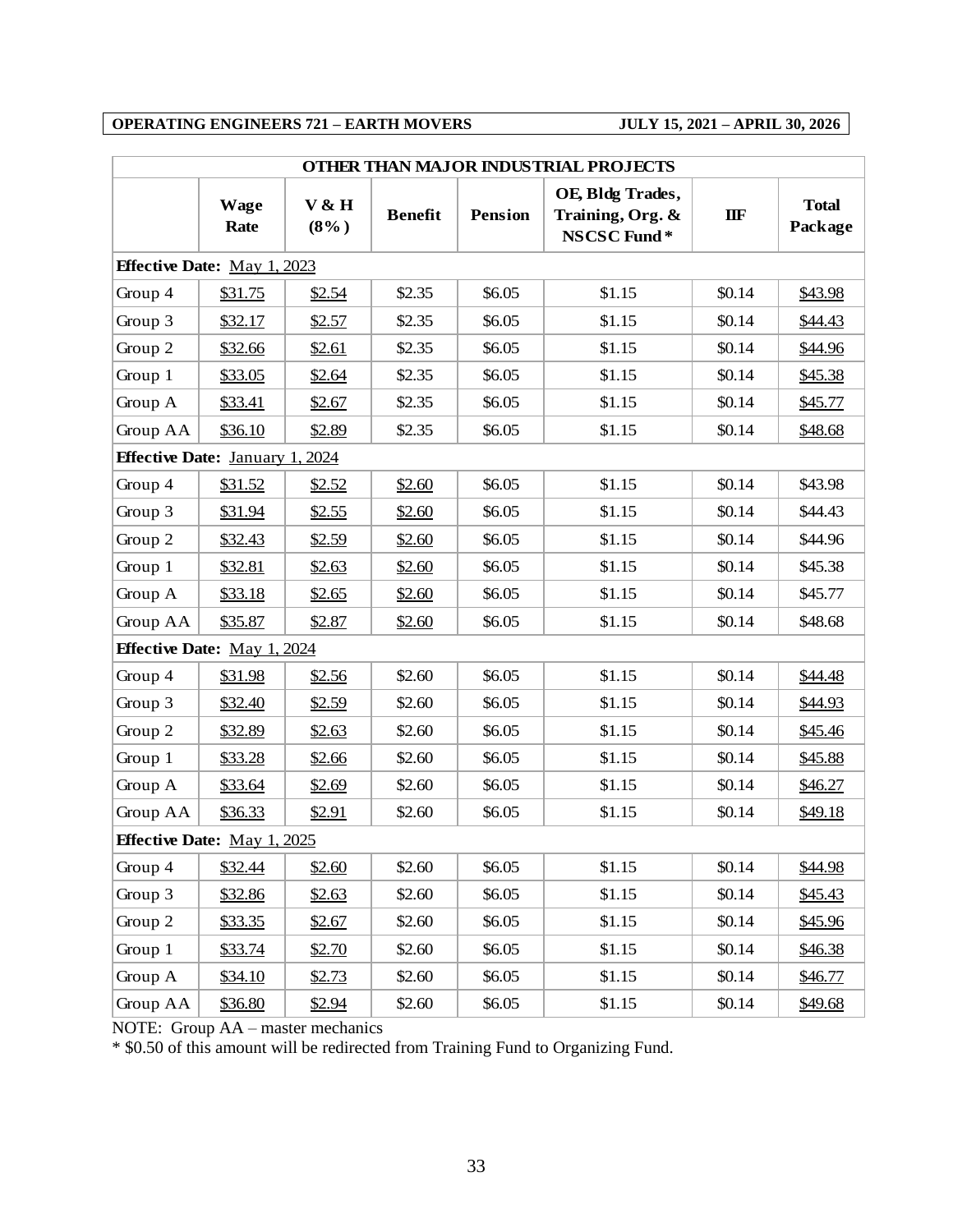## **WAGE RATES:**

| <b>MAJOR INDUSTRIAL PROJECTS</b>       |                     |                  |                |         |                                                     |        |                         |  |
|----------------------------------------|---------------------|------------------|----------------|---------|-----------------------------------------------------|--------|-------------------------|--|
|                                        | <b>Wage</b><br>Rate | V & H<br>$(8\%)$ | <b>Benefit</b> | Pension | OE, Bldg Trades,<br>Training, Org. &<br>NSCSC Fund* | IIF    | <b>Total</b><br>Package |  |
| <b>Effective Date:</b> July 15, 2021   |                     |                  |                |         |                                                     |        |                         |  |
| Group 4                                | \$34.26             | \$2.74           | \$1.85         | \$6.05  | \$1.15                                              | \$0.14 | \$46.19                 |  |
| Group 3                                | \$34.67             | \$2.77           | \$1.85         | \$6.05  | \$1.15                                              | \$0.14 | \$46.63                 |  |
| Group 2                                | \$35.14             | \$2.81           | \$1.85         | \$6.05  | \$1.15                                              | \$0.14 | \$47.14                 |  |
| Group 1                                | \$35.52             | \$2.84           | \$1.85         | \$6.05  | \$1.15                                              | \$0.14 | \$47.55                 |  |
| Group A                                | \$35.86             | \$2.87           | \$1.85         | \$6.05  | \$1.15                                              | \$0.14 | \$47.92                 |  |
| Group AA                               | \$39.70             | \$3.18           | \$1.85         | \$6.05  | \$1.15                                              | \$0.14 | \$52.07                 |  |
| <b>Effective Date: January 1, 2022</b> |                     |                  |                |         |                                                     |        |                         |  |
| Group 4                                | \$34.03             | \$2.72           | \$2.10         | \$6.05  | \$1.15                                              | \$0.14 | \$46.19                 |  |
| Group 3                                | \$34.44             | \$2.75           | \$2.10         | \$6.05  | \$1.15                                              | \$0.14 | \$46.63                 |  |
| Group 2                                | \$34.91             | \$2.79           | \$2.10         | \$6.05  | \$1.15                                              | \$0.14 | \$47.14                 |  |
| Group 1                                | \$35.29             | \$2.82           | \$2.10         | \$6.05  | \$1.15                                              | \$0.14 | \$47.55                 |  |
| Group A                                | \$35.63             | \$2.85           | \$2.10         | \$6.05  | \$1.15                                              | \$0.14 | \$47.92                 |  |
| Group AA                               | \$39.47             | \$3.16           | \$2.10         | \$6.05  | \$1.15                                              | \$0.14 | \$52.07                 |  |
| <b>Effective Date: May 1, 2022</b>     |                     |                  |                |         |                                                     |        |                         |  |
| Group 4                                | \$34.26             | \$2.74           | \$2.10         | \$6.05  | \$1.15                                              | \$0.14 | \$46.44                 |  |
| Group 3                                | \$34.67             | \$2.77           | \$2.10         | \$6.05  | \$1.15                                              | \$0.14 | \$46.88                 |  |
| Group 2                                | \$35.14             | \$2.81           | \$2.10         | \$6.05  | \$1.15                                              | \$0.14 | \$47.39                 |  |
| Group 1                                | \$35.52             | \$2.84           | \$2.10         | \$6.05  | \$1.15                                              | \$0.14 | \$47.80                 |  |
| Group A                                | \$35.86             | \$2.87           | \$2.10         | \$6.05  | \$1.15                                              | \$0.14 | \$48.17                 |  |
| Group AA                               | \$39.70             | \$3.18           | \$2.10         | \$6.05  | \$1.15                                              | \$0.14 | \$52.32                 |  |
| <b>Effective Date: January 1, 2023</b> |                     |                  |                |         |                                                     |        |                         |  |
| Group 4                                | \$34.03             | \$2.72           | \$2.35         | \$6.05  | \$1.15                                              | \$0.14 | \$46.44                 |  |
| Group 3                                | \$34.44             | \$2.75           | \$2.35         | \$6.05  | \$1.15                                              | \$0.14 | \$46.88                 |  |
| Group 2                                | <u>\$34.91</u>      | \$2.79           | \$2.35         | \$6.05  | \$1.15                                              | \$0.14 | \$47.39                 |  |
| Group 1                                | \$35.29             | \$2.82           | \$2.35         | \$6.05  | \$1.15                                              | \$0.14 | \$47.80                 |  |
| Group A                                | \$35.63             | \$2.85           | \$2.35         | \$6.05  | \$1.15                                              | \$0.14 | \$48.17                 |  |
| Group AA                               | \$39.47             | \$3.16           | \$2.35         | \$6.05  | \$1.15                                              | \$0.14 | \$52.32                 |  |

NOTE: Group AA – master mechanics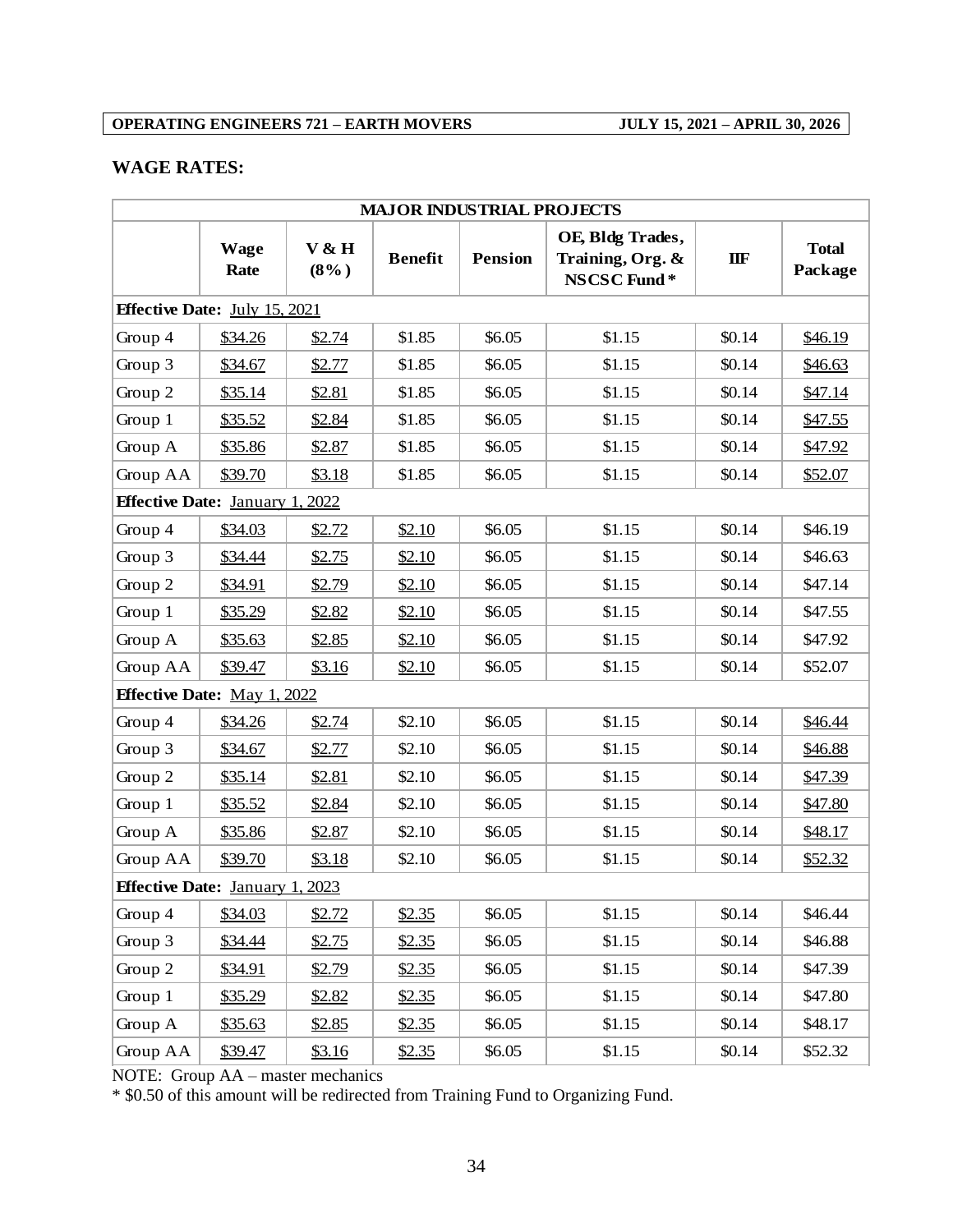| <b>MAJOR INDUSTRIAL PROJECTS</b>       |                     |                  |                |                |                                                     |        |                         |  |  |  |  |
|----------------------------------------|---------------------|------------------|----------------|----------------|-----------------------------------------------------|--------|-------------------------|--|--|--|--|
|                                        | <b>Wage</b><br>Rate | V & H<br>$(8\%)$ | <b>Benefit</b> | <b>Pension</b> | OE, Bldg Trades,<br>Training, Org. &<br>NSCSC Fund* | IIF    | <b>Total</b><br>Package |  |  |  |  |
| <b>Effective Date:</b> May 1, 2023     |                     |                  |                |                |                                                     |        |                         |  |  |  |  |
| Group 4                                | \$34.26             | \$2.74           | \$2.35         | \$6.05         | \$1.15                                              | \$0.14 | \$46.69                 |  |  |  |  |
| Group 3                                | \$34.67             | \$2.77           | \$2.35         | \$6.05         | \$1.15                                              | \$0.14 | \$47.13                 |  |  |  |  |
| Group 2                                | \$35.14             | \$2.81           | \$2.35         | \$6.05         | \$1.15                                              | \$0.14 | \$47.64                 |  |  |  |  |
| Group 1                                | \$35.52             | \$2.84           | \$2.35         | \$6.05         | \$1.15                                              | \$0.14 | \$48.05                 |  |  |  |  |
| Group A                                | \$35.86             | \$2.87           | \$2.35         | \$6.05         | \$1.15                                              | \$0.14 | \$48.42                 |  |  |  |  |
| Group AA                               | \$39.70             | \$3.18           | \$2.35         | \$6.05         | \$1.15                                              | \$0.14 | \$52.57                 |  |  |  |  |
| <b>Effective Date: January 1, 2024</b> |                     |                  |                |                |                                                     |        |                         |  |  |  |  |
| Group 4                                | \$34.03             | \$2.72           | \$2.60         | \$6.05         | \$1.15                                              | \$0.14 | \$46.69                 |  |  |  |  |
| Group 3                                | \$34.44             | \$2.75           | \$2.60         | \$6.05         | \$1.15                                              | \$0.14 | \$47.13                 |  |  |  |  |
| Group 2                                | \$34.91             | \$2.79           | \$2.60         | \$6.05         | \$1.15                                              | \$0.14 | \$47.64                 |  |  |  |  |
| Group 1                                | \$35.29             | \$2.82           | \$2.60         | \$6.05         | \$1.15                                              | \$0.14 | \$48.05                 |  |  |  |  |
| Group A                                | \$35.63             | \$2.85           | \$2.60         | \$6.05         | \$1.15                                              | \$0.14 | \$48.42                 |  |  |  |  |
| Group AA                               | \$39.47             | \$3.16           | \$2.60         | \$6.05         | \$1.15                                              | \$0.14 | \$52.57                 |  |  |  |  |
| <b>Effective Date:</b> May 1, 2024     |                     |                  |                |                |                                                     |        |                         |  |  |  |  |
| Group 4                                | \$34.49             | \$2.76           | \$2.60         | \$6.05         | \$1.15                                              | \$0.14 | \$47.19                 |  |  |  |  |
| Group 3                                | \$34.90             | \$2.79           | \$2.60         | \$6.05         | \$1.15                                              | \$0.14 | \$47.63                 |  |  |  |  |
| Group 2                                | \$35.37             | \$2.83           | \$2.60         | \$6.05         | \$1.15                                              | \$0.14 | \$48.14                 |  |  |  |  |
| Group 1                                | \$35.75             | \$2.86           | \$2.60         | \$6.05         | \$1.15                                              | \$0.14 | \$48.55                 |  |  |  |  |
| Group A                                | \$36.09             | \$2.89           | \$2.60         | \$6.05         | \$1.15                                              | \$0.14 | \$48.92                 |  |  |  |  |
| Group AA                               | \$39.94             | \$3.19           | \$2.60         | \$6.05         | \$1.15                                              | \$0.14 | \$53.07                 |  |  |  |  |
| <b>Effective Date:</b> May 1, 2025     |                     |                  |                |                |                                                     |        |                         |  |  |  |  |
| Group 4                                | \$34.95             | \$2.80           | \$2.60         | \$6.05         | \$1.15                                              | \$0.14 | \$47.69                 |  |  |  |  |
| Group 3                                | \$35.36             | \$2.83           | \$2.60         | \$6.05         | \$1.15                                              | \$0.14 | \$48.13                 |  |  |  |  |
| Group 2                                | \$35.83             | \$2.87           | \$2.60         | \$6.05         | \$1.15                                              | \$0.14 | \$48.64                 |  |  |  |  |
| Group 1                                | \$36.21             | \$2.90           | \$2.60         | \$6.05         | \$1.15                                              | \$0.14 | \$49.05                 |  |  |  |  |
| Group A                                | \$36.56             | \$2.92           | \$2.60         | \$6.05         | \$1.15                                              | \$0.14 | \$49.42                 |  |  |  |  |
| Group AA                               | \$40.40             | \$3.23           | \$2.60         | \$6.05         | \$1.15                                              | \$0.14 | \$53.57                 |  |  |  |  |

NOTE: Group AA – master mechanics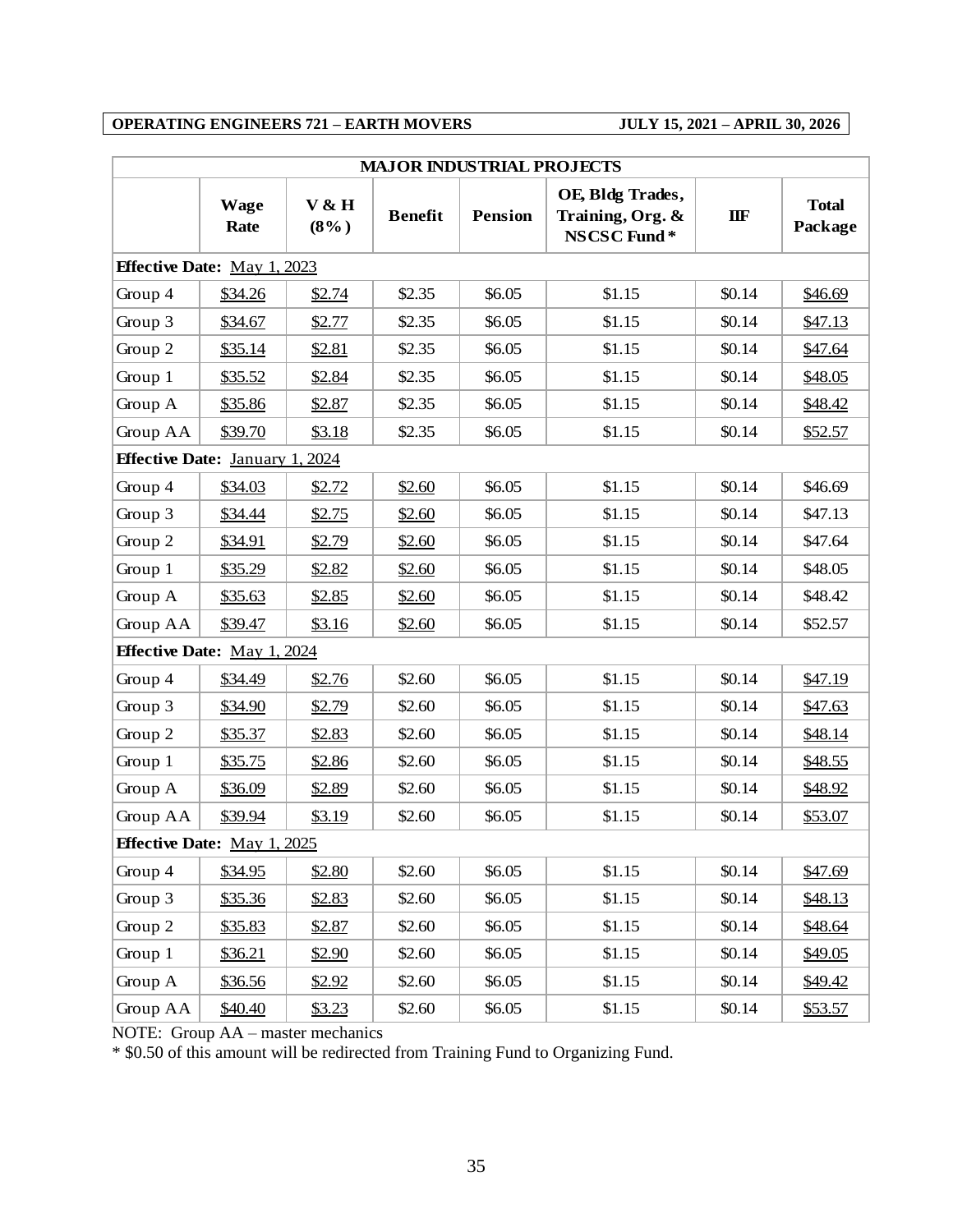## **CRAFT SCHEDULE "B" - MAJOR INDUSTRIAL PROJECTS**

<span id="page-38-0"></span>Major Industrial Projects shall be defined as the initial construction, or major expansion or renovation of the facilities listed below, where the initial construction or the major expansion or renovation has a total construction value (labour-hours, materials and equipment) in excess of Fifty Million Dollars (\$50,000,000.00).

- 
- 
- Automobile Manufacturing Plants Rubber Plants (such as Michelin)
- 
- 
- 
- Deep Water Ports or Unloading Facilities
- **CLASSIFICATIONS:**

Should any questions arise as to the classifications of employees operating or assisting in the operations, or both, or who are directly assisting in the maintenance or repair of any technical construction machinery or equipment not specified in the said classifications, the same shall be resolved by mutual agreement or, failing this, will be handled as a grievance under the terms of this Agreement.

Wage rates applicable to different types of construction shall be as per wage rates under this Craft Schedule.

**GROUP AA:**

Master mechanics Tunnel-Boring Machines

## **GROUP A:**

Power shovels - 4 cu. yard capacity Dipper and suction dredges Boat Operator Over 17'

- Pulp Mills Oil Refineries
- Paper Mills Gas Refineries
	-
- Steel Mills Ore Reduction Plants
- Power Generating Projects Base Metal Producing Facilities
- Petro-Chemical Plants Heavy Manufacturing Plants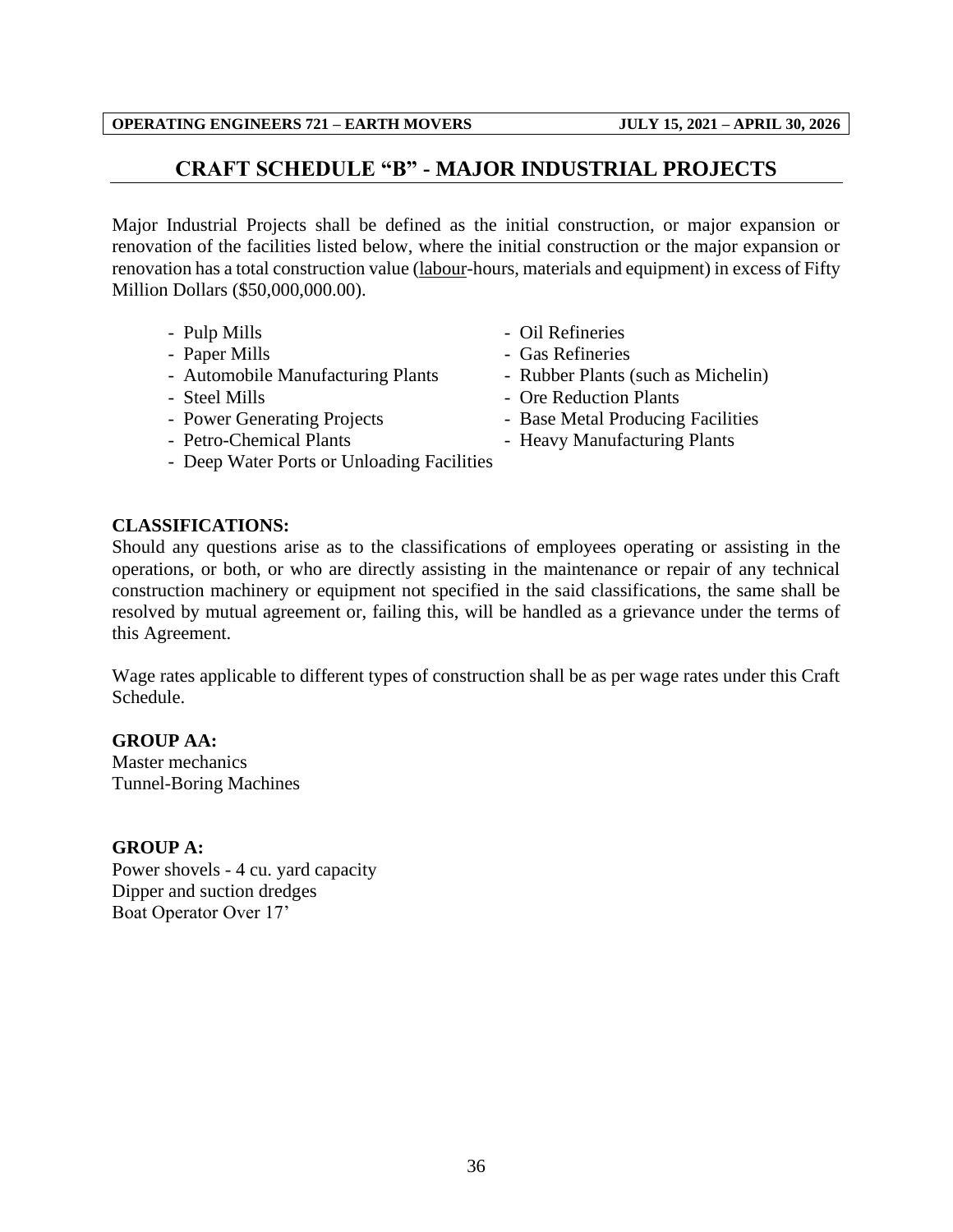#### **GROUP 1:**

Power shovels - under 2 cu. yard capacity Heavy duty mechanics and welders - first class Fine grader Front end loader - 5 cu. yard and over Tractors, bulldozers, D8 equipment and over Machinist Gradalls Scraper Caisson boring machine - 25 H.P. and over Side boom - tractor mounted Joy and quarry master type drills Tracks excavators, and rubber-tired backhoes Front end loaders - 5 cu. yard capacity and over Vacuum Sucker Truck High Pressure Water Truck Tele-handler

#### **GROUP 2:**

Tractor and bulldozer - D7 equivalent equipment and under Front end loaders - 5 cu. yard capacity and under Industrial type tractors and attachments Temporary heating plants - boilers Compressors, 400 C.F.M. and over Crusher and batch plant Air track drills Pump cretes and grout pumps Motor patrols, grader Euclid trucks and similar equipment - 30 ton capacity and over Tractor float units Welders and mechanics Fork lift trucks - 8 ft. lifting and over Asphalt roller Spreaders (asphalt and concrete) Boat Operator Up to 17' Bus Drivers Winch operator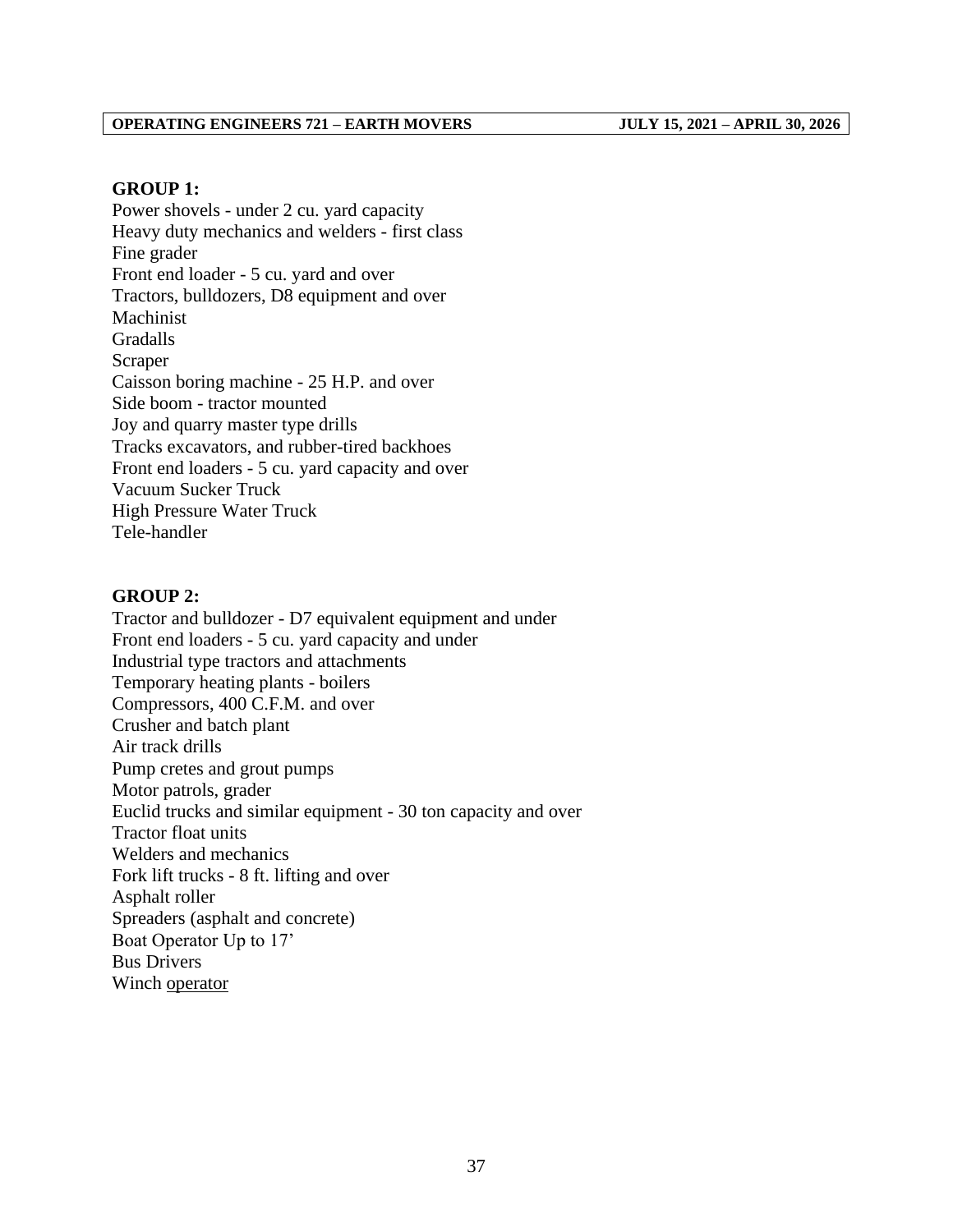#### **GROUP 3:**

Roller, compaction, mobile Pumps, 6" discharge and over [two (2) or more] Compressors - under 400 C.F.M. Well point pumps, including installation Concrete mixer - 16 S and over Fork lifts - under 8 ft. lifting height Caisson boring machines - under 25 H.P. Drill rigs - blast hole Gas, diesel or steam driven generators - 5 H.P. and over (portable) Crusher plant assistant Fireman, unlicensed - temporary heating plants Ready-mix truck driver Euclid - under 30 tons Tandem trucks Hand drills Wagon drills Transit-mix pumps

#### **GROUP 4:**

Deck hands Pumps - under 4" discharge (4 or more) Truck - single axle Farm tractors Portable heaters (use of to be discussed)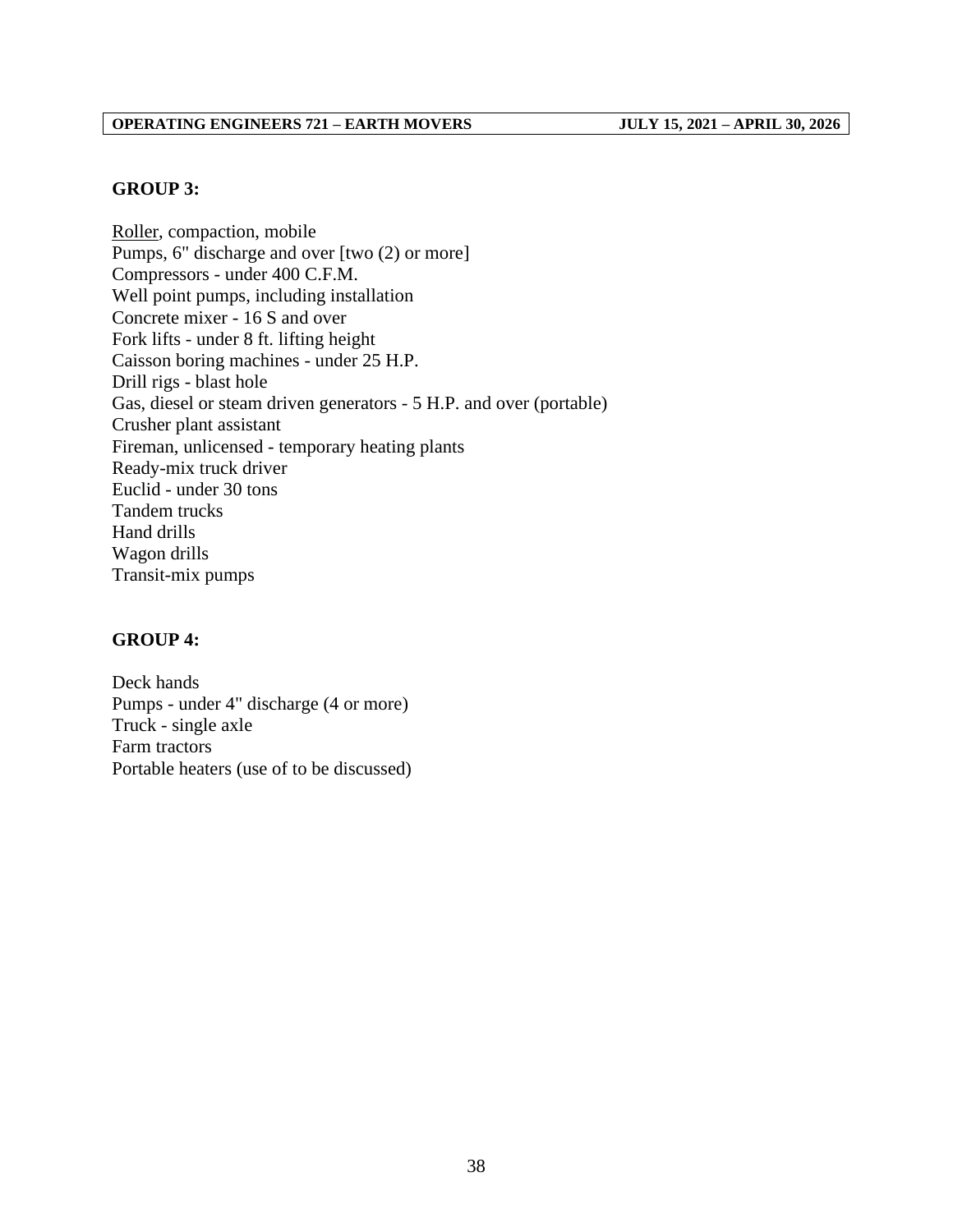## **OPERATORS:**

Under no circumstances shall an employee be required to transport material or supplies for the Employer by way of their personal vehicle with the exception of normal service materials and equipment.

## **OPERATING SCHEDULE:**

If an operator is regularly assigned to a machine from Monday through Friday in a given week and productive work is required on Saturday, Sunday or designated holiday of that week, such operator will be assigned to such particular machine for such Saturday, Sunday or holiday work. The regular operator will also work any authorized overtime work through the week.

## **BULLETIN BOARD:**

Notices may be posted with prior consent of the Employer.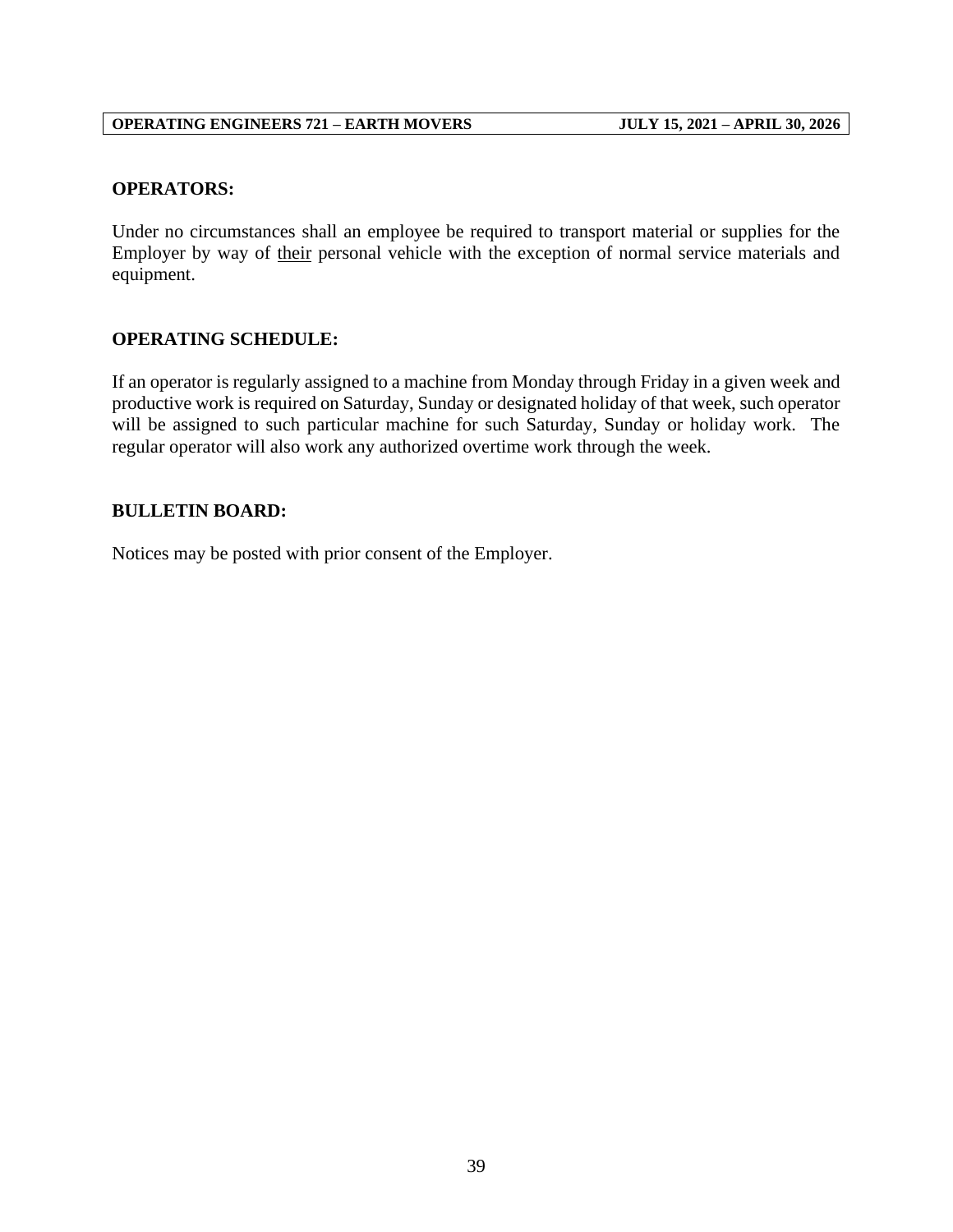## **APPENDIX "A" – JOB TARGETING**

<span id="page-42-0"></span>Where a particular article or articles of this Collective Agreement is or are found to work a hardship for a project or specific geographical area, the terms and conditions in this Agreement for that project or specific geographical area may be modified by mutual consent of the Union office and signatory contractor when they deem it prudent. The CLRA will be advised by the signatory contractor. It is understood and agreed that where mutual agreement for such change cannot be achieved, the request shall not be subject to either grievance or arbitration.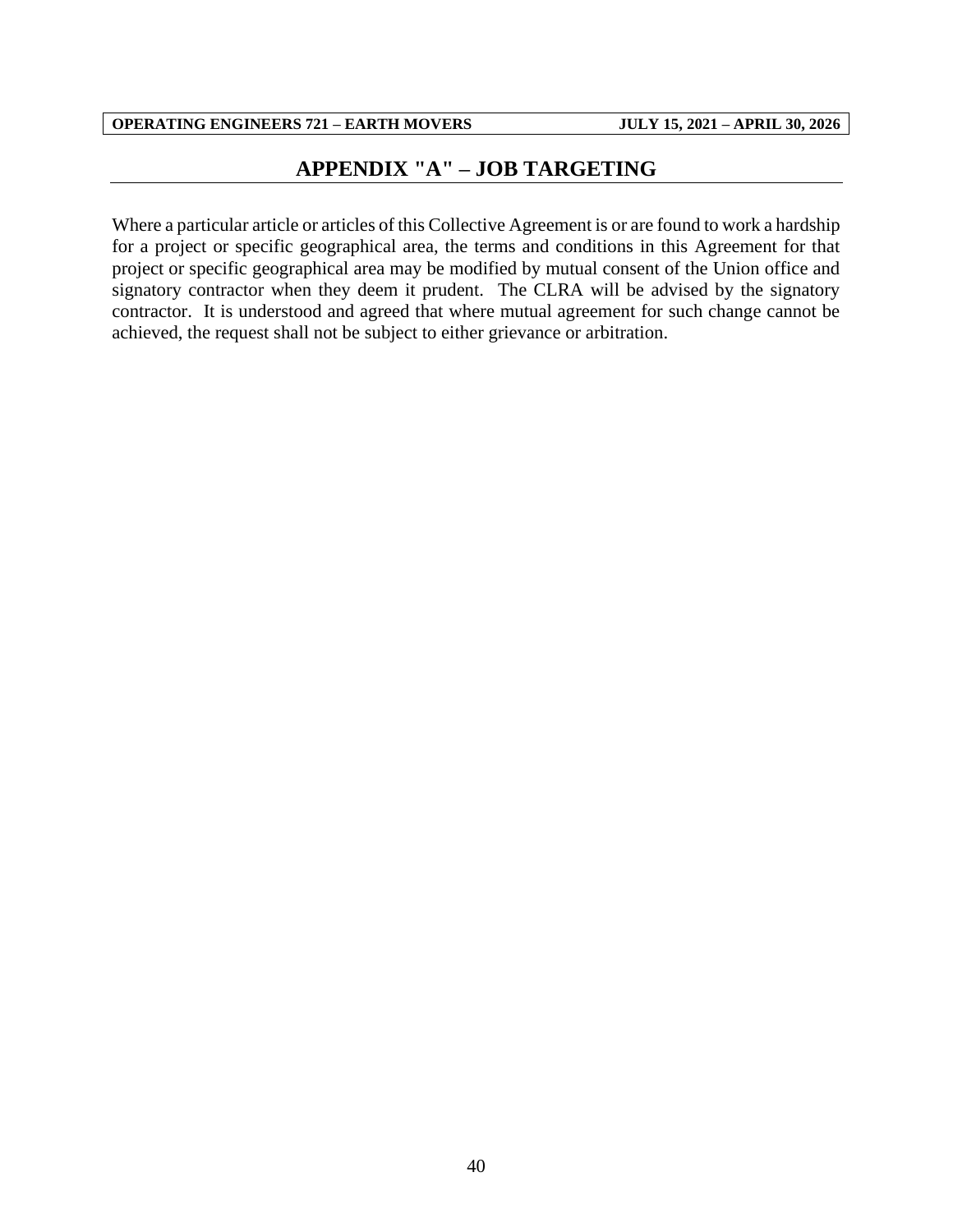## **CRAFT SCHEDULE "T" – JOB TARGETING RULES AND PROCEDURES**

<span id="page-43-0"></span>1. No contractor or sub-contractor shall be entitled to targeted rates and conditions unless the Contractor or sub-Contractor makes direct application in writing under these job targeting rules and procedures a minimum of forty-eight (48) hours prior to the tender closing to the Union through the Nova Scotia Construction Labour Relations Association (CLRA) on the attached application form and such request shall be forwarded to the Union.

The Union may, however, in its sole discretion waive the above time limit of forty-eight (48) hours.

- 2. The Union shall advise the CLRA by **email (target@nsclra.ca)** in writing whether it grants or does not grant the targeting application. The CLRA shall then advise all applicant Contractors when a target request has been granted setting out the terms and conditions applicable to the specific job or project.
- 3. Upon the request of the Union the Contractors who are bidding jobs under this program shall supply the bid price of their bid on the targeted jobs to the Union after the job has been awarded.
- 4. The applicant Contractor shall provide a record of projected employee work hours worked on all targeted jobs to the Union as a means of gathering data regarding the success or failure of this program in maintaining and increasing the unionized sectors share of work.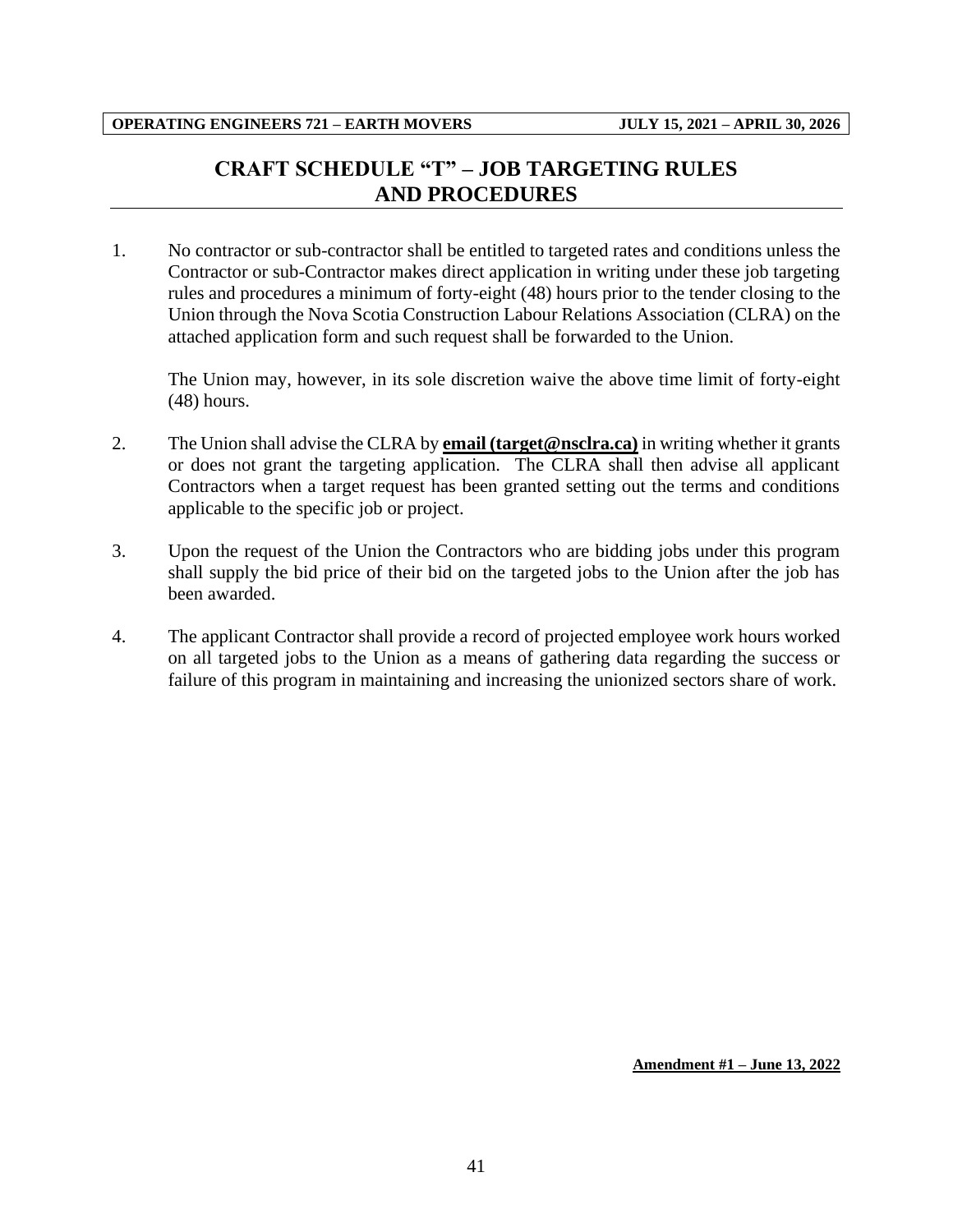## <span id="page-44-0"></span>**OPERATING ENGINEER 721 – JOB TARGETING APPLICATION FORM**

| DATE:                                                                                                                                                                                                                                                                                                      |                         |                                  |                                |                                               |  |  |  |  |  |
|------------------------------------------------------------------------------------------------------------------------------------------------------------------------------------------------------------------------------------------------------------------------------------------------------------|-------------------------|----------------------------------|--------------------------------|-----------------------------------------------|--|--|--|--|--|
| TO:<br>Operating Engineers Local 721<br>NS Construction Labour Relations Association                                                                                                                                                                                                                       | PHONE:<br>PHONE:        | 902-865-8844<br>902-468-2283     | <u>EMAIL:</u><br><b>EMAIL:</b> | iuoel721@ns.aliantzinc.ca<br>target@nsclra.ca |  |  |  |  |  |
| FROM:                                                                                                                                                                                                                                                                                                      |                         |                                  |                                |                                               |  |  |  |  |  |
| PHONE:                                                                                                                                                                                                                                                                                                     |                         |                                  |                                |                                               |  |  |  |  |  |
| Please accept this as a request to bid the Project outlined herein, under the terms of the Enabling provisions in Article 30 of the<br>Operating Engineer Mainland Nova Scotia Local 721 Agreement currently in force.                                                                                     |                         |                                  |                                |                                               |  |  |  |  |  |
| PROJECT:<br><u> 1989 - Johann Stoff, amerikansk politiker (d. 1989)</u>                                                                                                                                                                                                                                    |                         |                                  |                                |                                               |  |  |  |  |  |
| OWNER:                                                                                                                                                                                                                                                                                                     |                         |                                  |                                |                                               |  |  |  |  |  |
| LOCATION:                                                                                                                                                                                                                                                                                                  |                         |                                  |                                |                                               |  |  |  |  |  |
| VALUE:<br><u> 1989 - Johann Stein, marwolaethau a bhann an t-Amhair an t-Amhair an t-Amhair an t-Amhair an t-Amhair an t-A</u>                                                                                                                                                                             |                         |                                  |                                |                                               |  |  |  |  |  |
| TENDER CLOSING DATE:                                                                                                                                                                                                                                                                                       |                         |                                  |                                |                                               |  |  |  |  |  |
| START DATE:                                                                                                                                                                                                                                                                                                | <b>COMPLETION DATE:</b> |                                  |                                |                                               |  |  |  |  |  |
| <b>KNOWN BIDDERS:</b><br><b>UNION</b><br>NON-UNION<br><u> 1989 - Johann Barnett, fransk politik (d. 1989)</u>                                                                                                                                                                                              |                         |                                  |                                |                                               |  |  |  |  |  |
|                                                                                                                                                                                                                                                                                                            |                         |                                  |                                |                                               |  |  |  |  |  |
|                                                                                                                                                                                                                                                                                                            |                         |                                  |                                |                                               |  |  |  |  |  |
|                                                                                                                                                                                                                                                                                                            |                         |                                  |                                |                                               |  |  |  |  |  |
| In order to be competitive, I, as the Contractor bidding, request the following target rates and conditions:                                                                                                                                                                                               |                         |                                  |                                |                                               |  |  |  |  |  |
| plus the following benefits<br>Hourly Wage Rate<br>1.                                                                                                                                                                                                                                                      |                         |                                  |                                |                                               |  |  |  |  |  |
| Overtime conditions                                                                                                                                                                                                                                                                                        |                         |                                  |                                |                                               |  |  |  |  |  |
|                                                                                                                                                                                                                                                                                                            |                         |                                  |                                |                                               |  |  |  |  |  |
| Board & Travel<br>2                                                                                                                                                                                                                                                                                        |                         |                                  |                                |                                               |  |  |  |  |  |
|                                                                                                                                                                                                                                                                                                            |                         |                                  |                                |                                               |  |  |  |  |  |
| Other Relief<br>3.                                                                                                                                                                                                                                                                                         |                         |                                  |                                |                                               |  |  |  |  |  |
|                                                                                                                                                                                                                                                                                                            |                         |                                  |                                |                                               |  |  |  |  |  |
| I UNDERSTAND AND AGREE THAT ALL OTHER TERMS AND CONDITIONS INCLUDING A PAYMENT OF VACATION, BENEFIT, PENSION, TRAINING AND<br>ORGANIZING FUNDS AND INDUSTRY IMPROVEMENT FUND, AS WELL AS OTHER TERMS AND CONDITIONS SHALL BE PAID AS PER THE CURRENT<br>COLLECTIVE AGREEMENT, UNLESS OTHERWISE STIPULATED. |                         |                                  |                                |                                               |  |  |  |  |  |
| <b>COMPANY</b>                                                                                                                                                                                                                                                                                             |                         | <b>CONTRACTOR REPRESENTATIVE</b> |                                |                                               |  |  |  |  |  |